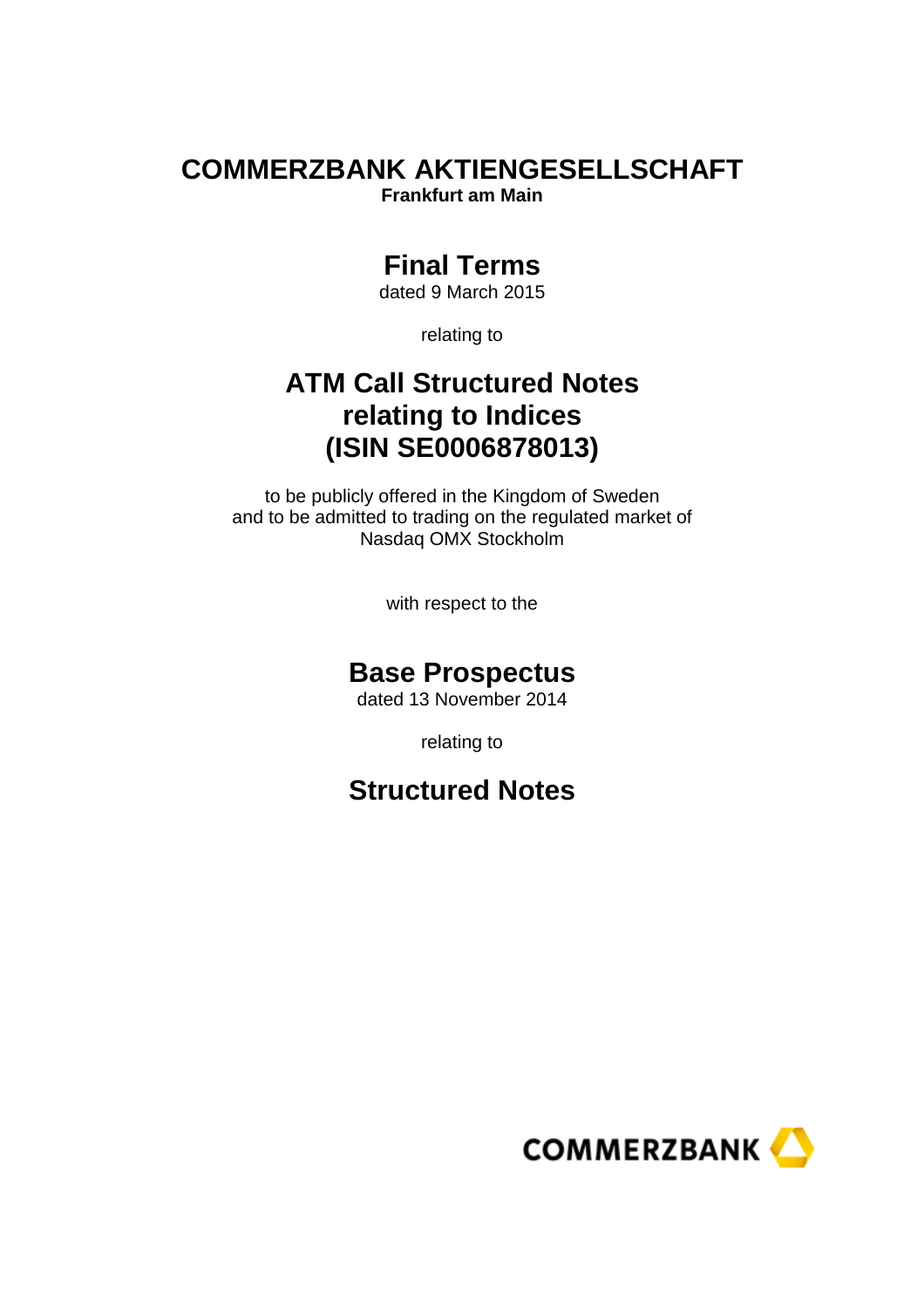# **INTRODUCTION**

**These Final Terms have been prepared for the purpose of Article 5 (4) of Directive 2003/71/EC (the "Prospectus Directive") as amended (which includes the amendments made by Directive 2010/73/EU (the "2010 PD Amending Directive") to the extent that such amendments have been implemented in a relevant Member State of the European Economic Area), as implemented by the relevant provisions of the EU member states, in connection with Regulation 809/2004 of the European Commission and must be read in conjunction with the base prospectus relating to Structured Notes of Commerzbank Aktiengesellschaft) (the "Base Prospectus") and any supplements thereto.** 

**The Base Prospectus and any supplements thereto are published in accordance with Article 14 of Directive 2003/71/EC in electronic form on the website of Commerzbank Aktiengesellschaft at http://fim.commerzbank.com. Hardcopies of these documents may be requested free of charge from the Issuer's head office (Kaiserstraße 16 (Kaiserplatz), 60311 Frankfurt am Main, Federal Republic of Germany).** 

**In order to obtain all information necessary for the assessment of the Notes both the Base Prospectus and these Final Terms must be read in conjunction.**

**All options marked in the Base Prospectus which refer to (i) ATM Call Structured Notes, (ii) the underlying Indices and (iii) information on the subscription period shall apply.** 

**The summary applicable to this issue of Structured Notes is annexed to these Final Terms.** 

| Information on the<br><b>Underlying:</b>                                           | Information on the Indices underlying the Notes (the " <b>Underlyings</b> ") is<br>available on the website of the Index Sponsor:                                                                                                                                                                                                                                                   |
|------------------------------------------------------------------------------------|-------------------------------------------------------------------------------------------------------------------------------------------------------------------------------------------------------------------------------------------------------------------------------------------------------------------------------------------------------------------------------------|
|                                                                                    | www.hsi.com.hk with respect to the Hang Seng Index (HSI); and                                                                                                                                                                                                                                                                                                                       |
|                                                                                    | www.msci.com with respect to the MSCI Singapore Free Index<br>(SIMSCI) and MSCI Taiwan Index (TAMSCI); and                                                                                                                                                                                                                                                                          |
|                                                                                    | www.standardandpoors.com with respect to the S&P/ASX 200 Index.                                                                                                                                                                                                                                                                                                                     |
| <b>Offer and Sale:</b>                                                             | Commerzbank offers during the subscription period from 9 March<br>2015 until 17 April 2015 SEK 100,000,000 ATM Call Structured Notes<br>relating to Indices (the "Notes") at an initial offer price of 110% per<br>Note (including a distribution fee of up to 1% p.a.).                                                                                                            |
|                                                                                    | The Issuer is entitled to (i) close the subscription period prematurely,<br>(ii) extend the subscription period or (iii) cancel the offer. After expiry<br>of the subscription period, the Notes continue to be offered by the<br>Issuer. The offer price will be determined continuously.                                                                                          |
|                                                                                    | Applications for the Notes can be made in the Kingdom of Sweden<br>with the respective distributor in accordance with the distributor's<br>usual procedures, notified to investors by the relevant distributor.<br>Prospective investors will not be required to enter into any contractual<br>agreements directly with the Issuer in relation to the subscription of<br>the Notes. |
|                                                                                    | The investor can purchase the Notes at a fixed issue price. This fixed<br>issue price contains all costs incurred by the Issuer relating to the<br>issuance and the sale of the Notes (e.g. distribution cost, structuring<br>and hedging costs as well as the profit margin of Commerzbank).                                                                                       |
| Consent to the use of the<br><b>Base Prospectus and the</b><br><b>Final Terms:</b> | The Issuer hereby grants consent to use the Base Prospectus and<br>these Final Terms for the subsequent resale or final placement of the<br>Notes by any financial intermediary.                                                                                                                                                                                                    |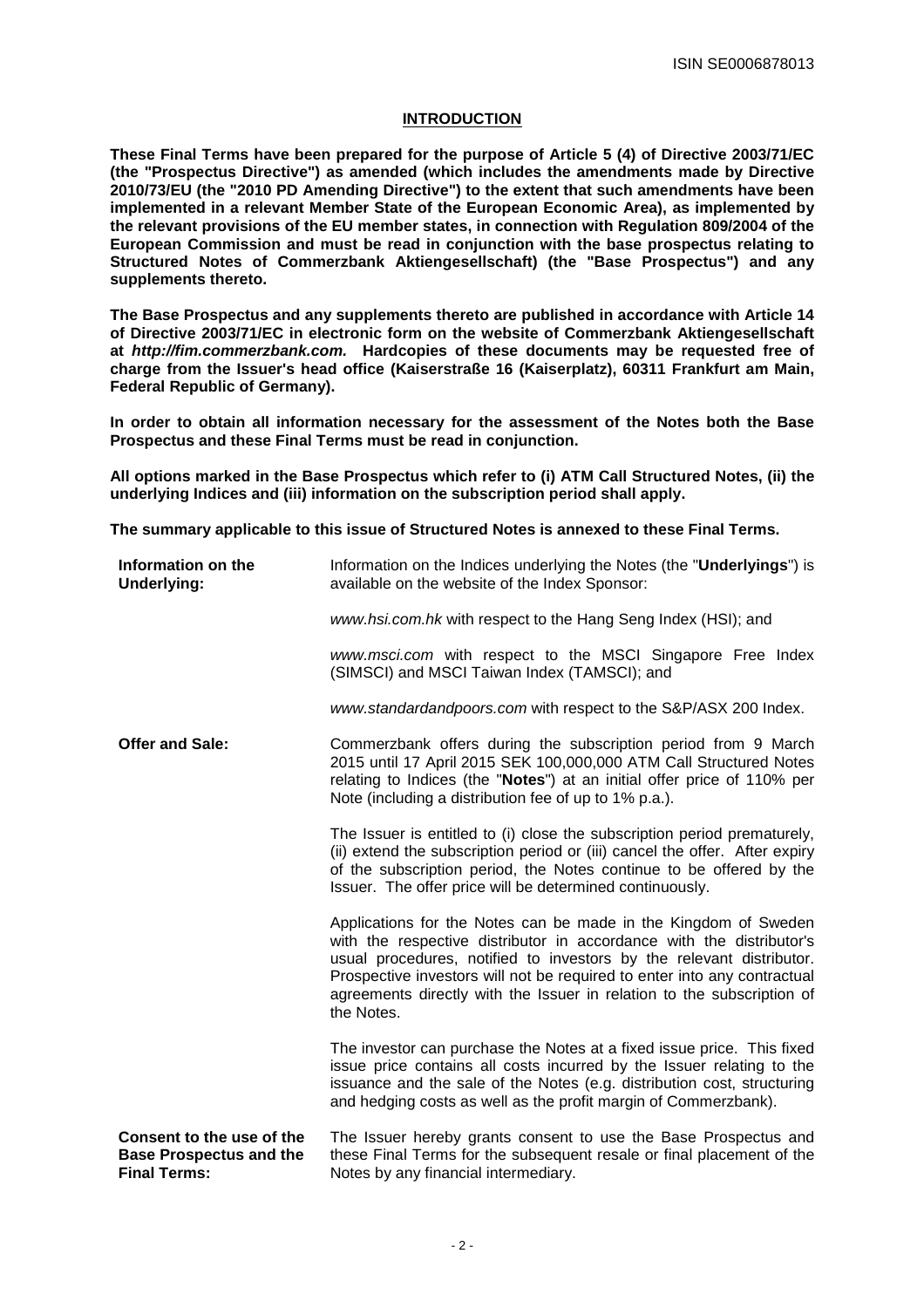|                                                   | The offer period within which subsequent resale or final placement of<br>Notes by financial intermediaries can be made, is valid only as long as<br>the Base Prospectus and the Final Terms are valid in accordance with<br>Article 9 of the Prospectus Directive as implemented in the relevant<br>Member State and in the period from 9 March 2015 to 17 April 2015. |  |
|---------------------------------------------------|------------------------------------------------------------------------------------------------------------------------------------------------------------------------------------------------------------------------------------------------------------------------------------------------------------------------------------------------------------------------|--|
|                                                   | The consent to use the Base Prospectus and these Final Terms is<br>granted only in relation to the following Member State(s): The<br>Kingdom of Sweden.                                                                                                                                                                                                                |  |
| <b>Payment Date:</b>                              | 11 May 2015                                                                                                                                                                                                                                                                                                                                                            |  |
| <b>Clearing number:</b>                           | WKN: CB0E79                                                                                                                                                                                                                                                                                                                                                            |  |
|                                                   | ISIN: SE0006878013                                                                                                                                                                                                                                                                                                                                                     |  |
| <b>Issue Currency:</b>                            | Swedish Kronor ("SEK")                                                                                                                                                                                                                                                                                                                                                 |  |
| <b>Minimum Trading Size:</b>                      | One Note                                                                                                                                                                                                                                                                                                                                                               |  |
| Listing:                                          | The Issuer intends to apply for the listing and trading of the Notes on<br>the regulated market(s) of Nasdag OMX Stockholm with effect from 11<br>May 2015.                                                                                                                                                                                                            |  |
| <b>Applicable</b><br><b>Special Risks:</b>        | In particular the following risk factors which are mentioned in the Base<br>Prospectus are applicable:                                                                                                                                                                                                                                                                 |  |
|                                                   | Dependency of the redemption of the Notes on the performance of<br>several Underlyings - ATM Call Structured Notes                                                                                                                                                                                                                                                     |  |
|                                                   | No interest payments or other distributions                                                                                                                                                                                                                                                                                                                            |  |
|                                                   | Participation in the perfomance of the Underlying(s)                                                                                                                                                                                                                                                                                                                   |  |
|                                                   | Disruption event and postponement of payments                                                                                                                                                                                                                                                                                                                          |  |
|                                                   | Dependency of the redemption amount of the Notes on the<br>performance of the conversion rate                                                                                                                                                                                                                                                                          |  |
|                                                   | Leverage effect                                                                                                                                                                                                                                                                                                                                                        |  |
|                                                   | Underlying index (price index)                                                                                                                                                                                                                                                                                                                                         |  |
| <b>Applicable</b><br><b>Terms and Conditions:</b> | Terms and Conditions for Structured Notes                                                                                                                                                                                                                                                                                                                              |  |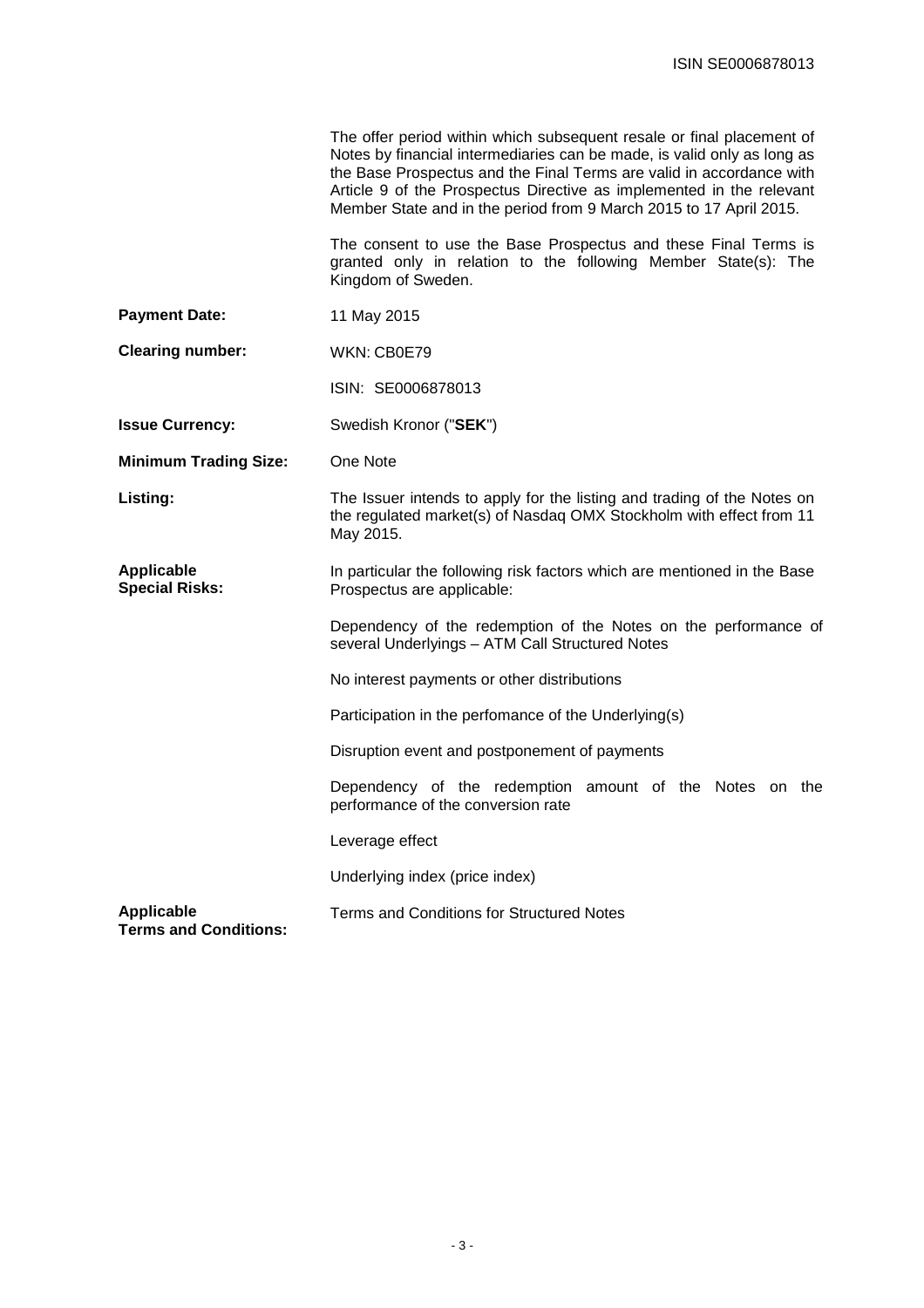# **TERMS AND CONDITIONS**

# **§ 1 FORM**

- 1. The issue by Commerzbank Aktiengesellschaft, Frankfurt am Main, Federal Republic of Germany (the "**Issuer**") of structured notes (the "**Notes**") will be in dematerialised form and will only be evidenced by book entries in the system of Euroclear Sweden AB, Klarabergsviadukten 63, P.O Box 191, SE- 101 23 Stockholm, Kingdom of Sweden ("**Euroclear Sweden**") for registration of securities and settlement of securities transactions (the "**Clearing System**") in accordance with Chapter 4 of the Swedish Financial Instruments Accounts Act (Sw. lag (1998:1479) om kontoföring av finansiella instrument) to the effect that there will be no certificated securities. The Notes are issued in Swedish Kronor ("**SEK**") (the "**Issue Currency**") in the denomination of SEK 10,000 (the "**Denomination**"). There will be neither global bearer securities nor definitive securities and no physical notes will be issued with respect to the Notes.
- 2. Registration requests relating to the Notes shall be directed to an account operating institute.
- 3. Transfers of Notes and other registration measures shall be made in accordance with the Swedish Financial Instruments Accounts Act (1998:1479), the regulations, rules and operating procedures applicable to and/or issued by Euroclear Sweden. The Issuer is entitled to receive from Euroclear Sweden, at its request, a transcript of the register for the Notes.
- 4. The Issuer reserves the right to issue from time to time without the consent of the Noteholders additional tranches of Notes with substantially identical terms, so that the same shall be consolidated to form a single series and increase the total volume of the Notes. The term "Notes" shall, in the event of such consolidation, also comprise such additionally issued Notes.

 "**Noteholder**" means any person that is registered in a book-entry account managed by the account operator as holder of a Note. For nominee registered Notes the authorised custodial nominee account holder shall be considered to be the Noteholder.

# **§ 2 DEFINITIONS**

For the purposes of these Terms and Conditions, the following definitions shall apply, subject to an adjustment in accordance with these Terms and Conditions:

"**Adjustment Event**" with respect to an Index means:

- (a) the substitution of the Index by a Successor Index pursuant to  $\S 7$  paragraph 2;
- (b) any of the following actions taken by an Index Company: capital increases through issuance of new shares against capital contribution and issuance of subscription rights to the shareholders, capital increases out of an Index Company's reserves, issuance of securities with option or conversion rights related to an Index Share, distributions of ordinary dividends, distributions of extraordinary dividends, stock splits or any other split, consolidation or alteration of category;
- (c) a spin-off of a part of an Index Company in such a way that a new independent entity is formed, or that the spun-off part of an Index Company is absorbed by another entity;
- (d) the adjustment of option or futures contracts relating to an Index Share on the Futures Exchange or the announcement of such adjustment;
- (e) a takeover-bid, i.e. an offer to take over or to swap or any other offer or any other act of an individual person or a legal entity that results in the individual person or legal entity buying, otherwise acquiring or obtaining a right to buy more than 10% of the outstanding shares of an Index Company as a consequence of a conversion or otherwise, as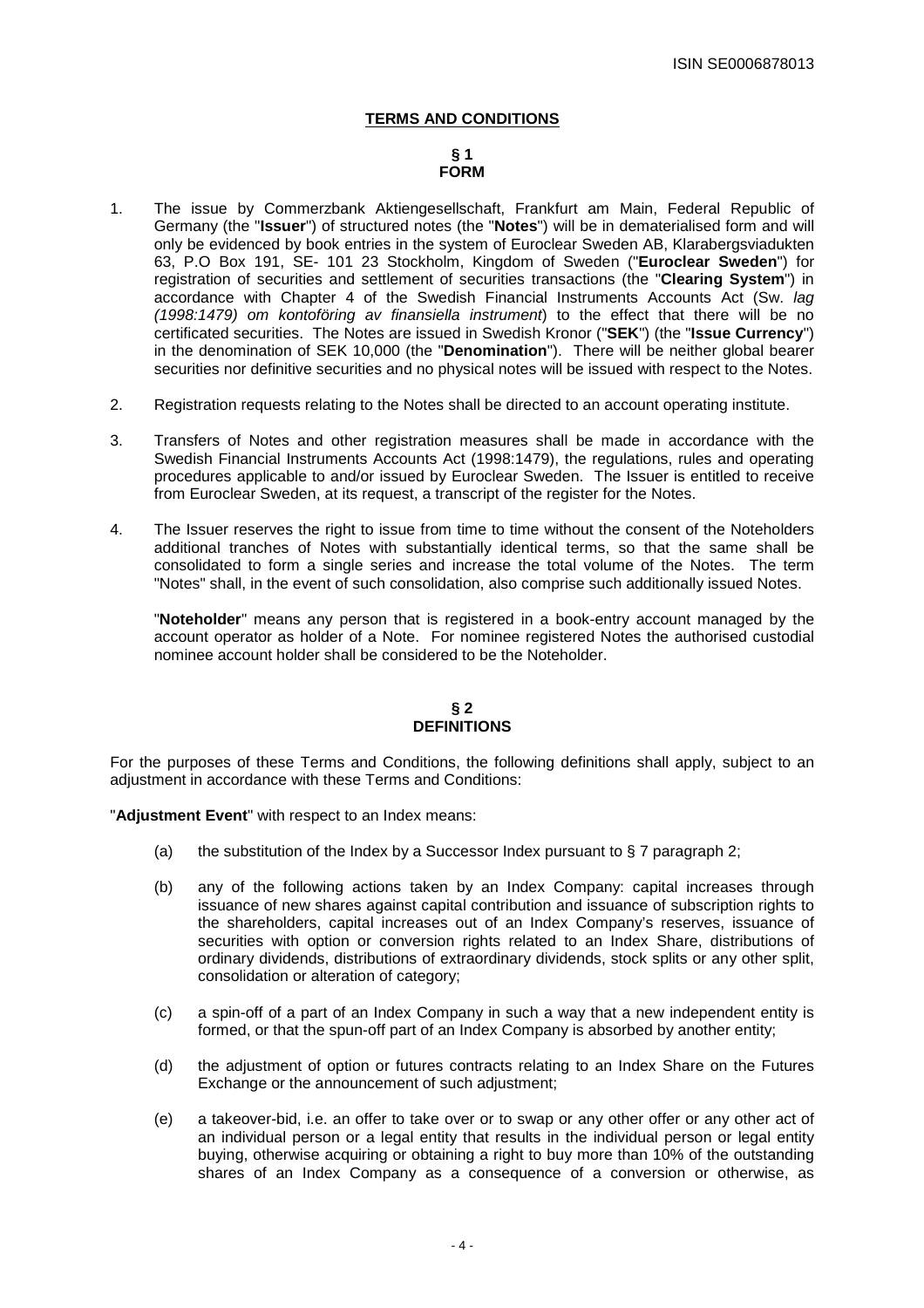determined by the Issuer in its reasonable discretion (billiges Ermessen) (§ 315 German Civil Code (BGB)) based on notifications to the competent authorities or on other information determined as relevant by the Issuer;

- (f) the termination of trading in, or early settlement of, option or futures contracts relating to an Index Share on the Futures Exchange or relating to the Index itself or the announcement of such termination or early settlement;
- (g) the termination of the listing of an Index Share at the exchange on which such Index Share is traded (provided that the quotations of the prices of such Index Share on such exchange are taken for the calculation of the Index) (the "**Relevant Exchange**") due to a merger by absorption or by creation or any other reason or the becoming known of the intention of an Index Company or the announcement of the Relevant Exchange that the listing of an Index Share at the Relevant Exchange will terminate immediately or at a later date and that such Index Share will not be admitted, traded or listed at any other exchange which is comparable to the Relevant Exchange (including the exchange segment, if applicable) immediately following the termination of the listing.
- (h) a procedure is introduced or ongoing pursuant to which all shares or the substantial assets of an Index Company are or are liable to be nationalized or expropriated or otherwise transferred to public agencies, authorities or organizations;
- (i) the application for insolvency proceedings or for comparable proceedings with regard to the assets of an Index Company according to the applicable law of such company; or
- (j) any other event being economically equivalent to the afore-mentioned events with regard to their effects.
- **Averaging Date**" means each of the following dates, subject to postponement in accordance with the following provisions:

24 April 2017, 23 May 2017, 23 June 2017, 24 July 2017, 23 August 2017, 25 September 2017, 23 October 2017, 23 November 2017, 25 December 2017, 23 January 2018, 23 February 2018, 23 March 2018 and 23 April 2018 (the "**Final Averaging Date**").

If on an Averaging Date the Reference Price of an Underlying is not determined and published or if on an Averaging Date a Market Disruption Event with respect to an Underlying occurs, then the next following Exchange Business Day which is not already an Averaging Date and on which the Reference Price of such Underlying is determined and published again and on which a Market Disruption Event with respect to such Underlying does not occur will be deemed to be the relevant Averaging Date for such Underlying.

If according to the before-mentioned provisions the Final Averaging Date with respect to an Underlying is postponed until the seventh Payment Business Day prior to the Maturity Date, and if also on such day the Reference Price of such Underlying is not determined and published or a Market Disruption Event with respect to such Underlying occurs on such day, then this day shall be deemed to be the Final Averaging Date for such Underlying and the Issuer shall estimate the Reference Price of such Underlying in its reasonable discretion (billiges Ermessen) (§ 315 German Civil Code (BGB)) and in consideration of the prevailing market conditions on such day and make notification thereof in accordance with § 13.

# "**Base Currency**" means U.S. Dollar ("**USD**").

"**Basket Performance**" means a decimal number calculated by applying the following formula:

$$
BP = \sum_{i=1}^{X} \Biggl(W_i \times \frac{Underlying_{i, FINAL}}{Underlying_{i,INITIAL}}\Biggr)
$$

where: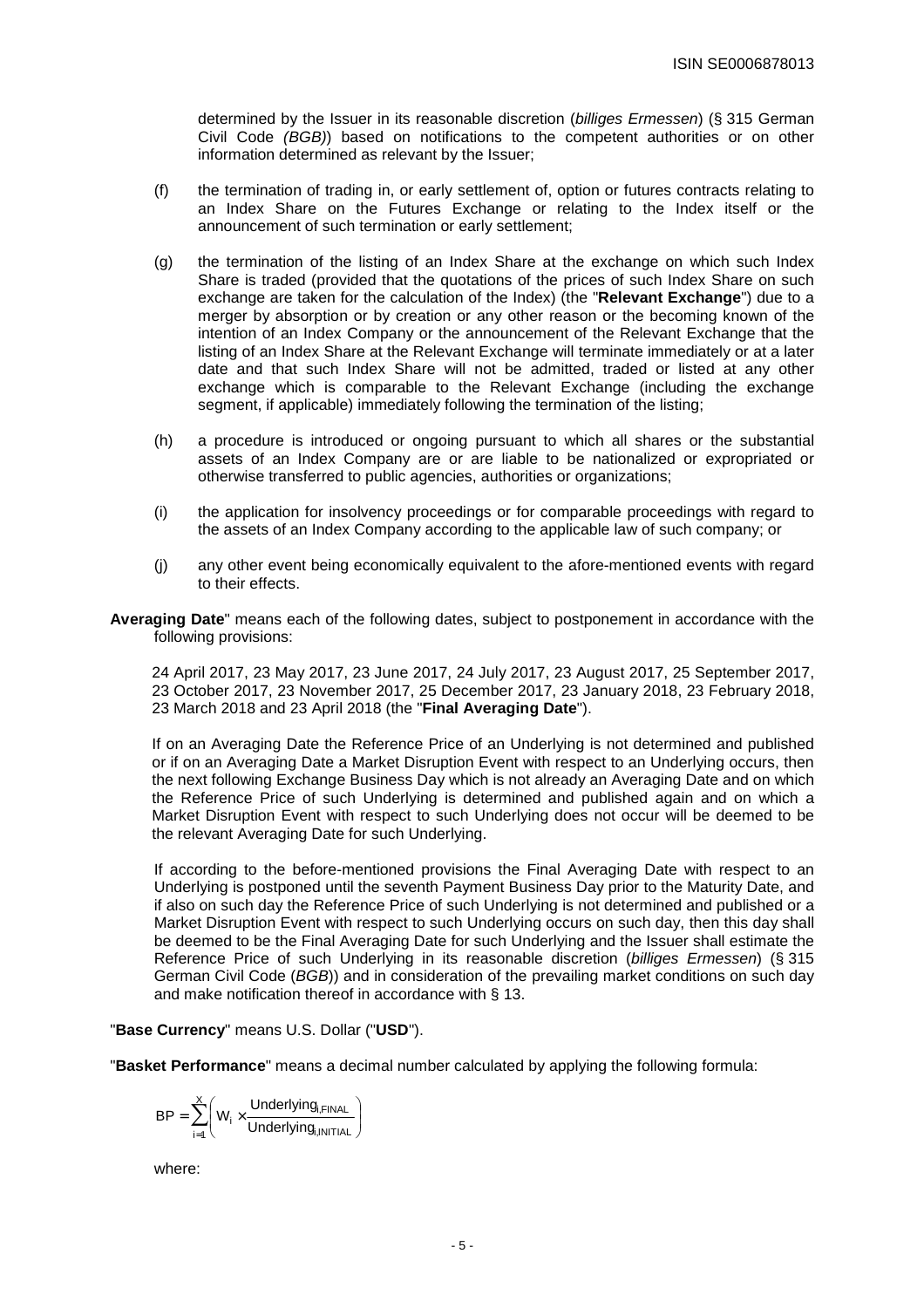| <b>BP</b>                     |       | <b>Basket Performance</b>                                                                |
|-------------------------------|-------|------------------------------------------------------------------------------------------|
| X                             | $= 4$ |                                                                                          |
| $W_i$                         | $=$   | Weighting of the relevant Underlying                                                     |
| Underlying <sub>i.FINAL</sub> |       | Reference Price of the relevant Underlying with respect to all<br><b>Averaging Dates</b> |
| Underlying <b>INITIAL</b>     | $=$   | Initial Price of the relevant Underlying                                                 |

- "**Change in Law**" means that (i) due to the adoption of or any change in any applicable law or regulation (including any tax law) or (ii) due to the promulgation of or any change in the interpretation by any competent court, tribunal or regulatory authority (including any tax authority) (A) it has become illegal to to hold, acquire or dispose of any relevant Underlying or (B) the Issuer will incur materially increased costs in performing its obligation under the Notes (including due to any increase in tax liability, decrease in tax benefit or other adverse effects on its tax position). The Issuer shall decide in its reasonable discretion (billiges Ermessen) (§ 315 German Civil Code (BGB)) whether a Change in Law has occurred.
- "**Conversion Rate**" or "**FX**" means the conversion rate for one unit of the Base Currency in the Counter Currency expressed in the Counter Currency based on (i) the official Euro foreign exchange reference rate for EUR 1 in the Base Currency expressed in the Base Currency as determined by the European Central Bank and published on the Initial FX Valuation Date and the Final FX Valuation Date, as the case may be, on Reuters screen page ECB37 at or about 2:15 p.m. (Frankfurt am Main time) and (ii) the official Euro foreign exchange reference rate for EUR 1 in the Counter Currency expressed in the Counter Currency as determined by the European Central Bank and published on the Initial FX Valuation Date and the Final FX Valuation Date, as the case may be, on Reuters screen page ECB37 at or about 2:15 p.m. (Frankfurt am Main time).

 If any of the above official Euro foreign exchange reference rates as determined by the European Central Bank ceases to be published on Reuters screen page ECB37 and is published on another screen page, then the Conversion Rate shall be based on the relevant official Euro foreign exchange reference rate as published on such other page (the "**Successor Page**"). The Issuer will give notification of such Successor Page in accordance with § 13.

 Should any of the above official Euro foreign exchange reference rates as determined by the European Central Bank cease to be published permanently, the Issuer will determine another exchange rate as the Conversion Rate and give notification of such other exchange rate in accordance with § 13.

 If any of the above official Euro foreign exchange reference rates as determined by the European Central Bank is not published on the Initial FX Valuation Date and the Final FX Valuation Date, as the case may be, on Reuters screen page ECB37 or on a Successor Page and if the Issuer has not determined another exchange rate as the Conversion Rate, then the Conversion Rate shall be the exchange rate for one unit of the Base Currency in the Counter Currency determined by the Issuer as actually traded on the international interbank spot market on the Initial FX Valuation Date and the Final FX Valuation Date, as the case may be, at or about 2:15 p.m. (Frankfurt am Main time).

## "**Counter Currency**" means SEK.

"**EUR**" means Euro.

## "**Final FX Valuation Date**" means 23 April 2018.

"**Futures Exchange**" with respect to an Index means the exchange with the largest trading volume in futures and options contracts in relation to an Index Share. If no futures or options contracts in relation to such Index Share are traded on any exchange, the Futures Exchange shall be the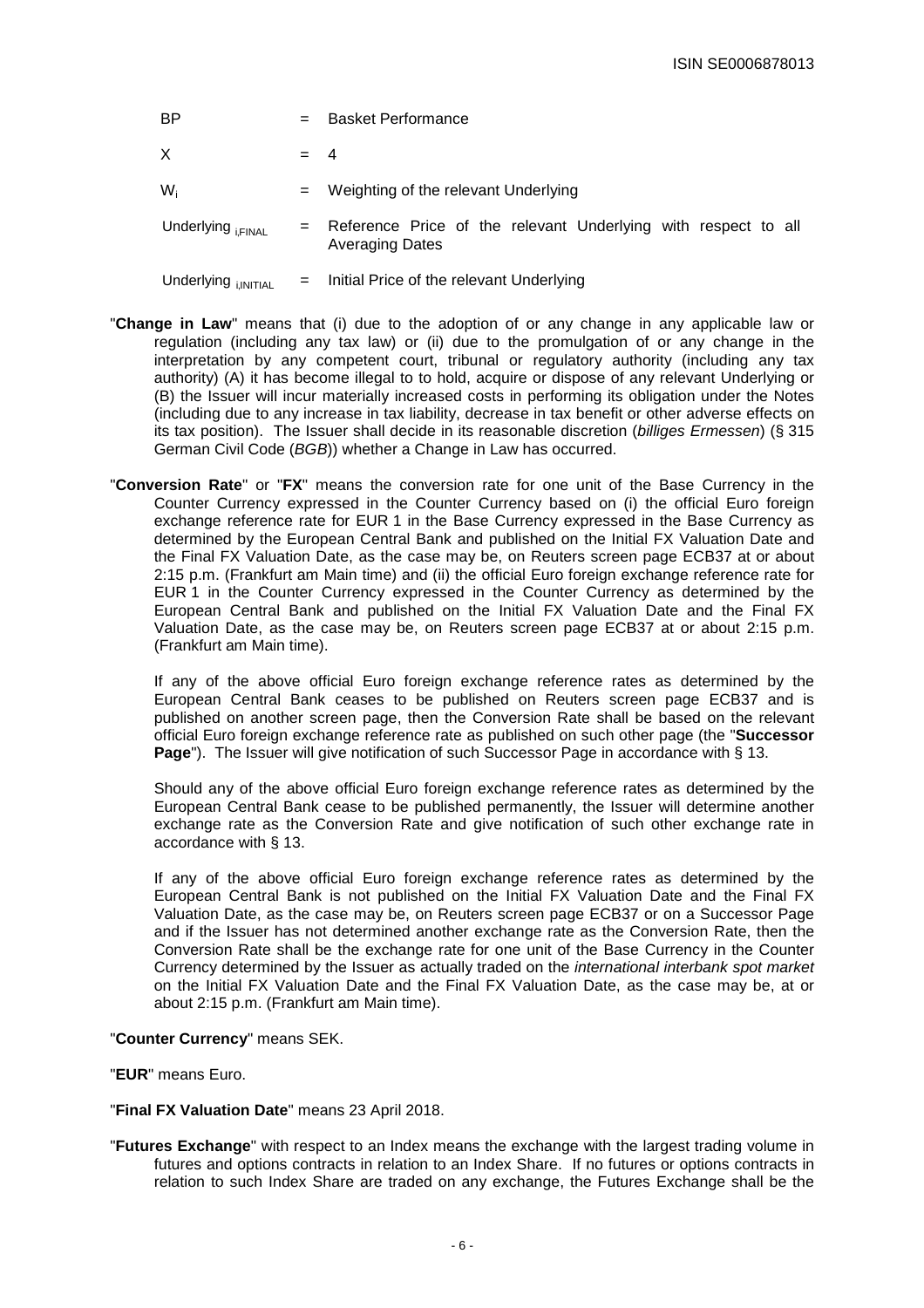exchange with the largest trading volume in futures and options contracts in relation to shares of companies whose registered office is in the same country as the registered office of an Index Company. If there is no futures and options exchange in the country in which such Index Company has its registered office on which futures and options contracts in relation to such Index Share are traded, the Issuer shall determine the Futures Exchange in its reasonable discretion (billiges Ermessen) (§ 315 German Civil Code (BGB)) and shall announce its choice in accordance with § 13.

- "**Hedging Disruption**" means an event due to which the Issuer and/or its affiliates (in the meaning of § 1 paragraph 7 German Banking Act (KWG), § 290 paragraph 2 German Commercial Law (HGB) are, even following economically reasonable efforts, not in the position (i) to enter, reenter, replace, maintain, liquidate, acquire or dispose of any transactions or investments that the Issuer considers necessary to hedge its risks resulting from the assumption and performance of its obligations under the Notes or (ii) to realize, regain or transfer the proceeds resulting from such transactions or investments. The Issuer shall decide in its reasonable discretion (billiges Ermessen) (§ 315 German Civil Code (BGB)) whether a Hedging Disruption has occurred.
- "**Index**" means any of the following indices as determined and published in each case by the Index Sponsor:

| <i><b>Index</b></i>                                                                                                                                               | <b>Bloomberg ticker</b> | Weighting |
|-------------------------------------------------------------------------------------------------------------------------------------------------------------------|-------------------------|-----------|
| Hang Seng Index ("HSI") as determined and published by<br>HSI Services Limited pursuant to a licence from Hang<br>Seng Data Services Limited (an "Index Sponsor") | <b>HSI Index</b>        | 1/4       |
| MSCI Taiwan Index ("TAMSCI") as determined and<br>published by MSCI Barra                                                                                         | <b>TAMSCI Index</b>     | 1/4       |
| MSCI Singapore Free Index ("SIMSCI") as determined<br>and published by MSCI Barra (an "Index Sponsor")                                                            | SIMSCI Index            | 1/4       |
| S&P/ASX 200 Index as determined and published by<br>Standard & Poor's Financial Services LLC (an "Index<br>Sponsor")                                              | AS51 Index              | 1/4       |

"**Index Company**" with respect to an Index Share means any company issuing such Index Share.

"**Index Share**" means any share contained in the Index.

"**Initial FX Valuation Date**" means 23 April 2015.

- "**Initial Price**" means the Reference Price of the relevant Underlying on the Strike Date. The Initial Price will be published in accordance with § 13.
- "**Market Disruption Event**" with respect to an Index means the occurrence or existence of any suspension of, or limitation imposed on, trading in any of the Index Shares on the exchange or the suspension of or limitation imposed on trading in options or futures contracts on the Index on the options and futures exchange with the highest trading volume of options and futures contracts relating to the Index, provided that any such suspension or limitation is material. The decision whether a suspension or limitation is material will be made by the Issuer in its reasonable discretion (billiges Ermessen) (§ 315 German Civil Code (BGB)). The occurrence of a Market Disruption Event on the Strike Date or an Averaging Date shall be published in accordance with § 13.

 A limitation regarding the office hours or the number of days of trading will not constitute a Market Disruption Event if it results from an announced change in the regular business hours of the relevant exchange. A limitation on trading imposed during the course of a day by reason of movements in price exceeding permitted limits shall only be deemed to be a Market Disruption Event in the case that such limitation is still prevailing at the time of termination of the trading hours on such date.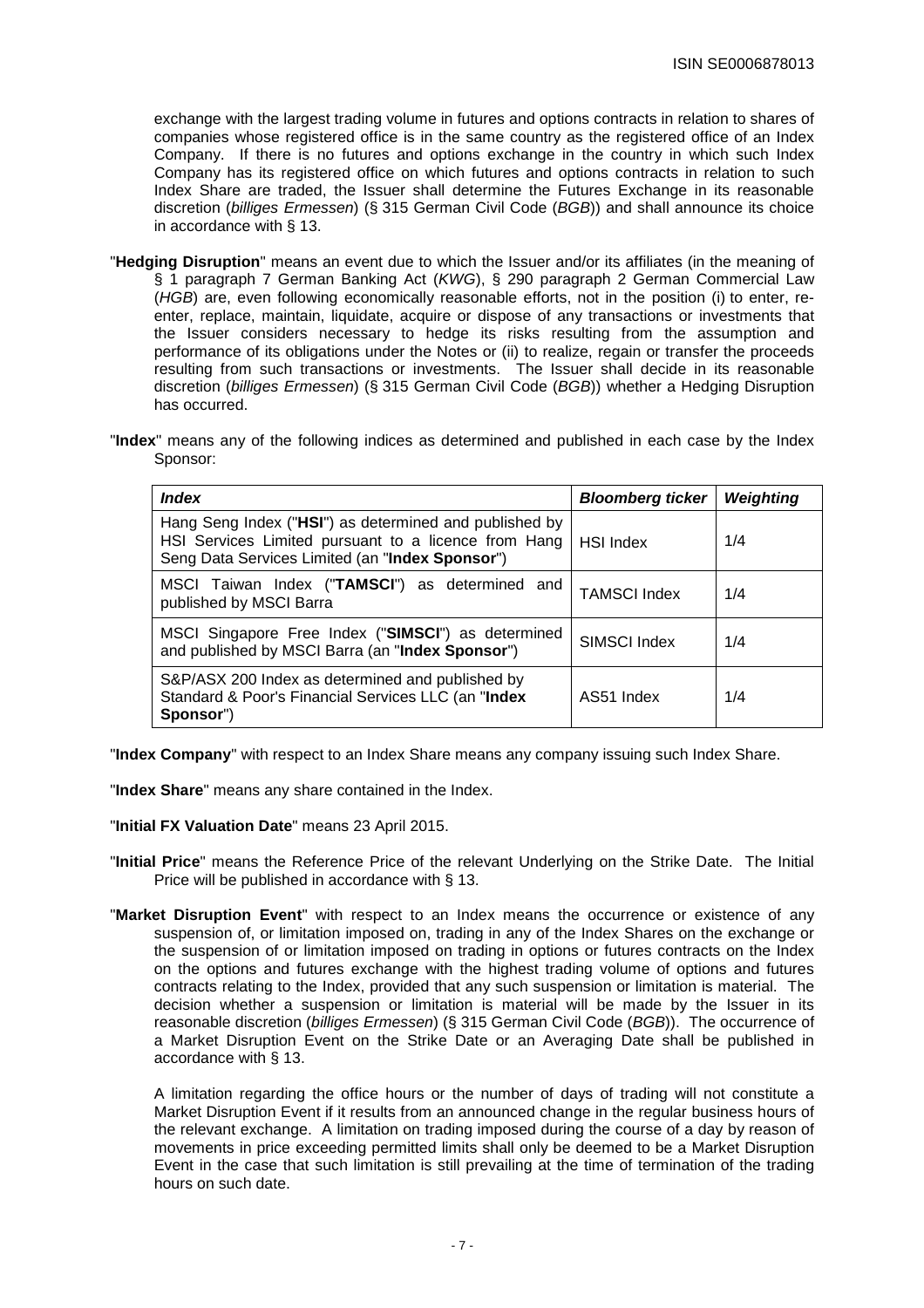- "**Maturity Date**" means 8 May 2018, subject to § 11 paragraph 2 and subject to postponement in accordance with § 6 paragraph 2.
- "**Participation Factor**" means a percentage to be determined in the reasonable discretion of the Issuer (billiges Ermessen) (§ 315 German Civil Code (BGB)) on the Trade Date on the basis of the volatility of the Underlyings and the market conditions prevailing on such date and to be published in accordance with § 13 hereof. The indication for the Participation Factor based on the market conditions as of 9 March 2015 is 130% (in any case, it will not be below 110%).
- "**Payment Business Day**" means a day on which commercial banks are open for business (including dealings in foreign exchange and foreign currency deposits) in Ney York and Stockholm and on which the Clearing System settles payments in the Issue Currency.
- "**Performance of the Conversion Rate**" means a decimal number determined by the Issuer as follows:

$$
PCR = \frac{FX_{\text{FINAL}}}{FX_{\text{INITIAL}}}
$$

where:

- PCR = Performance of the Conversion Rate  $FX_{FIMAI}$  = Conversion Rate with respect to the Final FX Valuation Date  $FX_{INITIAL}$  = Conversion Rate with respect to the Initial FX Valuation Date
- "**Reference Price**" with respect to an Index means the official closing level of the Index as determined and published by the Index Sponsor on any day.

# "**Return Factor**" means 100%.

"**Strike Date**" means 23 April 2015, subject to postponement in accordance with the following provisions.

If on the Strike Date the Reference Price of an Underlying is not determined and published or if on the Strike Date a Market Disruption Event with respect to an Underlying occurs, then the next following day on which the Reference Price of such Underlying is determined and published again and on which a Market Disruption Event with respect to such Underlying does not occur will be deemed to be the relevant Strike Date for such Underlying.

"**Trade Date**" means 24 April 2015. The Trade Date may be postponed by the Issuer in its reasonable discretion (billiges Ermessen) (§ 315 German Civil Code (BGB)).

"**Underlying**" means any Index.

"**Weighting**" means the weighting in relation to the relevant Underlying as specified in the table in the definition of such Underlying.

> **§ 3 Interest**

The Notes shall not bear any interest.

**§ 4 MATURITY**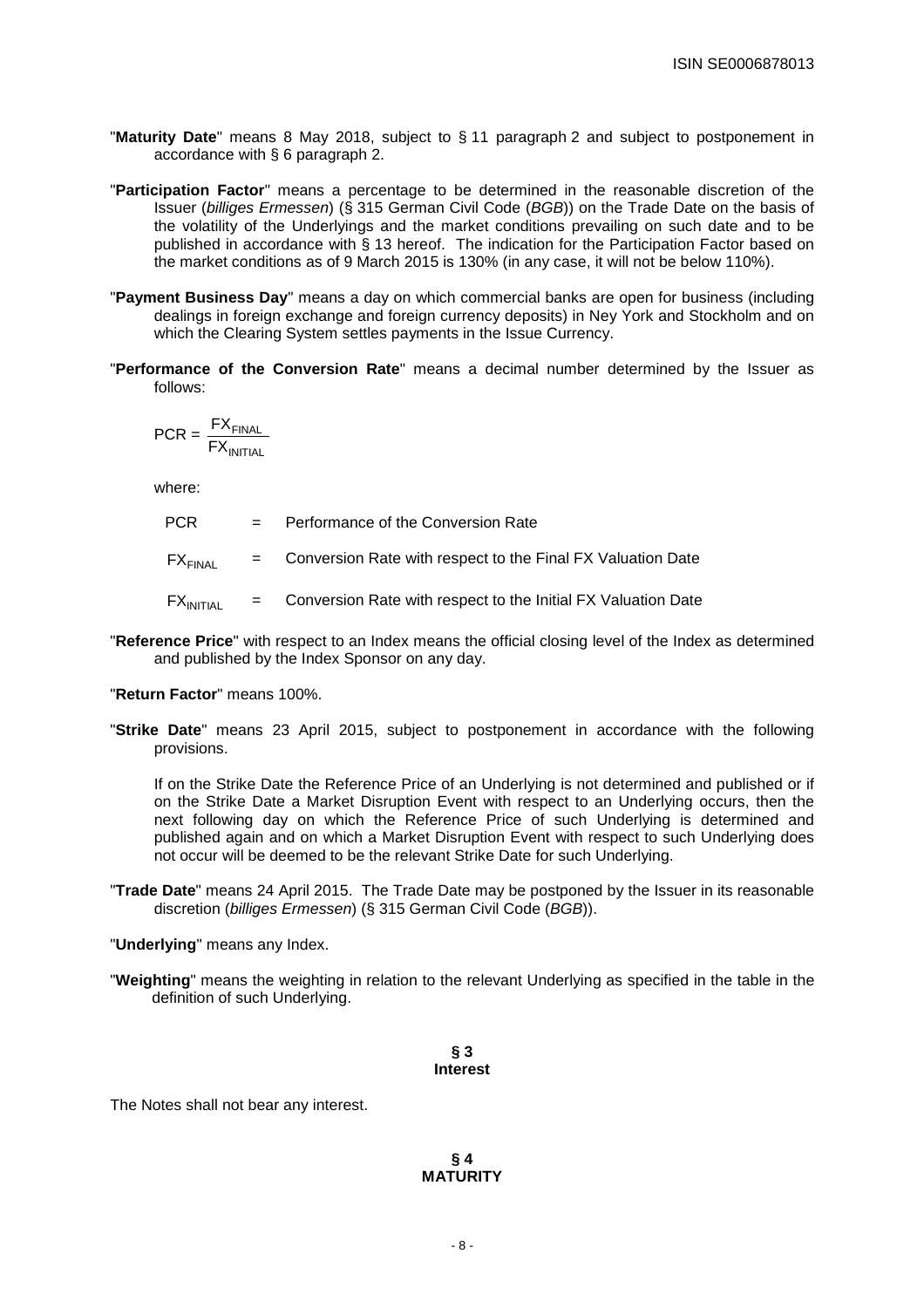- 1. Subject to the provisions contained in § 7 and § 11, the Note will be redeemed on the Maturity Date. Subject to paragraph 2, each Note is redeemed by the payment of an amount per Note in the Issue Currency (the "**Redemption Amount**").
- 2. The Redemption Amount shall be determined by the Issuer in accordance with the following provisions:

 $RA = D \times RF + D \times PF \times Max(0; BP - X) \times PCR$ 

where:

- RA = Redemption Amount per Note (rounded, if necessary, to the next full SEK 0.01 (SEK 0.005 will be rounded up))
- $D = Denominator$
- $RF =$  Return Factor
- PF = Participation Factor
- BP = Basket Performance
- $X = 1$
- PCR = Performance of the Conversion Rate

# **§ 5 EARLY REDEMPTION; REPURCHASE**

- 1. Except as provided in § 7, the Issuer shall not be entitled to redeem the Notes prior to the Maturity Date.
- 2. Except as provided in § 11, the Noteholders shall not be entitled to call for redemption of the Notes prior to the Maturity Date.
- 3. The Notes shall not be terminated automatically and redeemed prior to the Maturity Date.
- 4. The Issuer may at any time purchase Notes in the market or otherwise. Notes repurchased by or on behalf of the Issuer may be held by the Issuer, re-issued or resold.

# **§ 6 PAYMENTS**

1. All amounts payable pursuant to these Terms and Conditions shall be made to the Paying Agent subject to the provision that the Paying Agent transfers such amounts to the Clearing System on the dates stated in these Terms and Conditions so that they may be credited to the accounts of the relevant custodian banks and then forwarded on to the Noteholders.

Payment to the Clearing System or pursuant to the Clearing System's instruction shall release the Issuer from its payment obligations under the Notes in the amount of such payment.

2. If any payment with respect to a Note is to be effected on a day other than a Payment Business Day, payment shall be effected on the next following Payment Business Day. In this case, the relevant Noteholder shall neither be entitled to any payment claim nor to any interest claim or other compensation with respect to such delay.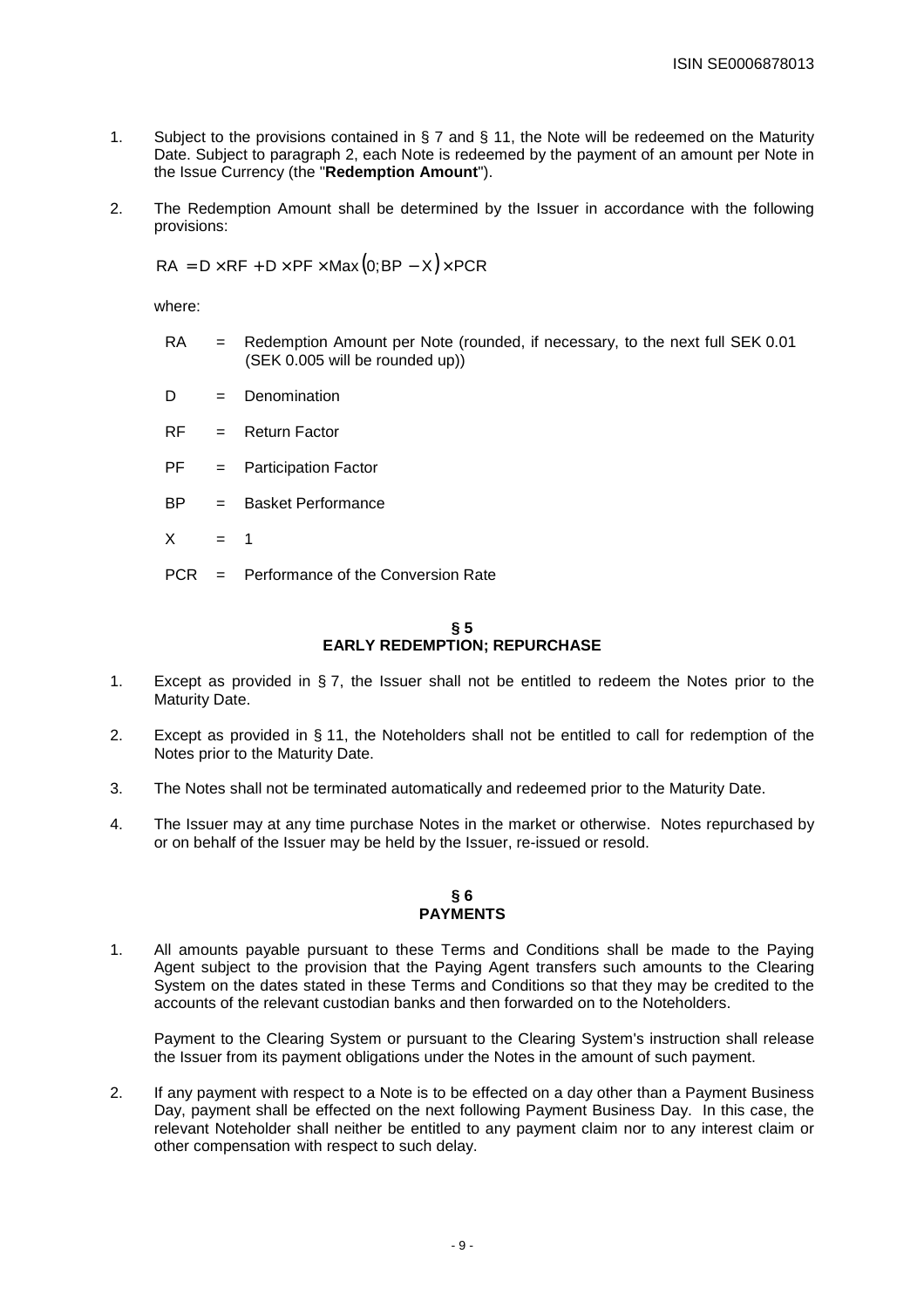3. All payments are subject in all cases to any applicable fiscal or other laws, regulations and directives.

## **§ 7**

# **ADJUSTMENTS; TERMINATION RIGHT OF THE ISSUER**

- 1. If the Index is no longer calculated and published by the Index Sponsor but by another person, company or institution acceptable to the Issuer in its reasonable discretion (billiges Ermessen) (§ 315 German Civil Code (BGB)) as the new Index Sponsor (the "**Successor Sponsor**"), the Redemption Amount will be determined on the basis of the Index being calculated and published by the Successor Sponsor and any reference made to the Index Sponsor in these Terms and Conditions shall, if the context so admits, then refer to the Successor Sponsor.
- 2. If the Index is cancelled or replaced or if the Index Sponsor is replaced by another person, company or institution not acceptable to the Issuer in its reasonable discretion (billiges Ermessen) § 315 German Civil Code ( $BGB$ ), the Issuer will determine in its reasonable discretion (billiges Ermessen) (§ 315 German Civil Code (BGB)) another index on the basis of which the Redemption Amount will be determined (the "**Successor Index**"). The Successor Index as well as the time of its first application will be notified pursuant to § 13. Any reference made to the Index in these Terms and Conditions shall, if the context so admits then refer to the Successor Index. All related definitions shall be deemed to be amended accordingly. Furthermore, the Issuer will make all necessary adjustments to the Terms and Conditions resulting from a substitution of the respective Index.
- 3. If the occurrence of an Adjustment Event with respect to an Index Share has a material effect on the price of the Index, the Issuer will make adjustments to the Terms and Conditions taking into consideration the provisions set forth hereinafter. The Issuer shall act in its reasonable discretion (billiges Ermessen) (§ 315 German Civil Code (BGB)).

As a result of such adjustments especially the Initial Price may be amended.

 Such adjustment shall become effective on the date on which the occurrence of the Adjustment Event with respect to an Index Share has its effect on the price of the Index.

 Adjustments and determinations as well as the effective date shall be notified by the Issuer in accordance with § 13.

 Any adjustment in accordance with this § 7 paragraph 3 does not exclude a later termination in accordance with this paragraph on the basis of the same event.

- 4. If (i) the determination of a Successor Index in accordance with § 7 paragraph 2 is not possible or is unreasonable (*unzumutbar*) or (ii) if the Index Sponsor materially modifies the calculation method of the Index with effect on or after 9 March 2015, or materially modifies the Index in any other way (except for modifications which are contemplated in the calculation method of the Index relating to a change with respect to an Index Share, the market capitalisation or with respect to any other routine measures), the Issuer is entitled to (a) continue the calculation and publication of the Index on the basis of the former concept of the Index and its last determined level or (b) to terminate the Notes prematurely.
- 5. The Issuer may also terminate the Notes prematurely in accordance with the below in the case of a Hedging Disruption.

 In addition, the Issuer may terminate the Notes prematurely in accordance with the below in the case of a Change in Law.

6. In the case of a termination of the Notes pursuant to  $\S 7$  paragraph 4 to 5, the Notes shall be redeemed on the Termination Date at the termination amount per Note (the "**Termination Amount**") which shall be calculated by the Issuer in its reasonable discretion (billiges Ermessen) (§ 315 German Civil Code (BGB)) by taking into account applicable market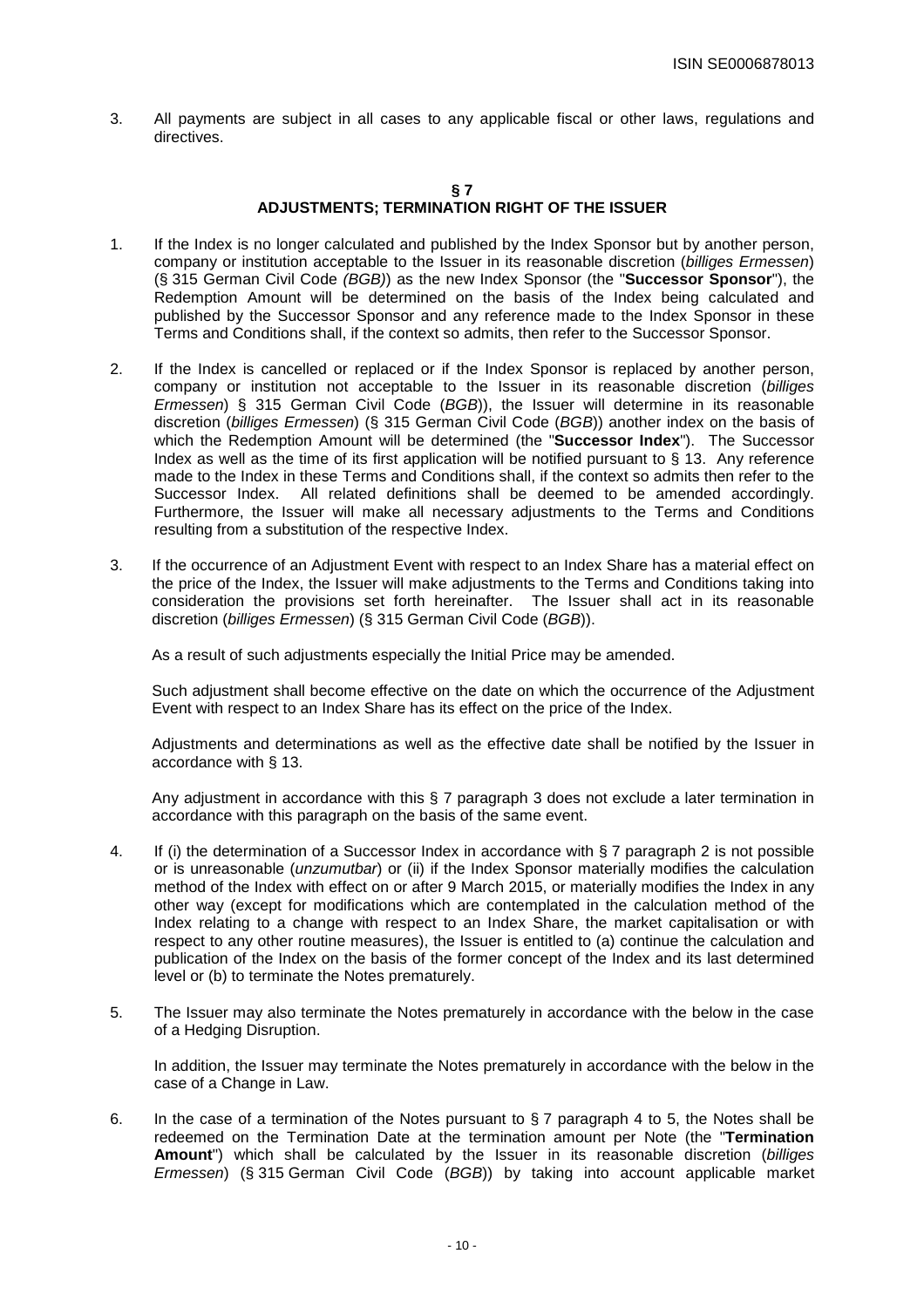conditions and any proceeds realised by the Issuer in connection with transactions concluded by it in its reasonable discretion (billiges Ermessen) (§ 315 German Civil Code (BGB)) for hedging measures in relation to the assumption and fulfilment of its obligations under the Notes (the "**Hedging Transactions**"). Expenses for transactions that were required for winding up the Hedging Transactions will be taken into account as deductible items.

 The Issuer may terminate the Notes prematurely with respect to a Payment Business Day (the "**Termination Date**") with a prior notice of seven Payment Business Days in accordance with § 13. Any termination of the Notes in part shall be excluded.

 The Issuer shall pay the Termination Amount to the Noteholders not later than the fifth Payment Business Day following the Termination Date to the Clearing System for crediting the accounts of the depositors of the Notes with the Clearing System. The rights in connection with the Notes shall expire upon the payment of the Termination Amount to the Clearing System.

#### **§ 8 TAXES**

All present and future taxes, fees or other duties in connection with the Notes shall be borne and paid by the Noteholders. The Issuer is entitled to withhold from payments to be made under the Notes any taxes, fees and/or duties payable by the Noteholder in accordance with the previous sentence.

#### **§ 9 STATUS**

The obligations under the Notes constitute direct, unconditional and unsecured (nicht dinglich besichert) obligations of the Issuer and rank at least pari passu with all other unsecured and unsubordinated obligations of the Issuer (save for such exceptions as may exist from time to time under applicable law).

## **§ 10 PAYING AGENT**

- 1. Skandinaviska Enskilda Banken AB (publ), a banking institution incorporated under the laws of Sweden, whose corporate seat and registered office is at Kungsträdgårdsgatan 8, SE-106 40 Stockholm, Sweden, acting through its division SEB Merchant Banking, shall be the paying agent (the "**Paying Agent**").
- 2. The Issuer shall be entitled at any time to appoint another bank of international standing as Paying Agent. Such appointment and the effective date shall be notified in accordance with § 13.
- 3. The Paying Agent is hereby granted exemption from the restrictions of § 181 German Civil Code (BGB) and any similar restrictions of the applicable laws of any other country.

# **§ 11 TERMINATION**

- 1. Each Noteholder is entitled to declare his Notes due and to require the redemption of his Notes pursuant to paragraph 2 below, if:
	- (a) the Issuer is in default for more than 30 days in the payment under these Terms and Conditions, or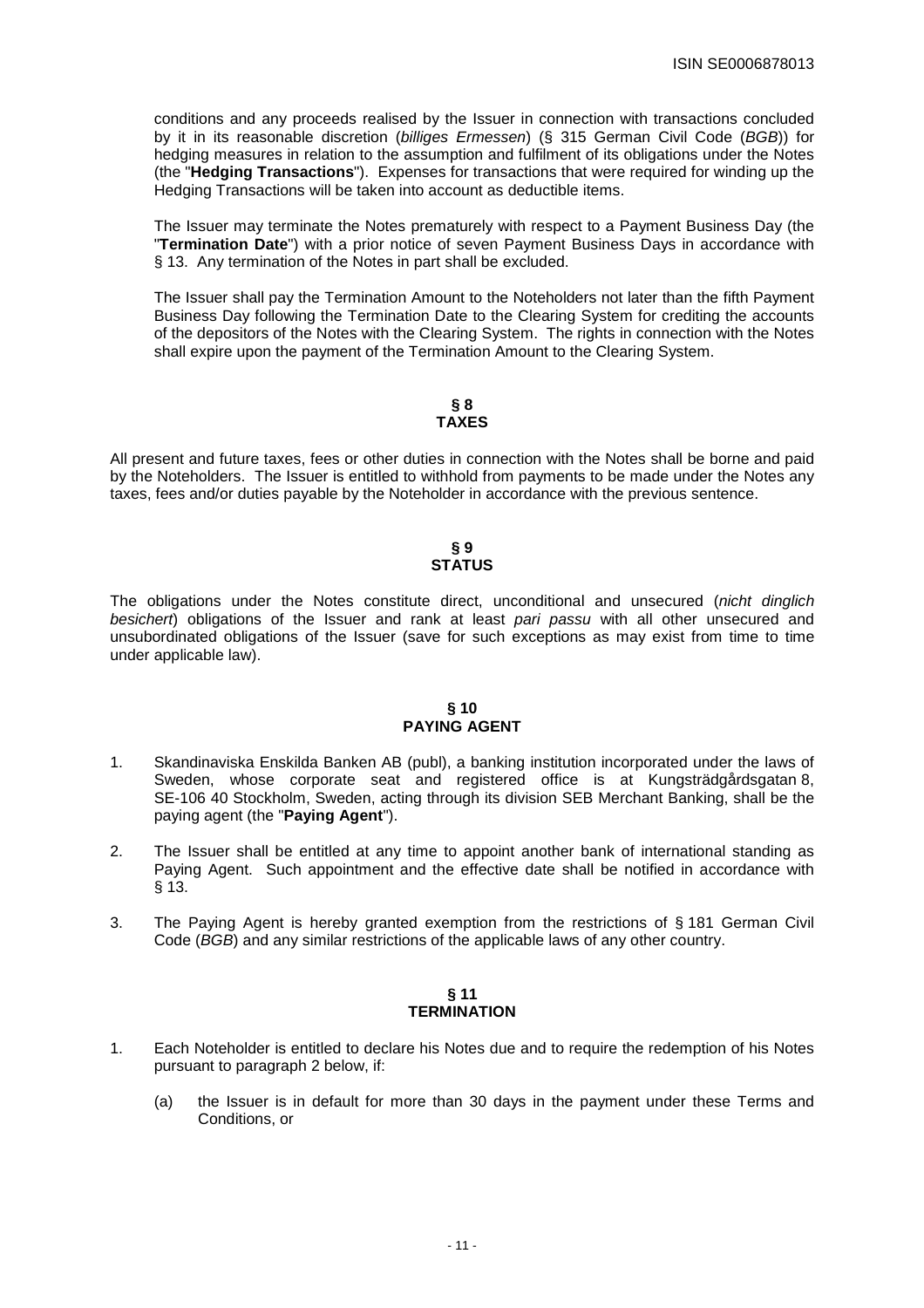- (b) the Issuer violates any other obligation under these Terms and Conditions, and such violation continues for 60 days after receipt of written notice thereof from the respective Noteholder, or
- (c) the Issuer is wound up or dissolved whether by a resolution of the shareholders or otherwise (except in connection with a merger or reorganisation in such a way that all of the assets and liabilities of the Issuer pass to another legal person in universal succession by operation of law), or
- (d) the Issuer ceases its payments and this continues for 60 days, or admits to be unable to pay its debts, or
- (e) any insolvency proceedings are instituted against the Issuer which shall not have been dismissed or stayed within 60 days after their institution or the Issuer applies for the institution of such proceedings, or offers or makes an arrangement for the benefit of its creditors, or
- (f) any of the events set forth in sub-paragraphs  $(c) (e)$  above occurs in respect of the Guarantor (§ 12).

 The right to declare Notes due shall terminate if the circumstances giving rise to it have been remedied before such right is exercised.

2. The right to declare Notes due pursuant to § 11 paragraph 1 shall be exercised by a Noteholder by delivering or sending by registered mail to the Paying Agent a written notice which shall state the principal amount of the Notes called for redemption and shall enclose evidence of ownership reasonably satisfactory to the Paying Agent. Following such declaration the Notes shall be redeemed at the early redemption amount (the "**Early Redemption Amount**") which shall be calculated by the Issuer in its reasonable discretion (billiges Ermessen, § 315 German Civil Code (BGB)) as the fair market value of the Notes at the date as determined by the Issuer. Such date and the Early Redemption Amount shall be notified directly to the relevant Noteholder. The rights arising from the Notes will terminate upon the payment of the Early Redemption Amount.

# **§ 12 SUBSTITUTION OF THE ISSUER**

1. Any other company may assume at any time during the lifetime of the Notes, subject to paragraph 2, without the Noteholders' consent all the obligations of the Issuer under these Terms and Conditions. Any such substitution and the effective date shall be notified by the Issuer in accordance with § 13.

 Upon any such substitution, such substitute company (hereinafter called the "**New Issuer**") shall succeed to, and be substituted for, and may exercise every right and power of, the Issuer under these Terms and Conditions with the same effect as if the New Issuer had been named as the Issuer herein; the Issuer (and, in the case of a repeated application of this § 12, each previous New Issuer) shall be released from its obligations hereunder and from its liability as obligor under the Notes.

 In the event of such substitution, any reference in these Terms and Conditions to the Issuer shall from then on be deemed to refer to the New Issuer.

- 2. No such assumption shall be permitted unless
	- (a) the New Issuer has agreed to assume all obligations of the Issuer under the Notes pursuant to these Terms and Conditions;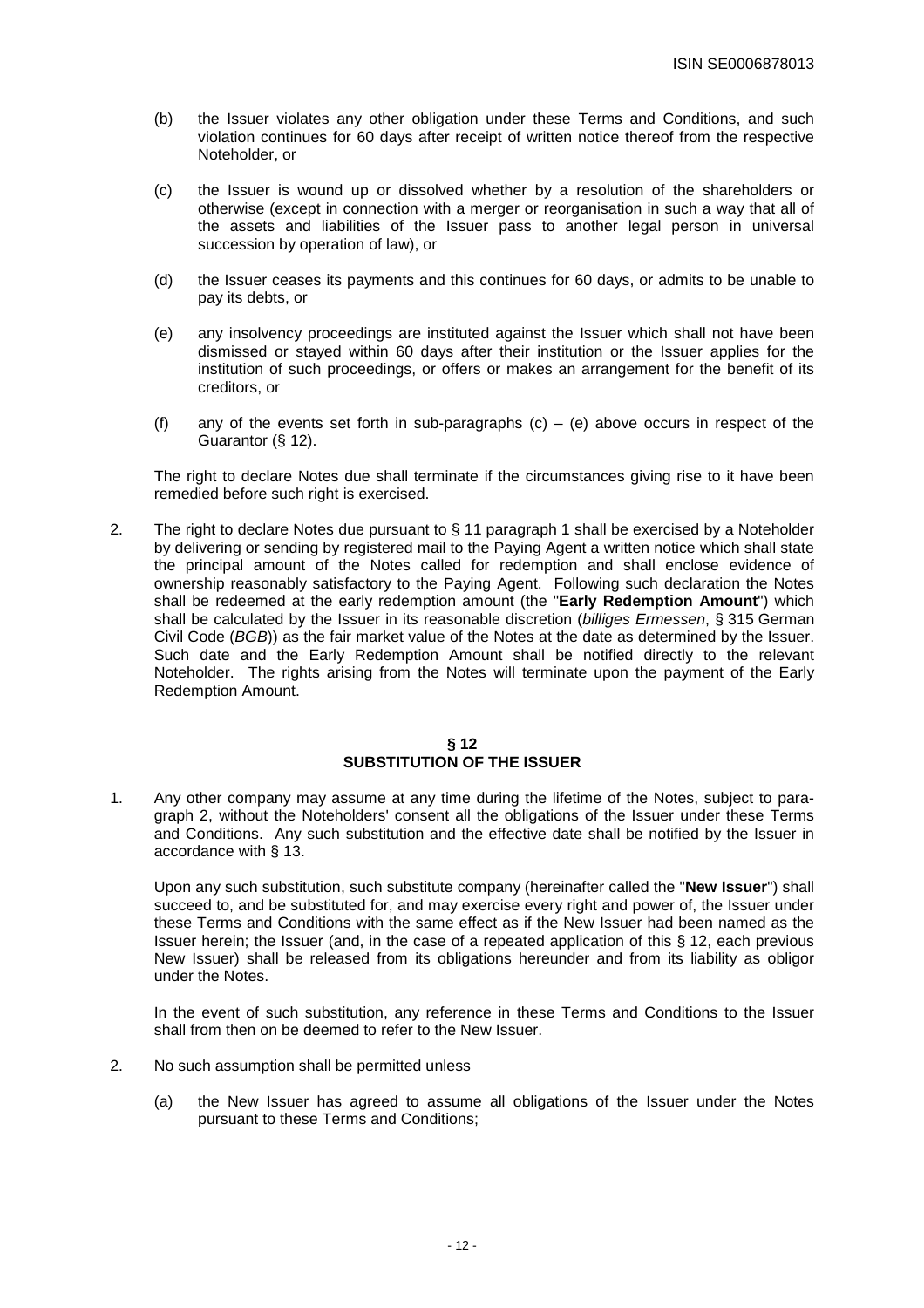- (b) the New Issuer has agreed to indemnify and hold harmless each Noteholder against any tax, duty, assessment or governmental charge imposed on such Noteholder in respect of such substitution;
- (c) the Issuer (in this capacity referred to as the "**Guarantor**") has unconditionally and irrevocably guaranteed to the Noteholders compliance by the New Issuer with all obligations under the Notes pursuant to these Terms and Conditions;
- (d) the New Issuer and the Guarantor have obtained all governmental authorisations, approvals, consents and permissions necessary in the jurisdictions in which the Guarantor and/or the New Issuer are domiciled or the country under the laws of which they are organised;
- (e) Euroclear Sweden has given its consent to the substitution (which consent shall not be unreasonably withheld or delayed).
- 3. Upon any substitution of the Issuer for a New Issuer, this § 12 shall apply again.

# **§ 13 NOTICES**

Notices relating to the Notes shall be published in the Federal Gazette (Bundesanzeiger) and shall be deemed to be effective upon such publication unless such publication gives another effective date.

If the Notes are offered to the public, notices relating to the Notes shall in addition be published on the website http://fim.commerzbank.com (or on another website notified at least six weeks in advance by the Issuer in accordance with this § 13). If applicable law or regulations of the stock exchange on which the Notes are listed require a notification in another manner, notices shall also be given in the manner so required.

# **§ 14 LIMITATION OF LIABILITY; PRESENTATION PERIODS; PRESCRIPTION**

- 1. The Issuer shall be held responsible for acting or failing to act in connection with the Notes only if, and insofar as, it either breaches material obligations under or in connection with the Terms and Conditions negligently or wilfully or breaches other obligations with gross negligence or wilfully. The same applies to the Paying Agent.
- 2. The period for presentation of the Notes (§ 801 paragraph 1, sentence 1 German Civil Code (BGB)) shall be ten years and the period of limitation for claims under the Notes presented during the period for presentation shall be two years calculated from the expiry of the relevant presentation period.

## **§ 15 FINAL CLAUSES**

- 1. The Notes and the rights and duties of the Noteholders, the Issuer, the Paying Agent and the Guarantor (if any) shall in all respects be governed by the laws of the Federal Republic of Germany except § 1 paragraph 1 – 3 of the Terms and Conditions which shall be governed by the laws of the relevant jurisdiction of the Clearing System.
- 2. In the event of manifest typing or calculation errors or similar manifest errors in the Terms and Conditions, the Issuer shall be entitled to declare rescission (Anfechtung) to the Noteholders. The declaration of rescission shall be made without undue delay upon becoming aware of any such ground for rescission (Anfechtungsgrund) and in accordance with § 13. Following such rescission by the Issuer, the Noteholders may instruct the account holding bank to submit a duly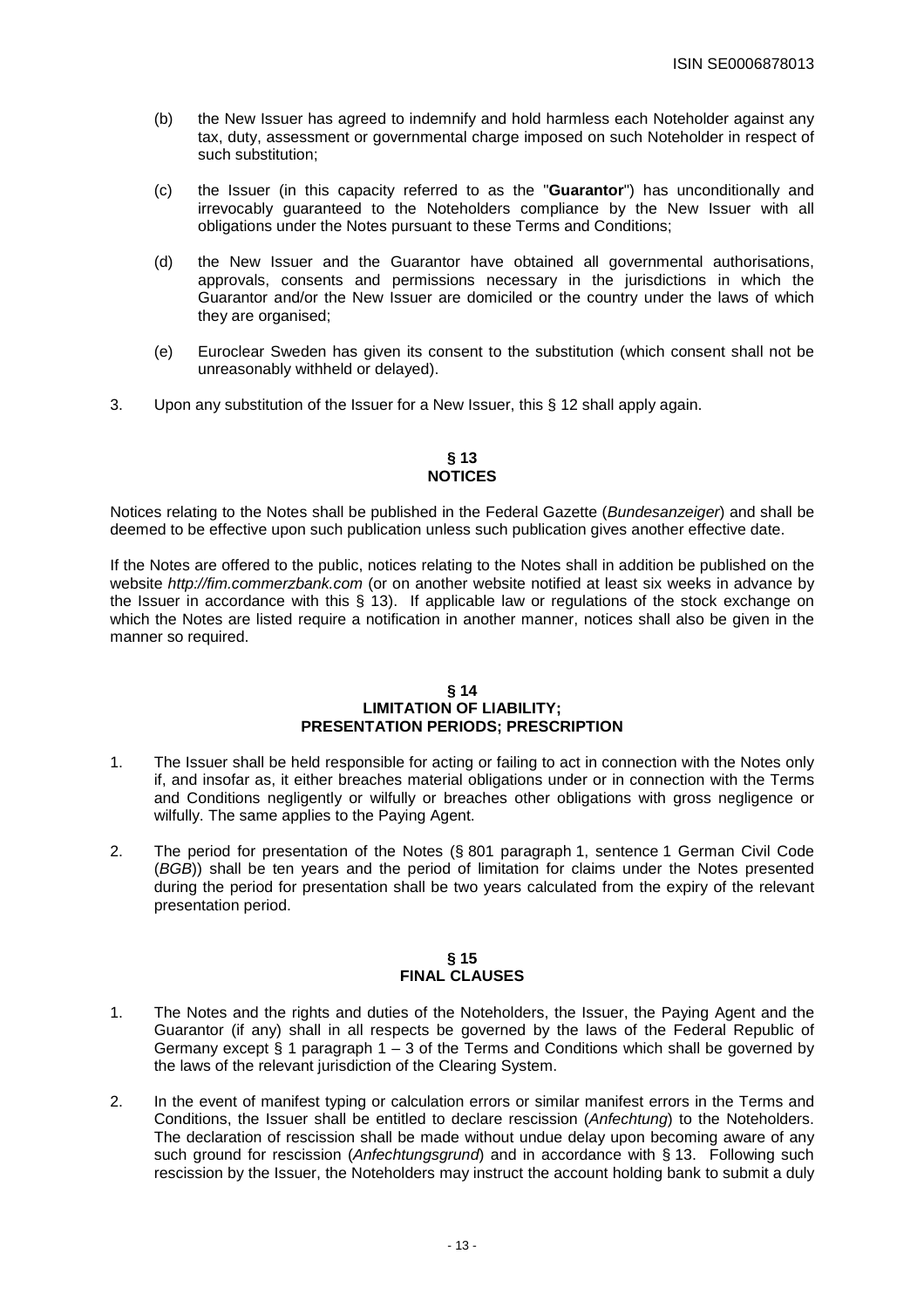completed redemption notice to the Paying Agent, either by filling in the relevant form available from the Paying Agent or by otherwise stating all information and declarations required on the form (the "**Rescission Redemption Notice**"), and to request repayment of the Issue Price against transfer of the Notes to the account of the Paying Agent with the Clearing System. The Issuer shall make available the Issue Price to the Paying Agent within 30 calendar days following receipt of the Rescission Redemption Notice and of the Notes by the Paying Agent, whichever receipt is later, whereupon the Paying Agent shall transfer the Issue Price to the account specified in the Rescission Redemption Notice. Upon payment of the Issue Price all rights under the Notes delivered shall expire.

- 3. The Issuer may combine the declaration of rescission pursuant to paragraph 2 with an offer to continue the Notes on the basis of corrected Terms and Conditions. Such an offer and the corrected provisions shall be notified to the Noteholders together with the declaration of rescission in accordance with § 13. Any such offer shall be deemed to be accepted by a Noteholder (and the rescission shall not take effect), unless the Noteholder requests repayment of the Issue Price within four weeks following the date on which the offer has become effective in accordance with § 13 by delivery of a duly completed Rescission Redemption Notice via the account holding bank to the Paying Agent and by transfer of the Notes to the account of the Paying Agent with the Clearing System pursuant to paragraph 2. The Issuer shall refer to this effect in the notification.
- 4. "**Issue Price**" within the meaning of paragraph 2 and 3 shall be deemed to be the higher of (i) the purchase price that was actually paid by the relevant Noteholder (as declared and proved by evidence in the request for repayment) and (ii) the weighted average (as determined by the Issuer in its reasonable discretion (billiges Ermessen) (§ 315 German Civil Code (BGB)) of the traded prices of the Notes on the Payment Business Day preceding the declaration of rescission pursuant to paragraph 2. If a Market Disruption Event exists on the Payment Business Day preceding the declaration of rescission pursuant to paragraph 2, the last Payment Business Day preceding the declaration of rescission pursuant to paragraph 2 on which no Market Disruption Event existed shall be decisive for the ascertainment of price pursuant to the preceding sentence.
- 5. Contradictory or incomplete provisions in the Terms and Conditions may be corrected or amended, as the case may be, by the Issuer in its reasonable discretion (billiges Ermessen) (§ 315 German Civil Code (BGB)). The Issuer, however, shall only be entitled to make such corrections or amendments which are reasonably acceptable to the Noteholders having regard to the interests of the Issuer and in particular which do not materially adversely affect the legal or financial situation of the Noteholders. Notice of any such correction or amendment shall be given to the Noteholders in accordance with § 13.
- 6. If the Noteholder was aware of typing or calculation errors or similar errors at the time of the acquisition of the Notes, then, notwithstanding paragraphs 2 - 5, the Noteholders can be bound by the Issuer to the corrected Terms and Conditions.
- 7. Should any provision of these Terms and Conditions be or become void in whole or in part, the other provisions shall remain in force. The void provision shall be replaced by a valid provision that reflects the economic intent of the void provision as closely as possible in legal terms. In those cases, however, the Issuer may also take the steps described in paragraphs 2 - 5 above.
- 8. Place of performance is Frankfurt am Main.
- 9. Place of jurisdiction for all disputes and other proceedings in connection with the Notes for merchants, entities of public law, special funds under public law and entities without a place of general jurisdiction in the Federal Republic of Germany is Frankfurt am Main. In such a case, the place of jurisdiction in Frankfurt am Main shall be an exclusive place of jurisdiction.
- 10. The English version of these Terms and Conditions shall be binding. Any translation is for convenience only.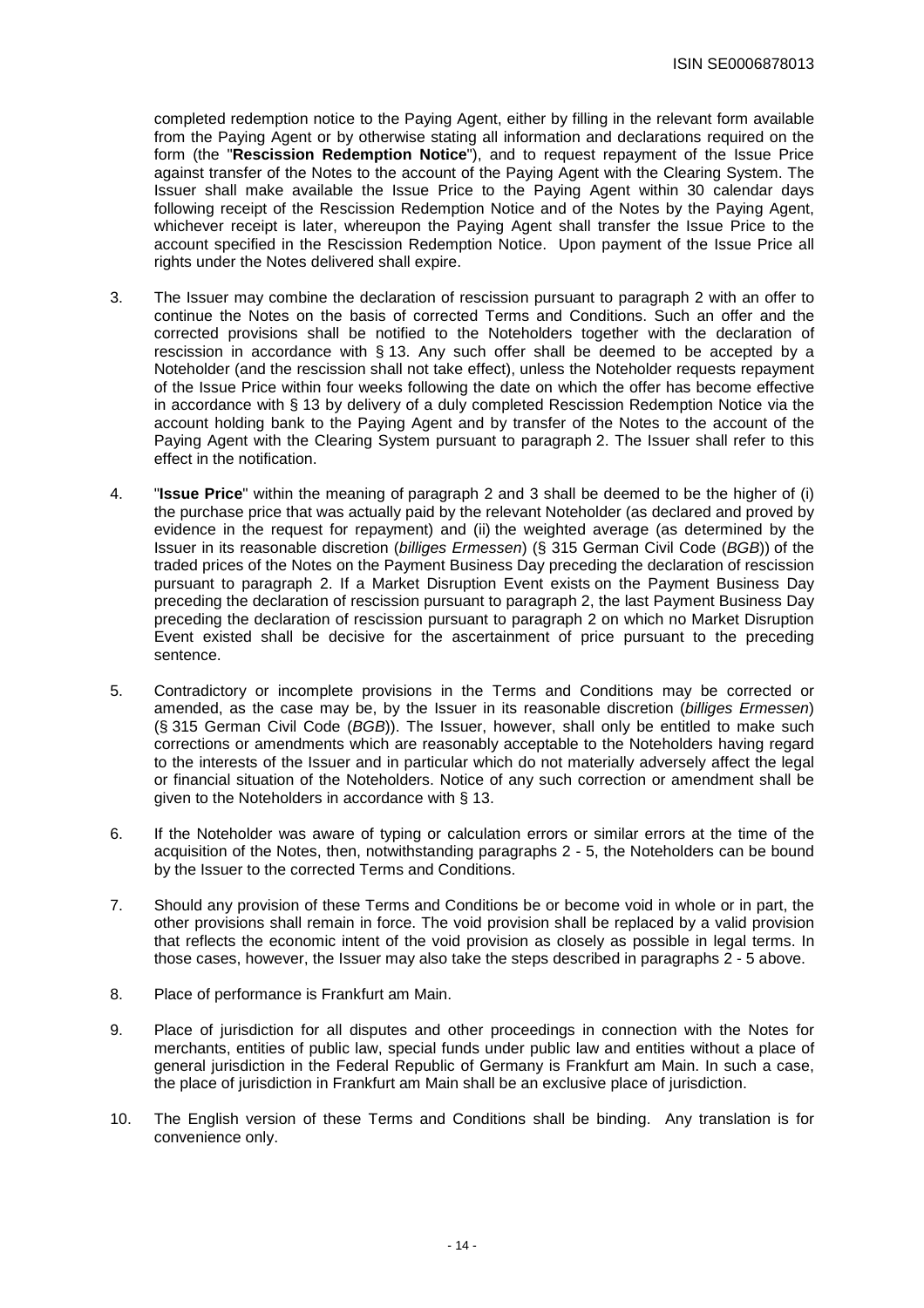#### **ADDITIONAL INFORMATION**

| Country(ies) where the offer<br>takes place:                                              | Kingdom of Sweden                                                                                                                                                                                                                                                                                                                                                                                                                                                                                                                                                                                                                                                                                                                                                                                                                                                                                                                                                                                                                                                                                                                                                                                                                                                                                                                                                                                                                                                                                                                 |
|-------------------------------------------------------------------------------------------|-----------------------------------------------------------------------------------------------------------------------------------------------------------------------------------------------------------------------------------------------------------------------------------------------------------------------------------------------------------------------------------------------------------------------------------------------------------------------------------------------------------------------------------------------------------------------------------------------------------------------------------------------------------------------------------------------------------------------------------------------------------------------------------------------------------------------------------------------------------------------------------------------------------------------------------------------------------------------------------------------------------------------------------------------------------------------------------------------------------------------------------------------------------------------------------------------------------------------------------------------------------------------------------------------------------------------------------------------------------------------------------------------------------------------------------------------------------------------------------------------------------------------------------|
| Country(ies) where admission<br>to trading on the regulated<br>market(s) is being sought: | Kingdom of Sweden                                                                                                                                                                                                                                                                                                                                                                                                                                                                                                                                                                                                                                                                                                                                                                                                                                                                                                                                                                                                                                                                                                                                                                                                                                                                                                                                                                                                                                                                                                                 |
| <b>Additional Provisions:</b>                                                             | <b>Limitation of Euroclear Sweden's liability</b>                                                                                                                                                                                                                                                                                                                                                                                                                                                                                                                                                                                                                                                                                                                                                                                                                                                                                                                                                                                                                                                                                                                                                                                                                                                                                                                                                                                                                                                                                 |
|                                                                                           | Euroclear Sweden shall not be held responsible for any loss or<br>damage resulting from any legal enactment (domestic or<br>foreign), the intervention of a public authority (domestic or<br>foreign), an act of war, strike, blockade, boycott, lockout or any<br>other similar event or circumstance. The reservation in respect<br>of strikes, blockades, boycotts and lockouts shall also apply if<br>Euroclear Sweden itself takes such measures or becomes the<br>subject of such measures. Under no circumstances shall<br>Euroclear Sweden be liable to pay compensation for any loss,<br>damage, liability, cost, claim, action or demand unless Euroclear<br>Sweden has been negligent, or guilty of bad faith, or has<br>breached the terms of any agency agreement, nor shall under<br>no circumstances Euroclear Sweden be liable for loss of profit,<br>indirect loss or damage or consequential loss or damage, unless<br>such liability of Euroclear Sweden is prescribed pursuant to the<br>Swedish Financial Instruments Accounts Act (Sw.<br>lag<br>(1998:1479)). Where Euroclear Sweden, due to any legal<br>enactment (domestic or foreign), the intervention of a public<br>authority (domestic or foreign), an act of war, strike, blockade,<br>boycott, lockout or any other similar event or circumstance, is<br>prevented from effecting payment, such payment may be<br>postponed until the time the event or circumstance impeding<br>payment has ceased, with no obligation to pay penalty interest. |

#### Disclaimer with respect to the Hang Seng Index (HSI)

The Hang Seng Index is published and compiled by HSI Services Limited pursuant to a licence from Hang Seng Data Services Limited. The mark and name "Hang Seng Index" is proprietary to Hang Seng Data Services Limited. HSI Services Limited and Hang Seng Data Services Limited have agreed to the use of, and reference to, the Hang Seng Index by the Issuer in connection with the Notes (the "Product"), but neither HSI Services Limited nor Hang Seng Data Services Limited warrants or represents or guarantees to any broker or holder of the Product or any other person the accuracy or completeness of the Hang Seng Index and its computation or any information related thereto and no warranty or representation or guarantee of any kind whatsoever relating to the Hang Seng Index is given or may be implied. The process and basis of computation and compilation of the Hang Seng Index and any of the related formula or formulae, constituent stocks and factors may at any time be changed or altered by HSI Services Limited without notice. No responsibility or liability is accepted by HSI Services Limited or Hang Seng Data Services Limited in respect of the use of and/or reference to the Hang Seng Index by the Issuer in connection with the Product, or for any inaccuracies, omissions, mistakes or errors of HSI Services Limited in the computation of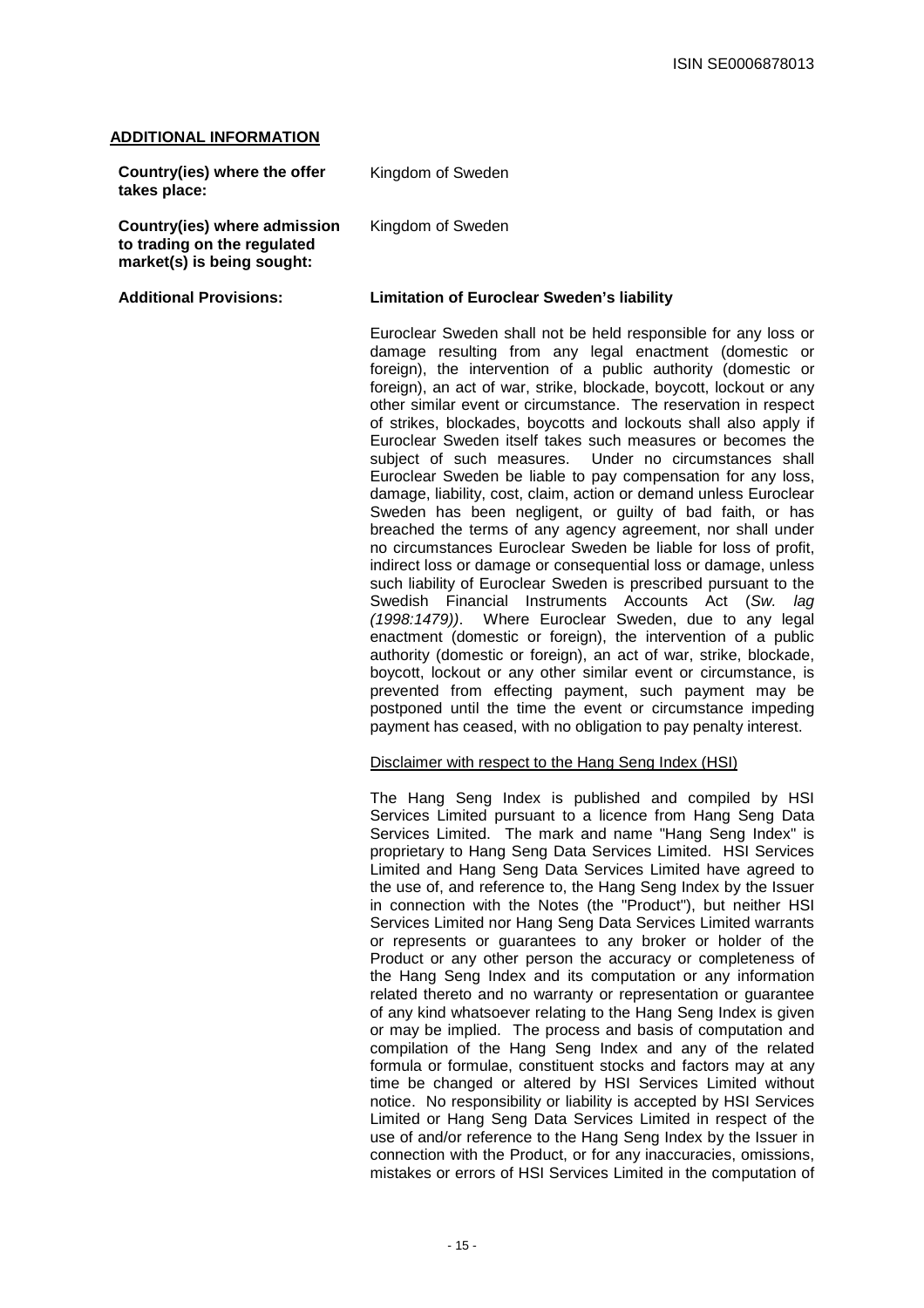the Hang Seng Index or for any economic or other loss which may be directly or indirectly sustained by any broker or holder of the Product or any other person dealing with the Product as a result thereof and no claims, actions or legal proceedings may be brought against HSI Services Limited and/or Hang Seng Data Services Limited in connection with the Product in any manner whatsoever by any broker, holder or other person dealing with the Product. Any broker, holder or other person dealing with the Product does so therefore in full knowledge of this disclaimer and can place no reliance whatsoever on HSI Services Limited and Hang Seng Data Services Limited. For the avoidance of doubt, this disclaimer does not create any contractual or quasi-contractual relationship between any broker, holder or other person and HSI Services Limited and/or Hang Seng Data Services Limited and must not be construed to have created such relationship.

#### Disclaimer with respect to the MCSI Taiwan Index (TAMSCI) and the MSCI Singapore Free Index (SIMSCI) (in the following, each an "**MSCI Index**"):

THIS NOTE IS NOT SPONSORED, ENDORSED, SOLD OR PROMOTED BY MSCI INC. ("MSCI"), ANY AFFILIATE OF MSCI OR ANY OTHER PARTY INVOLVED IN, OR RELATED TO, MAKING OR COMPILING ANY MSCI INDEX. THE MSCI INDEXES ARE THE EXCLUSIVE PROPERTY OF MSCI. MSCI AND THE MSCI INDEX NAMES ARE SERVICE MARK(S) OF MSCI OR ITS AFFILIATES AND HAVE BEEN LICENSED FOR USE FOR CERTAIN PURPOSES BY COMMERZBANK AKTIENGESELLSCHAFT. NEITHER MSCI, ANY OF ITS AFFILIATES NOR ANY OTHER PARTY INVOLVED IN, OR RELATED TO, MAKING OR COMPILING ANY MSCI INDEX MAKES ANY REPRESENTATION OR WARRANTY, EXPRESS OR IMPLIED, TO THE OWNERS OF THIS NOTE OR ANY MEMBER OF THE PUBLIC REGARDING THE ADVISABILITY OF INVESTING IN FINANCIAL SECURITIES GENERALLY OR IN THIS NOTE PARTICULARLY OR THE ABILITY OF ANY MSCI INDEX TO TRACK CORRESPONDING STOCK MARKET PERFORMANCE. MSCI OR ITS AFFILIATES ARE THE LICENSORS OF CERTAIN TRADEMARKS, SERVICE MARKS AND TRADE NAMES AND OF THE MSCI INDEXES WHICH ARE DETERMINED, COMPOSED AND CALCULATED BY MSCI WITHOUT REGARD TO THIS NOTE OR THE ISSUER OR OWNER OF THIS NOTE. NEITHER MSCI, ANY OF ITS AFFILIATES NOR ANY OTHER PARTY INVOLVED IN, OR RELATED TO, MAKING OR COMPILING ANY MSCI INDEX HAS ANY OBLIGATION TO TAKE THE NEEDS OF THE ISSUERS OR OWNERS OF THIS NOTE INTO CONSIDERATION IN DETERMINING, COMPOSING OR CALCULATING THE MSCI INDEXES. NEITHER MSCI, ITS AFFILIATES NOR ANY OTHER PARTY INVOLVED IN, OR RELATED TO, MAKING OR COMPILING ANY MSCI INDEX IS RESPONSIBLE FOR OR HAS PARTICIPATED IN THE DETERMINATION OF THE TIMING OF, PRICES AT, OR QUANTITIES OF THIS NOTE TO BE ISSUED OR IN THE DETERMINATION OR CALCULATION OF THE EQUATION BY WHICH THIS NOTE IS REDEEMABLE FOR CASH. NEITHER MSCI, ANY OF ITS AFFILIATES NOR ANY OTHER PARTY INVOLVED IN, OR RELATED TO, THE MAKING OR COMPILING ANY MSCI INDEX HAS ANY OBLIGATION OR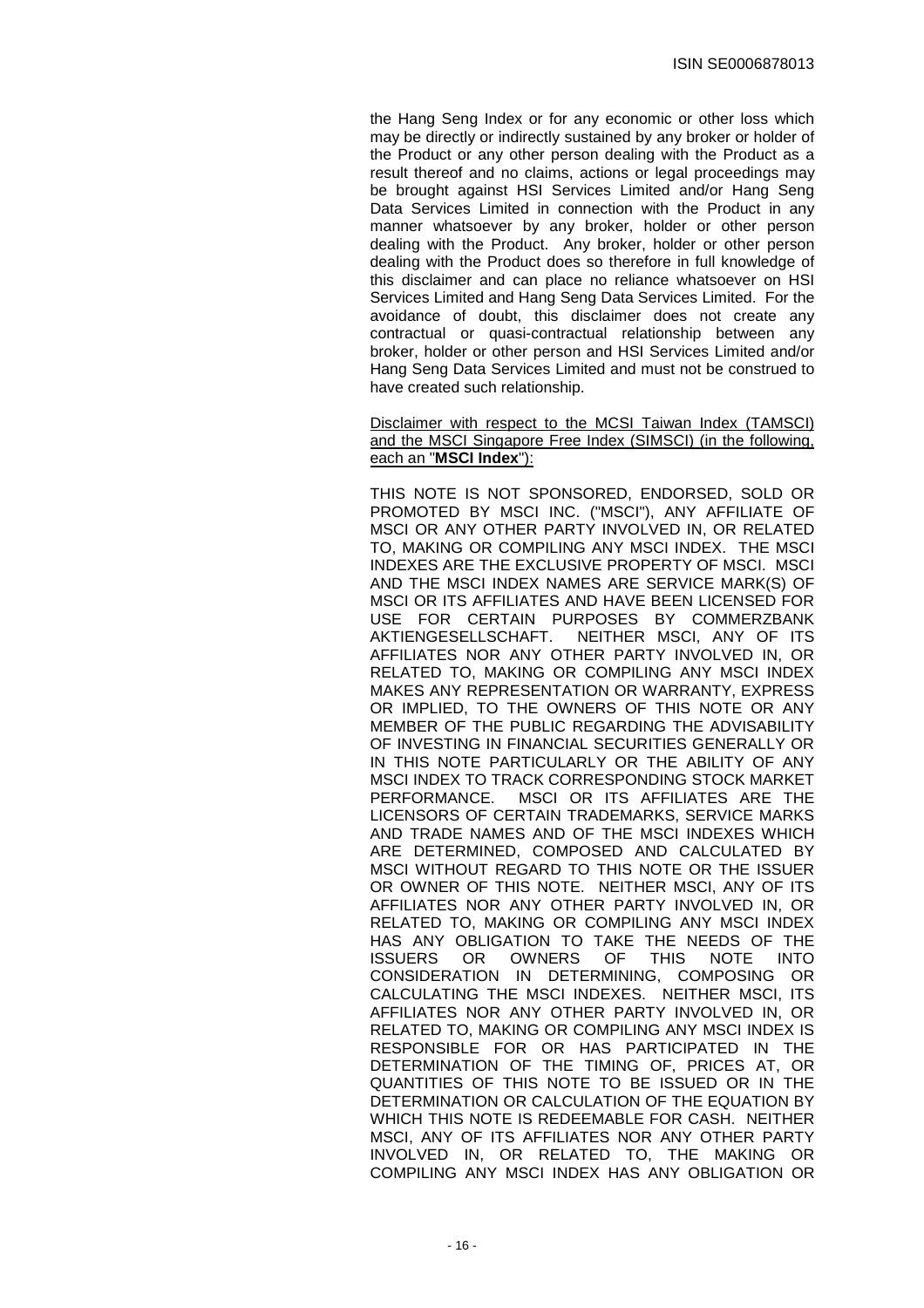LIABILITY TO THE OWNERS OF THIS NOTE IN CONNECTION WITH THE ADMINISTRATION, MARKETING OR OFFERING OF THIS NOTE.

ALTHOUGH MSCI SHALL OBTAIN INFORMATION FOR INCLUSION IN OR FOR USE IN THE CALCULATION OF THE MSCI INDEXES FROM SOURCES WHICH MSCI CONSIDERS RELIABLE, NEITHER MSCI, ANY OF ITS AFFILIATES NOR ANY OTHER PARTY INVOLVED IN, OR RELATED TO MAKING OR COMPILING ANY MSCI INDEX WARRANTS OR GUARANTEES THE ORIGINALITY, ACCURACY AND/OR THE COMPLETENESS OF ANY MSCI INDEX OR ANY DATA NEITHER MSCI, ANY OF ITS AFFILIATES NOR ANY OTHER PARTY INVOLVED IN, OR RELATED TO, MAKING OR COMPILING ANY MSCI INDEX MAKES ANY WARRANTY, EXPRESS OR IMPLIED, AS TO RESULTS TO BE OBTAINED BY LICENSEE, LICENSEE'S CUSTOMERS OR COUNTERPARTIES, ISSUERS OF THE FINANCIAL SECURITIES, OWNERS OF THE FINANCIAL SECURITIES, OR ANY OTHER PERSON OR ENTITY, FROM THE USE OF ANY MSCI INDEX OR ANY DATA INCLUDED THEREIN IN CONNECTION WITH THE RIGHTS LICENSED HEREUNDER OR FOR ANY OTHER USE. NEITHER MSCI, ANY OF ITS AFFILIATES NOR ANY OTHER PARTY INVOLVED IN, OR RELATED TO, MAKING OR COMPILING ANY MSCI INDEX SHALL HAVE ANY LIABILITY FOR ANY ERRORS, OMISSIONS OR INTERRUPTIONS OF OR IN CONNECTION WITH ANY MSCI INDEX OR ANY DATA INCLUDED THEREIN. FURTHER, NEITHER MSCI, ANY OF ITS AFFILIATES NOR ANY OTHER PARTY INVOLVED IN, OR RELATED TO, MAKING OR COMPILING ANY MSCI INDEX MAKES ANY EXPRESS OR IMPLIED WARRANTIES OF ANY KIND, AND MSCI, ANY OF ITS AFFILIATES AND ANY OTHER PARTY INVOLVED IN, OR RELATED TO MAKING OR COMPILING ANY MSCI INDEX HEREBY EXPRESSLY DISCLAIM ALL WARRANTIES OF MERCHANTABILITY OR FITNESS FOR A PARTICULAR PURPOSE, WITH RESPECT TO ANY MSCI INDEX AND ANY DATA INCLUDED THEREIN. WITHOUT LIMITING ANY OF THE FOREGOING, IN NO EVENT SHALL MSCI, ANY OF ITS AFFILIATES OR ANY OTHER PARTY INVOLVED IN, OR RELATED TO, MAKING OR COMPILING ANY MSCI INDEX HAVE ANY LIABILITY FOR ANY DIRECT, INDIRECT, SPECIAL, PUNITIVE, CONSEQUENTIAL OR ANY OTHER DAMAGES (INCLUDING LOST PROFITS) EVEN IF NOTIFIED OF THE POSSIBILITY OF SUCH DAMAGES.

No purchaser, seller or holder of this security, or any other person or entity, should use or refer to any MSCI trade name, trademark or service mark to sponsor, endorse, market or promote this Note without first contacting MSCI to determine whether MSCI's permission is required. Under no circumstances may any person or entity claim any affiliation with MSCI without the prior written permission of MSCI.

# Disclaimer with respect to the S&P/ASX 200 Index (AS51)

The Notes are not sponsored, endorsed, sold or promoted by Standard & Poor's ("S&P"). Neither S&P nor its third party licensors makes any representation or warranty, express or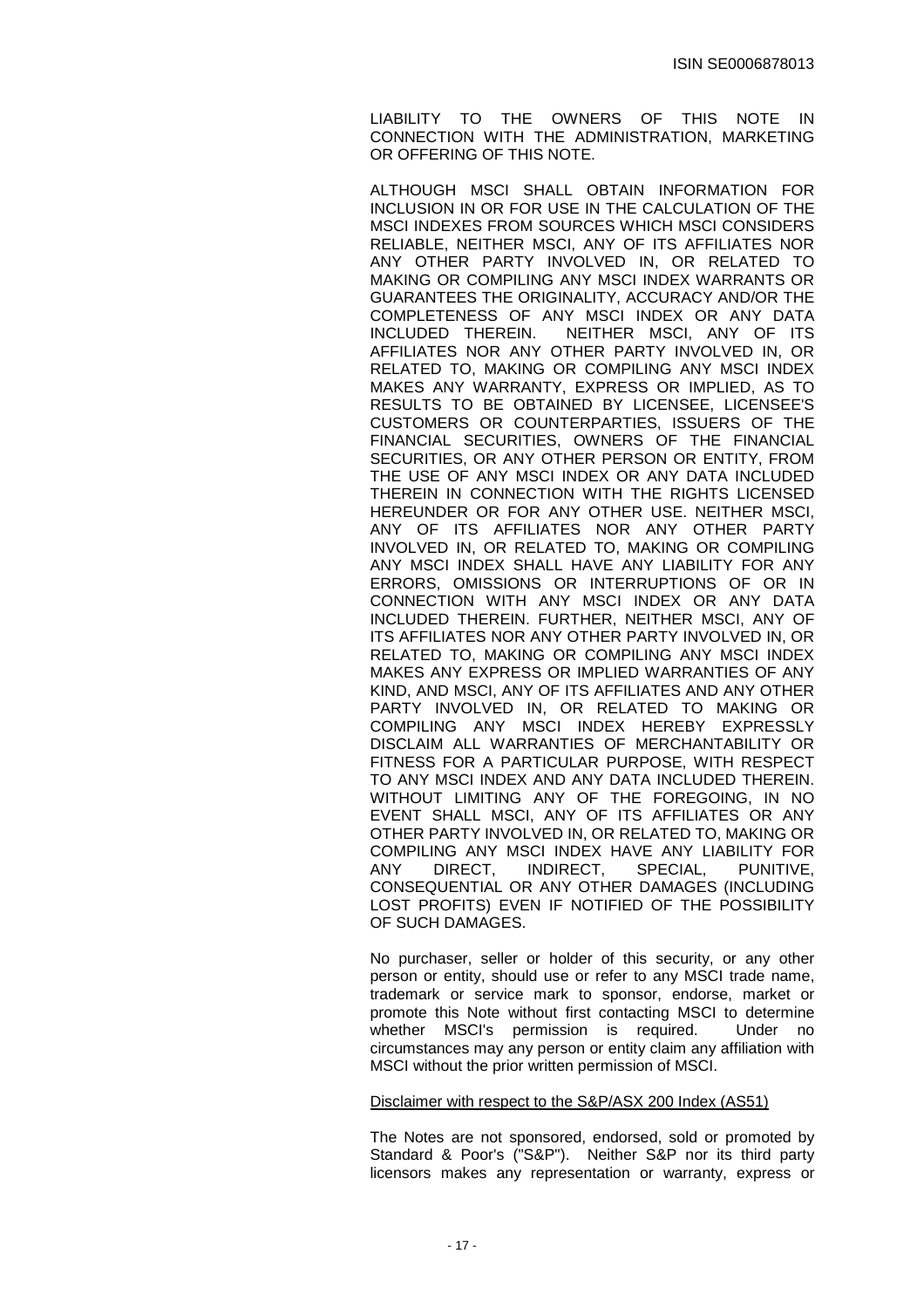implied, to the owners of the Notes or any member of the public regarding the advisability of investing in securities generally or in the Notes particularly or the ability of the S&P/ASX 200 Index (the "Index") to track general stock market performance. S&P's and its third party licensor's only relationship to Commerzbank Aktiengesellschaft ("Licensee") is the licensing of certain trademarks and trade names of S&P and the third party licensors and of the Index which is determined, composed and calculated by S&P or its third party licensors without regard to the Licensee or the Notes. S&P and its third party licensors have no obligation to take the needs of the Licensee or the owners of the Notes into consideration in determining, composing or calculating the Index. Neither S&P nor its third party licensors is responsible for and has not participated in the determination of the prices and amount of the Notes or the timing of the issuance or sale of the Notes or in the determination or calculation of the equation by which the Notes are to be converted into cash. S&P has no obligation or liability in connection with the administration, marketing or trading of the Notes.

NEITHER S&P, ITS AFFILIATES NOR THEIR THIRD PARTY LICENSORS GUARANTEE THE ADEQUACY, ACCURACY, TIMELINESS OR COMPLETENESS OF THE INDEX OR ANY DATA INCLUDED THEREIN OR ANY COMMUNICATIONS, INCLUDING BUT NOT LIMITED TO, ORAL OR WRITTEN COMMUNICATIONS (INCLUDING ELECTRONIC COMMUNICATIONS) WITH RESPECT THERETO. S&P, ITS AFFILIATES AND THEIR THIRD PARTY LICENSORS SHALL NOT BE SUBJECT TO ANY DAMAGES OR LIABILITY FOR ANY ERRORS, OMISSIONS OR DELAYS THEREIN. S&P MAKES NO EXPRESS OR IMPLIED WARRANTIES, AND EXPRESSLY DISCLAIMS ALL WARRANTIES OF MERCHANTABILITY OR FITNESS FOR A PARTICULAR PURPOSE OR USE WITH RESPECT TO THE MARKS, THE INDEX OR ANY DATA INCLUDED THEREIN. WITHOUT LIMITING ANY OF THE FOREGOING, IN NO EVENT WHATSOEVER SHALL S&P, ITS AFFILIATES OR THEIR THIRD PARTY LICENSORS BE LIABLE FOR ANY INDIRECT, SPECIAL, INCIDENTAL, PUNITIVE OR CONSEQUENTIAL DAMAGES, INCLUDING BUT NOT LIMITED TO, LOSS OF PROFITS, TRADING LOSSES, LOST TIME OR GOODWILL, EVEN IF THEY HAVE BEEN ADVISED OF THE POSSIBILITY OF SUCH DAMAGES, WHETHER IN CONTRACT, TORT, STRICT LIABILITY OR OTHERWISE.

The S&P/ASX 200 Index is a trademark of Standard & Poor's and has been licensed for use by the Licensee.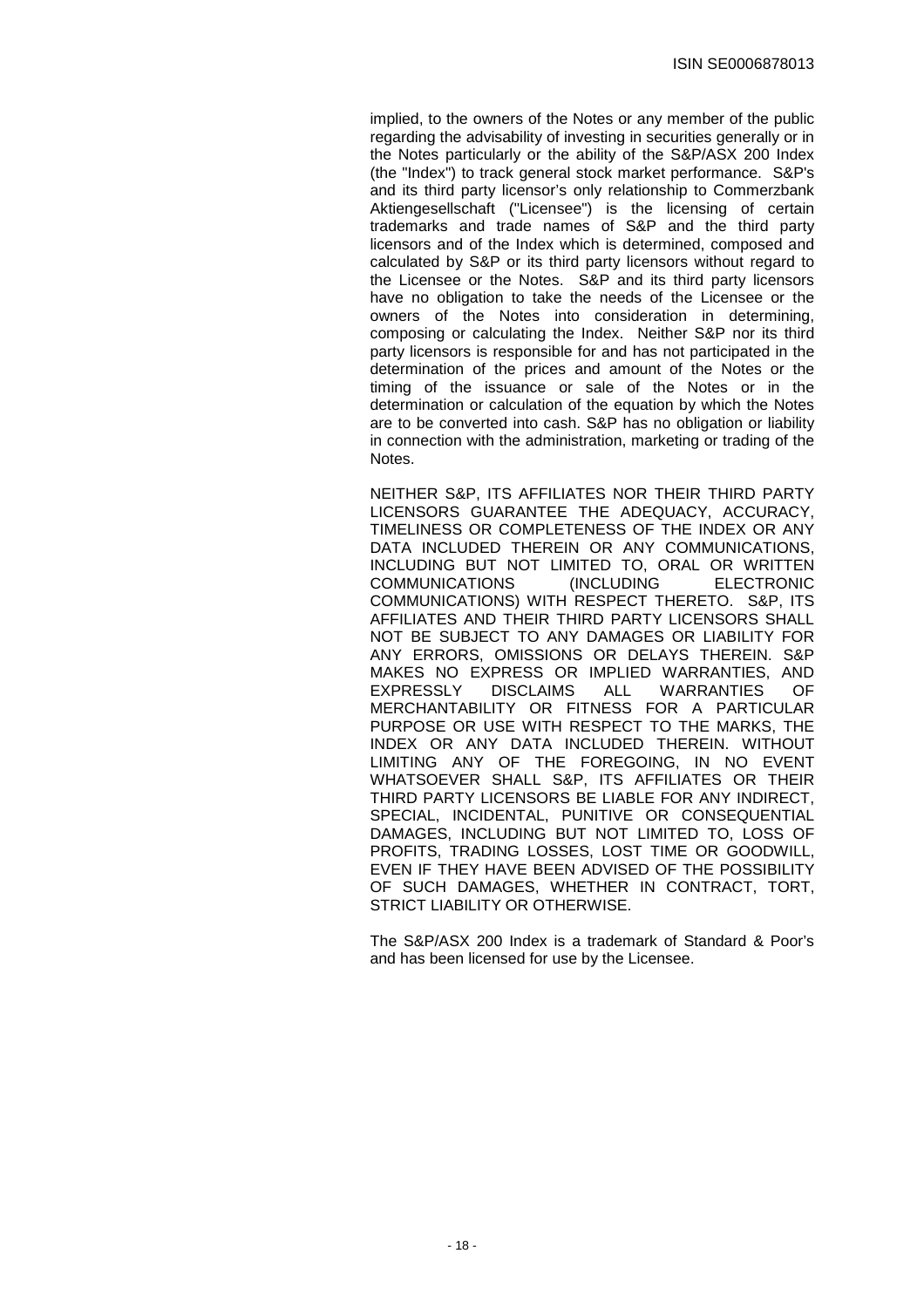# **SUMMARY**

Summaries are made up of disclosure requirements known as "**Elements**". These Elements are numbered in Sections  $A - E (A.1 - E.7)$ .

This summary contains all the Elements required to be included in a summary for this type of securities and Issuer. There may be gaps in the numbering sequence of the Elements in cases where Elements are not required to be addressed.

Even though an Element may be required to be inserted in the summary because of the type of securities and Issuer, it is possible that no relevant information can be given regarding the Element. In this case a short description of the Element is included in the summary with the mention of '- not applicable -'. .

# **SECTION A – INTRODUCTION AND WARNINGS**

| <b>Element</b> | <b>Description of</b><br><b>Element</b>    | <b>Disclosure requirement</b>                                                                                                                                                                                                                                                                                                                                                                                                                            |
|----------------|--------------------------------------------|----------------------------------------------------------------------------------------------------------------------------------------------------------------------------------------------------------------------------------------------------------------------------------------------------------------------------------------------------------------------------------------------------------------------------------------------------------|
| A.1            | Warnings                                   | This summary should be read as an introduction to the base<br>prospectus (the "Base Prospectus") and the relevant Final Terms.<br>Investors should base any decision to invest in the securities issued<br>under the Base Prospectus (the "Structured Notes" or "Notes") in<br>consideration of the Base Prospectus as a whole and the relevant<br>Final Terms.                                                                                          |
|                |                                            | Where a claim relating to information contained in the Base<br>Prospectus is brought before a court in a member state of the<br>European Economic Area, the plaintiff investor may, under the<br>national legislation of such member state, be required to bear the<br>costs for the translation of the Base Prospectus and the Final Terms<br>before the legal proceedings are initiated.                                                               |
|                |                                            | Civil liability attaches to those persons who are responsible for the<br>drawing up of the summary, including any translation thereof, or for<br>the issuing of the Base Prospectus, but only if the summary is<br>misleading, inaccurate or inconsistent when read together with the<br>other parts of the Base Prospectus or it does not provide, when read<br>together with the other parts of the Base Prospectus, all necessary<br>key information. |
| A.2            | Consent to the<br>use of the<br>Prospectus | The Issuer hereby grants consent to use the Base Prospectus and<br>the Final Terms for the subsequent resale or final placement of the<br>Notes by any financial intermediary.                                                                                                                                                                                                                                                                           |
|                |                                            | The offer period within which subsequent resale or final placement<br>of Notes by financial intermediaries can be made, is valid only as<br>long as the Base Prospectus and the Final Terms are valid in<br>accordance with Article 9 of the Prospectus Directive as<br>implemented in the relevant Member State and in the period from<br>9 March 2015 to 17 April 2015.                                                                                |
|                |                                            | The consent to use the Base Prospectus and the Final Terms is<br>granted only in relation to the following Member State(s): The<br>Kingdom of Sweden.                                                                                                                                                                                                                                                                                                    |
|                |                                            | The consent to use the Base Prospectus including any supplements<br>as well as any corresponding Final Terms is subject to the condition<br>that (i) the Base Prospectus and the respective Final Terms are<br>delivered to potential investors only together with any supplements<br>published before such delivery and (ii) when using the Base<br>Prospectus and the respective Final Terms, each financial<br>$-19-$                                 |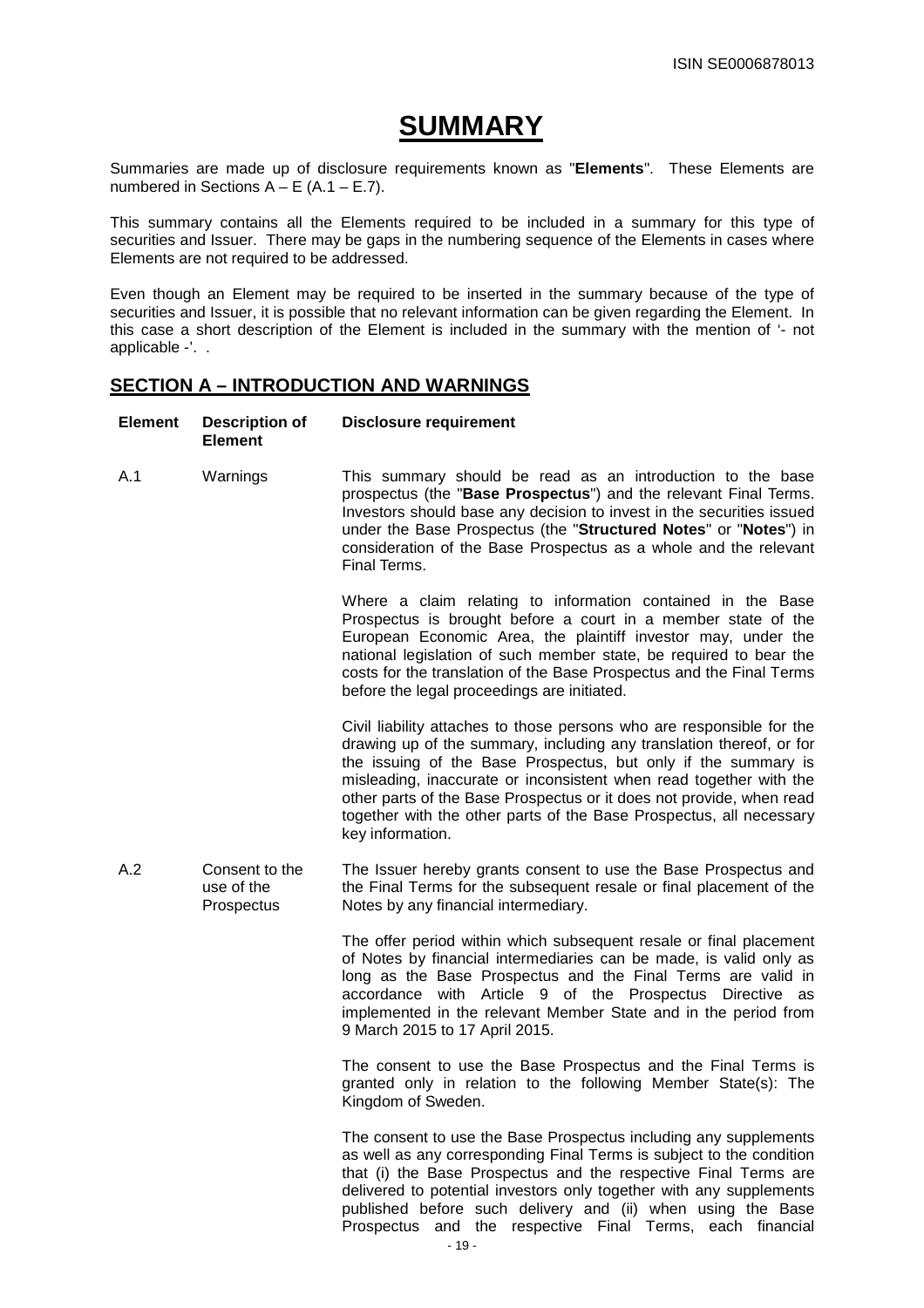intermediary must make certain that it complies with all applicable laws and regulations in force in the respective jurisdictions.

**In the event of an offer being made by a financial intermediary, this financial intermediary will provide information to investors on the terms and conditions of the offer at the time of that offer.**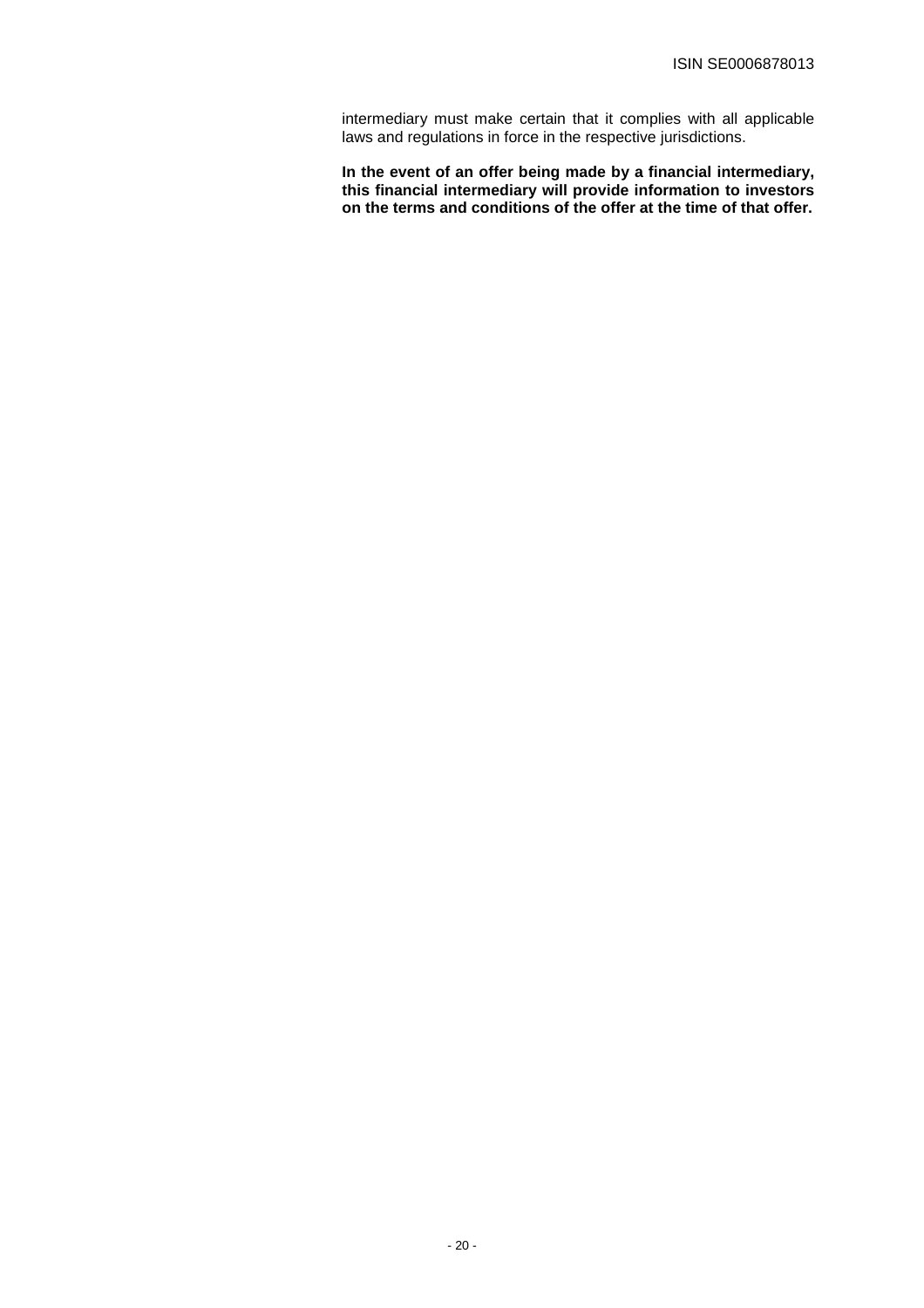# **SECTION B – ISSUER**

| <b>Element</b>                                                                                            | <b>Description of</b><br><b>Element</b>                                               | <b>Disclosure requirement</b>                                                                                                                                                                                                                                                                                                                                                                                       |
|-----------------------------------------------------------------------------------------------------------|---------------------------------------------------------------------------------------|---------------------------------------------------------------------------------------------------------------------------------------------------------------------------------------------------------------------------------------------------------------------------------------------------------------------------------------------------------------------------------------------------------------------|
| B.1                                                                                                       | Legal and<br>Commercial<br>Name of the<br><b>Issuer</b>                               | The legal name of the Bank is COMMERZBANK Aktiengesellschaft<br>(the "Issuer", the "Bank" or "Commerzbank", together with its<br>consolidated subsidiaries "Commerzbank Group" or the "Group")<br>and the commercial name of the Bank is COMMERZBANK.                                                                                                                                                               |
| B.2                                                                                                       | Domicile / Legal<br>Form /<br>Legislation /                                           | The Bank's registered office is in Frankfurt am Main and its head<br>office is at Kaiserstraße 16 (Kaiserplatz), 60311 Frankfurt am Main,<br>Federal Republic of Germany.                                                                                                                                                                                                                                           |
|                                                                                                           | Country of<br>Incorporation                                                           | COMMERZBANK is a stock corporation established under German<br>law in the Federal Republic of Germany.                                                                                                                                                                                                                                                                                                              |
| B.4b                                                                                                      | Known trends<br>affecting the<br>Issuer and the<br>industries in<br>which it operates | The global financial market crisis and sovereign debt crisis in the<br>eurozone in particular have put a very significant strain on the net<br>assets, financial position and results of operations of the Group in<br>the past, and it can be assumed that further materially adverse<br>effects for the Group can also result in the future, in particular in the<br>event of a renewed escalation of the crisis. |
| B.5                                                                                                       | Organisational<br><b>Structure</b>                                                    | COMMERZBANK is the parent company of COMMERZBANK<br>Group. COMMERZBANK Group holds directly and indirectly equity<br>participations in various companies.                                                                                                                                                                                                                                                           |
| <b>B.9</b><br>Profit forecasts or<br>estimates                                                            |                                                                                       | - not applicable -                                                                                                                                                                                                                                                                                                                                                                                                  |
|                                                                                                           |                                                                                       | The Issuer currently does not make profit forecasts or estimates.                                                                                                                                                                                                                                                                                                                                                   |
| <b>B.10</b><br>Qualifications in<br>the auditors'<br>report on the<br>historical financial<br>information |                                                                                       | - not applicable -                                                                                                                                                                                                                                                                                                                                                                                                  |
|                                                                                                           |                                                                                       | Unqualified auditors' reports have been issued on the historical<br>financial information contained in this Base Prospectus.                                                                                                                                                                                                                                                                                        |
| <b>B.12</b>                                                                                               | Selected key<br>financial<br>information                                              | The following table sets forth selected key financial information of<br>COMMERZBANK Group which has been derived from the<br>respective audited consolidated financial statements prepared in<br>accordance with IFRS as of 31 December 2012 and 2013 as well as<br>from<br>the<br>consolidated<br>interim<br>financial<br>statements<br>οf<br>as<br>30 September 2014 (reviewed):                                  |

| Balance Sheet $(\epsilon m)$ | 31 December<br>2012' | 31 December<br>$2013^{''}$ | <b>30 September</b><br>2014 |
|------------------------------|----------------------|----------------------------|-----------------------------|
|                              | 636.023              | 549.654                    | 596.358                     |
|                              | 26.250               | 26.933                     | 27.608                      |

|                                           | January – December |      | January $-$ September |      |
|-------------------------------------------|--------------------|------|-----------------------|------|
| <b>Income Statement</b><br>$(\epsilon m)$ | $2012^{\degree}$   | 2013 | $2013^{''}$           | 2014 |
| Operating profit                          | 1.170              | 725  | 641                   | 924  |
| Pre-tax profit or loss                    | 859                | 232  | 148                   | 924  |
| Consolidated profit or<br>loss            | -47                | 78   | 17                    | 525  |

\*) Prior-year figures restated due to first-time application of the amended IAS 19 and hedge accounting restatements.

\*\*) Prior-year figures restated due to the restatement of hedge accounting and credit protection insurance and the tax restatements plus the amended definition of average Group capital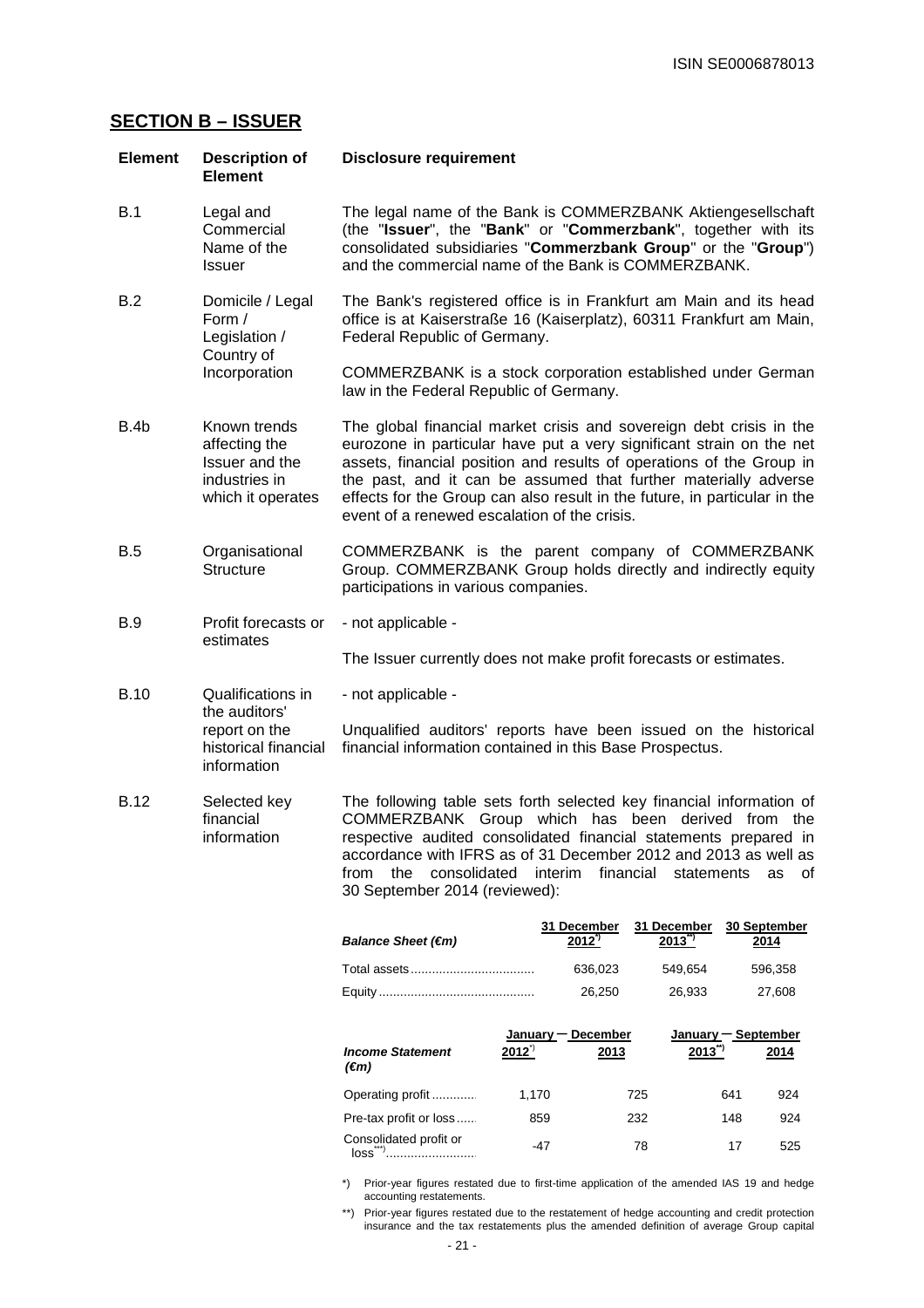attributable to COMMERZBANK shareholders.

\*\*\*) Insofar as attributable to COMMERZBANK shareholders.

| Prospects of the<br>Issuer, Significant<br>changes in the<br>financial position |                                                         | - not applicable -                                                                                                                                                                                                                                                                                                                                                                                                                                                                                                                                                                                                                                                                                                                                                                                                                                                                                |  |
|---------------------------------------------------------------------------------|---------------------------------------------------------|---------------------------------------------------------------------------------------------------------------------------------------------------------------------------------------------------------------------------------------------------------------------------------------------------------------------------------------------------------------------------------------------------------------------------------------------------------------------------------------------------------------------------------------------------------------------------------------------------------------------------------------------------------------------------------------------------------------------------------------------------------------------------------------------------------------------------------------------------------------------------------------------------|--|
|                                                                                 |                                                         | There has been no material adverse change in the prospects of<br>COMMERZBANK Group since 31 December 2013.                                                                                                                                                                                                                                                                                                                                                                                                                                                                                                                                                                                                                                                                                                                                                                                        |  |
|                                                                                 |                                                         | Since 30 September 2014 no significant change in the financial<br>position of COMMERZBANK Group has occurred.                                                                                                                                                                                                                                                                                                                                                                                                                                                                                                                                                                                                                                                                                                                                                                                     |  |
| <b>B.13</b>                                                                     | Recent events<br>which are to a                         | - not applicable -                                                                                                                                                                                                                                                                                                                                                                                                                                                                                                                                                                                                                                                                                                                                                                                                                                                                                |  |
|                                                                                 | material extent<br>relevant to the<br>Issuer's solvency | There are no recent events particular to the Issuer which is to a<br>material extent relevant to the evaluation of the Issuer's solvency.                                                                                                                                                                                                                                                                                                                                                                                                                                                                                                                                                                                                                                                                                                                                                         |  |
| <b>B.14</b>                                                                     | Dependence of                                           | - not applicable -                                                                                                                                                                                                                                                                                                                                                                                                                                                                                                                                                                                                                                                                                                                                                                                                                                                                                |  |
| the Issuer upon<br>other entities<br>within the group                           |                                                         | As stated under element B.5, COMMERZBANK is the parent<br>company of COMMERZBANK Group.                                                                                                                                                                                                                                                                                                                                                                                                                                                                                                                                                                                                                                                                                                                                                                                                           |  |
| <b>B.15</b>                                                                     | Issuer's principal<br>activities.<br>principal markets  | The focus of the activities of COMMERZBANK Group is on the<br>provision of a wide range of financial services to private, small and<br>medium-sized corporate and institutional customers in Germany,<br>including account administration, payment transactions, lending,<br>savings and investment products, securities services, and capital<br>market and investment banking products and services. As part of its<br>comprehensive financial services strategy, the Group also offers<br>other financial services in association with cooperation partners,<br>particularly building savings loans, asset management and<br>insurance. The Group is continuing to expand its position as one of<br>the most important German export financiers. Alongside its business<br>in Germany, the Group is also active through its subsidiaries,<br>branches and investments, particularly in Europe. |  |
|                                                                                 |                                                         | COMMERZBANK Group is divided into five operating segments -<br>Private Customers, Mittelstandsbank, Central & Eastern Europe,<br>Corporates & Markets and Non Core Assets (NCA) as well as<br>Others and Consolidation. The Private Customers, Mittelstandsbank,<br>Central & Eastern Europe and Corporates & Markets segments form<br>COMMERZBANK Group's core bank together with Others and<br>Consolidation.                                                                                                                                                                                                                                                                                                                                                                                                                                                                                   |  |
| <b>B.16</b>                                                                     | Controlling<br>parties                                  | - not applicable -                                                                                                                                                                                                                                                                                                                                                                                                                                                                                                                                                                                                                                                                                                                                                                                                                                                                                |  |
|                                                                                 |                                                         | COMMERZBANK has not submitted its management to any other<br>company or person, for example on the basis of a domination<br>agreement, nor is it controlled by any other company or any other                                                                                                                                                                                                                                                                                                                                                                                                                                                                                                                                                                                                                                                                                                     |  |

person within the meaning of the German Securities Acquisition and

Takeover Act (Wertpapiererwerbs- und Übernahmegesetz).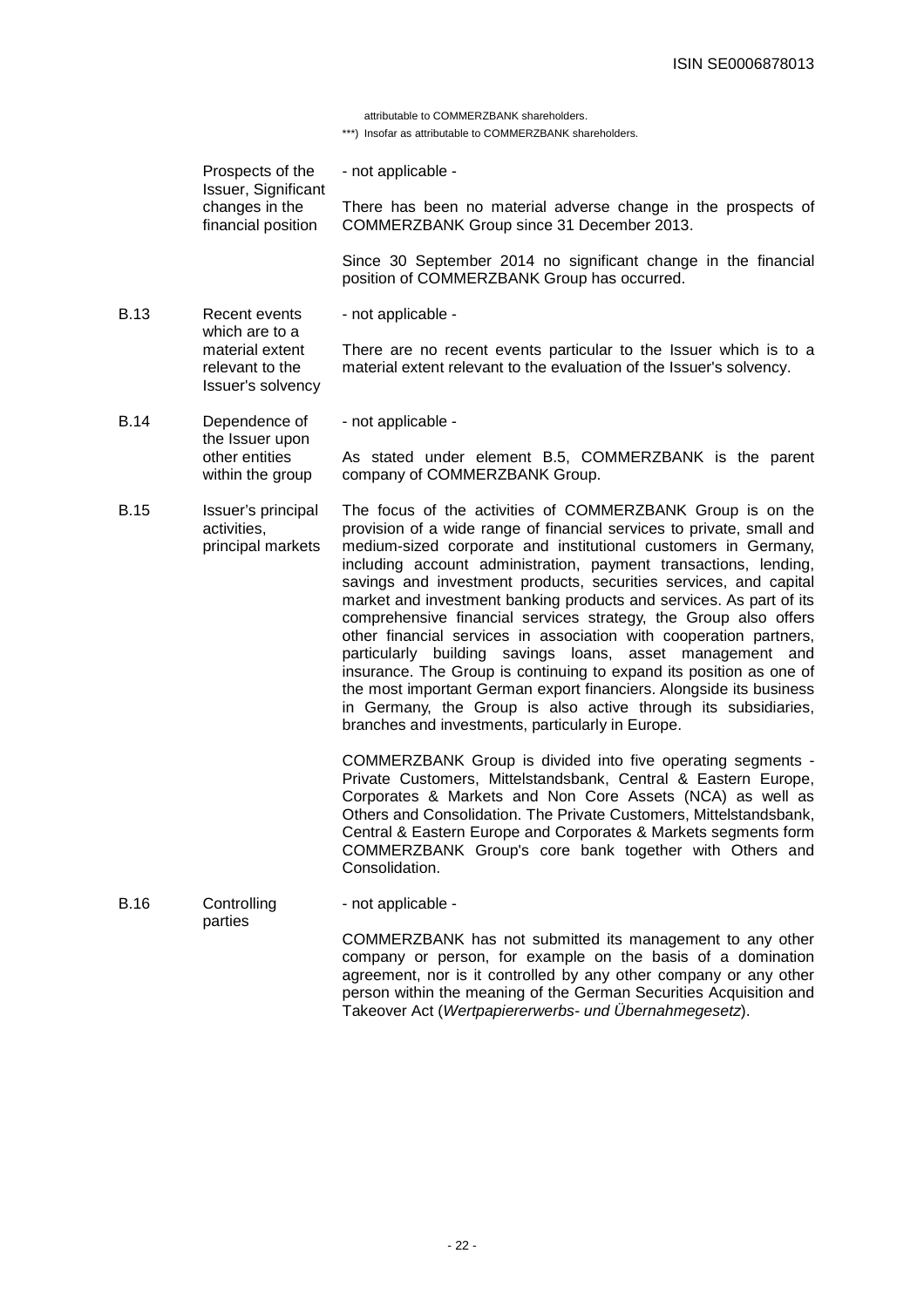# **SECTION C – SECURITIES**

| <b>Element</b> | <b>Description of</b><br><b>Element</b>                                                             | <b>Disclosure requirement</b>                                                                                                                                                                                                                                                                                                |
|----------------|-----------------------------------------------------------------------------------------------------|------------------------------------------------------------------------------------------------------------------------------------------------------------------------------------------------------------------------------------------------------------------------------------------------------------------------------|
| C.1            | Type and class of                                                                                   | <b>Type/Form of securities</b>                                                                                                                                                                                                                                                                                               |
|                | the securities /<br>Security<br>identification                                                      | ATM Call Structured Notes relating to Indices (the "Notes")                                                                                                                                                                                                                                                                  |
|                | number                                                                                              | The Notes are issued in registered dematerialised form in the<br>denomination of SEK 10,000 (the "Denomination").                                                                                                                                                                                                            |
|                |                                                                                                     | Security Identification number(s) of the securities                                                                                                                                                                                                                                                                          |
|                |                                                                                                     | WKN: CB0E79                                                                                                                                                                                                                                                                                                                  |
|                |                                                                                                     | ISIN: SE0006878013                                                                                                                                                                                                                                                                                                           |
| C.2            | Currency<br>of the securities                                                                       | The Notes are issued in Swedish Kronor ("SEK").                                                                                                                                                                                                                                                                              |
| C.5            | Restrictions on                                                                                     | - not applicable -                                                                                                                                                                                                                                                                                                           |
|                | the free<br>transferability of<br>the securities                                                    | The Notes are freely transferable.                                                                                                                                                                                                                                                                                           |
| C.8            | Rights attached                                                                                     | Governing law of the securities                                                                                                                                                                                                                                                                                              |
|                | to the securities<br>(including ranking<br>of the securities<br>and limitations to<br>those rights) | The Notes will be governed by, and construed in accordance with<br>German law. The constituting of the Notes may be governed by the<br>laws of the jurisdiction of the Clearing System as set out in the<br>respective Final Terms.                                                                                          |
|                |                                                                                                     | Rights attached to the securities                                                                                                                                                                                                                                                                                            |
|                |                                                                                                     | Repayment                                                                                                                                                                                                                                                                                                                    |
|                |                                                                                                     | The holder of the Notes will receive on the Maturity Date the<br>Redemption Amount.                                                                                                                                                                                                                                          |
|                |                                                                                                     | Adjustments, early redemption                                                                                                                                                                                                                                                                                                |
|                |                                                                                                     | Subject to particular circumstances, the Issuer may be entitled to<br>perform certain adjustments. Apart from this, the Issuer may be<br>entitled to terminate the Notes prematurely or the Notes may be<br>redeemed early if a particular event occurs.                                                                     |
|                |                                                                                                     | Ranking of the securities                                                                                                                                                                                                                                                                                                    |
|                |                                                                                                     | The obligations under the Notes constitute direct, unconditional and<br>unsecured (nicht dinglich besichert) obligations of the Issuer and,<br>unless otherwise provided by applicable law, rank at least pari passu<br>with all other unsubordinated and unsecured (nicht dinglich<br>besichert) obligations of the Issuer. |
|                |                                                                                                     | <b>Presentation Periods, Prescription</b>                                                                                                                                                                                                                                                                                    |
|                |                                                                                                     | The period for presentation of the Notes $(\S 801$ paragraph 1,<br>sentence 1 German Civil Code (BGB)) shall be ten years and the                                                                                                                                                                                            |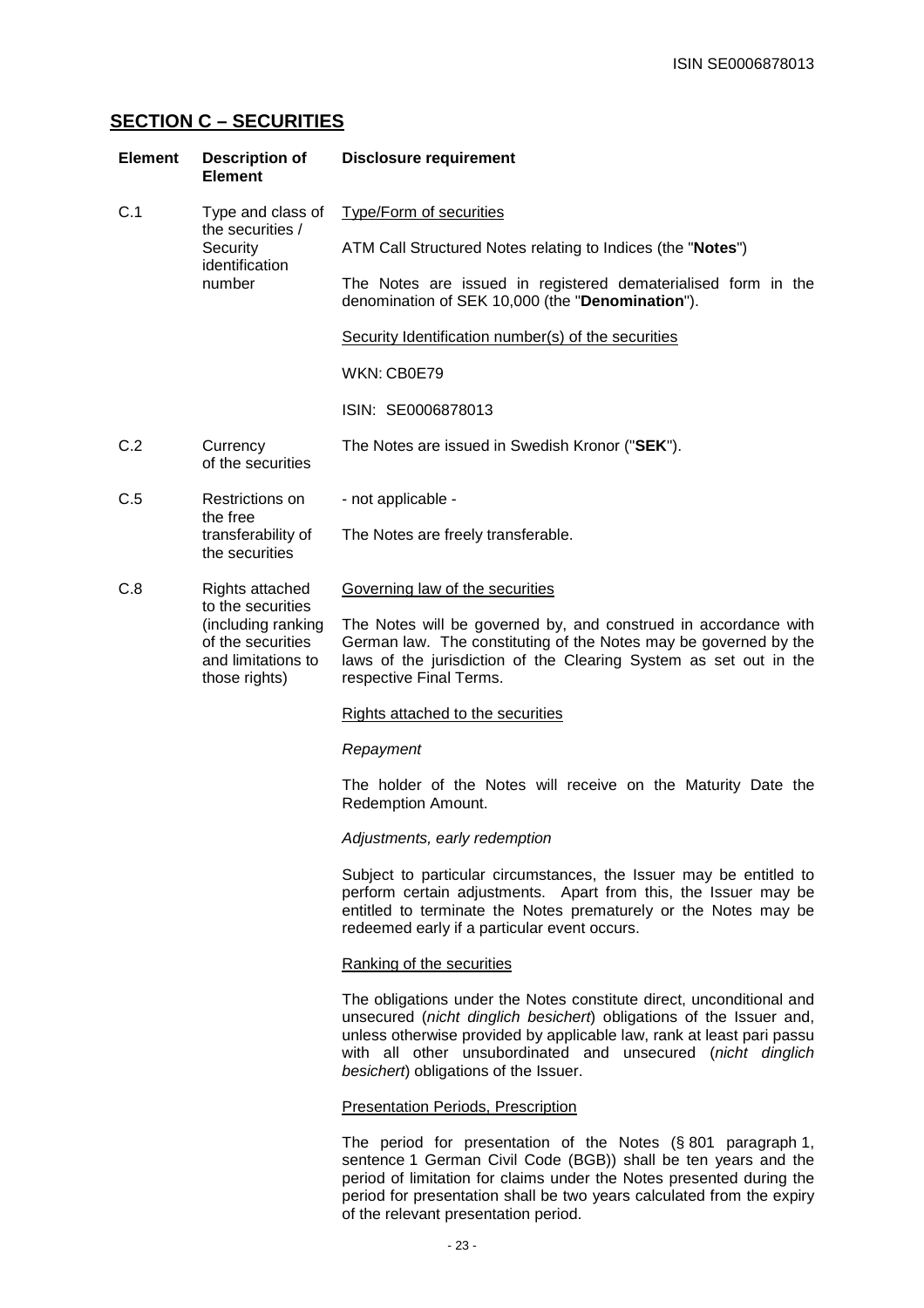- C.11 Admission to listing and trading on a regulated market or The Issuer intends to apply for the listing and trading of the Notes on the regulated market(s) of Nasdaq OMX Stockholm with effect from 11 May 2015.
- C.15 Influence of the Underlying on the value of the The redemption of the Notes on the Maturity Date depends on the performance of the Underlying(s) and the Conversion Rate, if any.

#### In detail:

equivalent market

securities:

The Redemption Amount per Note will be the sum of (a) the Denomination multiplied by the Return Factor and (b) the Denomination multiplied by the Participation Factor, further multiplied by the higher of  $(x)$  0 (zero) or  $(y)$  the difference between the Basket Performance and 1 (one) and further multiplied by the Performance of the Conversion Rate.

If the Basket Performance is equal to or below 1 (one), the Redemption Amount will be equal to the Denomination multiplied by the Return Factor. If the Return Factor is below 100%, the Redemption Amount will be below the Denomination.

C.16 Averaging Dates 24 April 2017, 23 May 2017, 23 June 2017, 24 July 2017, 23 August 2017, 25 September 2017, 23 October 2017, 23 November 2017, 25 December 2017, 23 January 2018, 23 February 2018, 23 March 2018 and 23 April 2018

> Maturity Date 8 May 2018

securities

Valuation Date - not applicable -

- C.17 Description of the settlement procedure for the The Notes sold will be delivered on the Payment Date in accordance with applicable local market practice via the Clearing System.
- C.18 Delivery procedure (clearing on the maturity date) All amounts payable pursuant to the Terms and Conditions shall be paid to the Paying Agent for transfer to the Clearing System or pursuant to the Clearing System's instructions for credit to the relevant accountholders on the dates stated in the Terms and Conditions. Payment to the Clearing System or pursuant to the Clearing System's instructions shall release the Issuer from its payment obligations under the Notes in the amount of such payment.

#### C.19 Final reference price of the **Underlying** The official closing level of the Indices as determined and published by the relevant Index Sponsor on the Averaging Dates.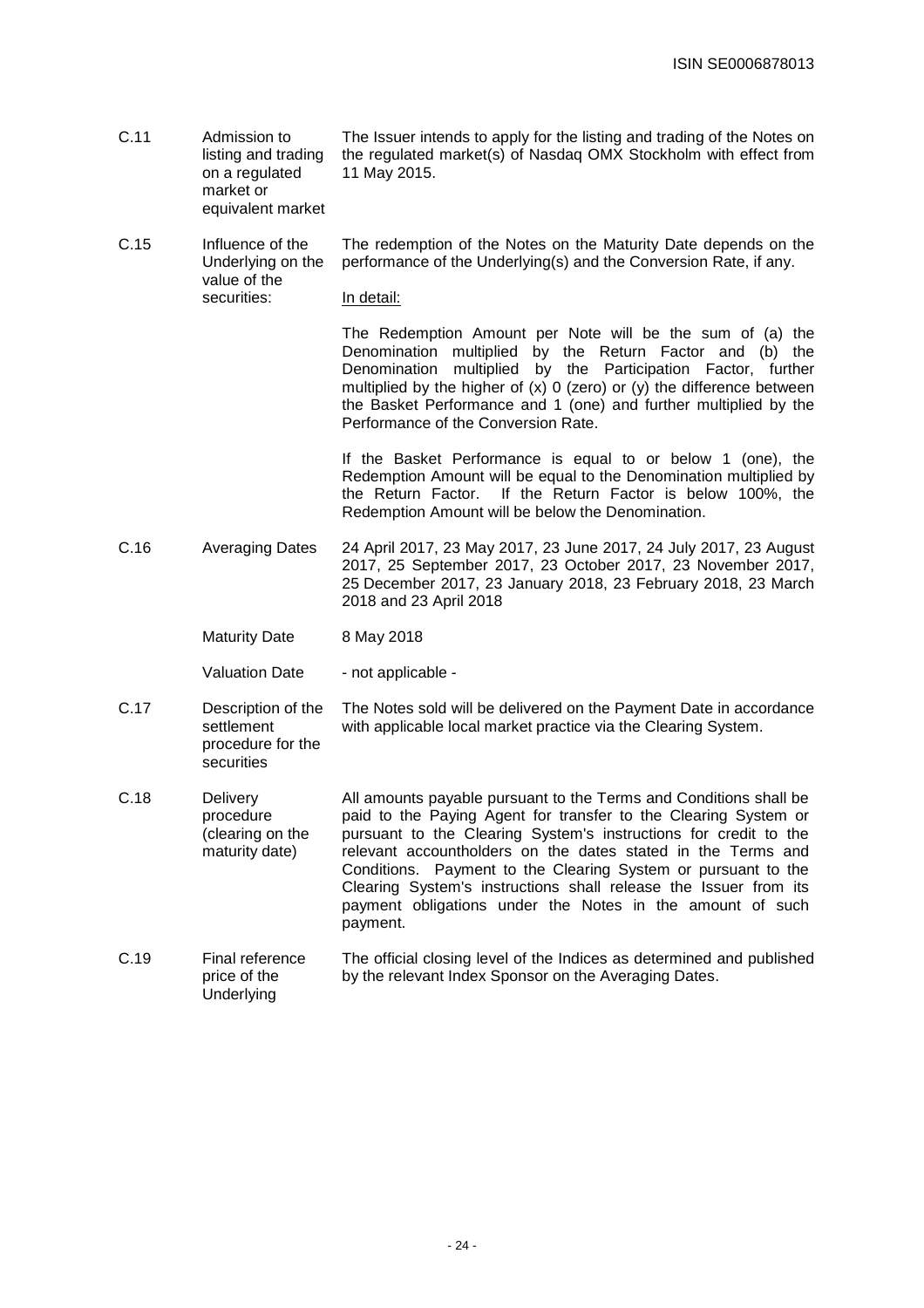C.20 Type of the The assets underlying the Notes are the following Indices (each an Underlying and "**Underlying**", collectively, "**Underlyings**"): details, where information on  $\overline{\phantom{a}}$ **Index** Bloomberg the Underlying **ticker**  can be obtained

| ınaex                                                                                                                                                                   | Bloomberg<br>ticker |
|-------------------------------------------------------------------------------------------------------------------------------------------------------------------------|---------------------|
| Hang Seng Index ("HSI") as determined<br>and published by HSI Services Limited<br>pursuant to a licence from Hang Seng<br>Data Services Limited (an "Index<br>Sponsor") | <b>HSI</b> Index    |
| MSCI Taiwan Index (" <b>TAMSCI</b> ")<br>as<br>determined and published by the Index<br>Sponsor                                                                         | <b>TAMSCI Index</b> |
| MSCI Singapore Free Index ("SIMSCI") as<br>determined and published by the Index<br>Sponsor                                                                             | SIMSCI Index        |
| S&P/ASX 200 Index as determined and<br>published by Standard & Poor's Financial<br>Services LLC (an "Index Sponsor")                                                    | AS51 Index          |

Information on the Indices can be obtained from the internet pages of the Index Sponsor:

www.hsi.com.hk with respect to the Hang Seng Index (HSI);

www.msci.com with respect to the MSCI Singapore Free Index (SIMSCI) and MSCI Taiwan Index (TAMSCI); and

www.standardandpoors.com with respect to the S&P/ASX 200 Index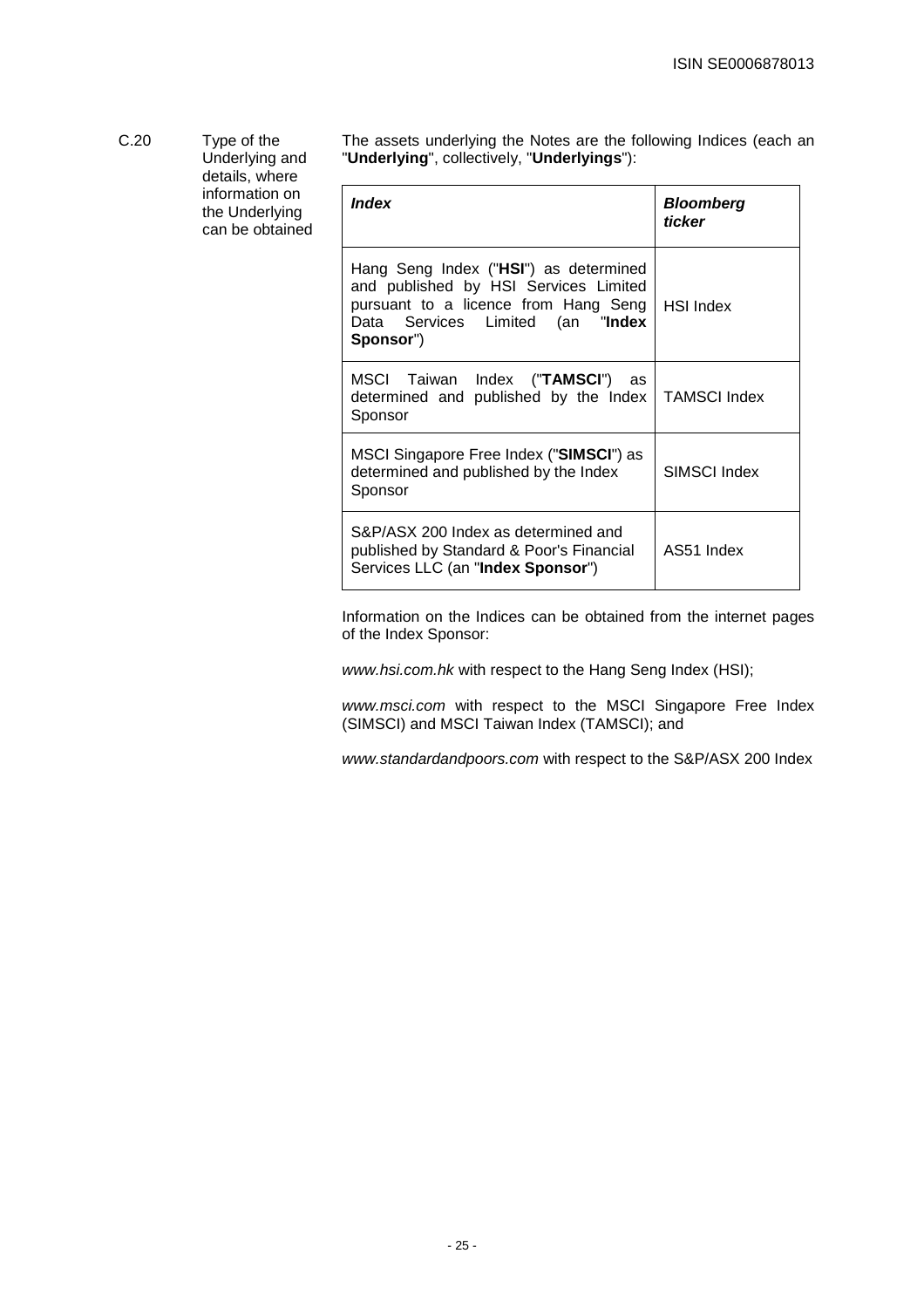# **SECTION D – RISKS**

**The purchase of Notes is associated with certain risks. The Issuer expressly points out that the description of the risks associated with an investment in the Notes describes only the major risks which were known to the Issuer at the date of the Base Prospectus.**

- **Element Description of Element Disclosure requirement**
- D.2 Key risks specific The Notes entail an issuer risk, also referred to as debtor risk or to the issuer credit risk for prospective investors. An issuer risk is the risk that Commerzbank becomes temporarily or permanently unable to meet its obligations to pay interest and/or the redemption amount or any other payments to be made under the Notes.

Furthermore, Commerzbank is subject to various risks within its business activities. Such risks comprise in particular the following types of risks:

#### Global Financial Market Crisis and Sovereign Debt Crisis

The global financial crisis and sovereign debt crisis, particularly in the eurozone, have had a significant material adverse effect on the Group's net assets, financial position and results of operations. There can be no assurance that the Group will not suffer further material adverse effects in the future, particularly in the event of a renewed escalation of the crisis. Any further escalation of the crisis within the European Monetary Union may have material adverse effects on the Group, which, under certain circumstances, may even threaten the Group's existence. The Group holds substantial volumes of sovereign debt. Impairments and revaluations of such sovereign debt to lower fair values have had material adverse effects on the Group's net assets, financial position and results of operations in the past, and may have further adverse effects in the future.

#### Macroeconomic Environment

The macroeconomic environment prevailing over the past few years continues to negatively affect the Group's results, and the Group's heavy dependence on the economic environment, particularly in Germany, may result in further substantial negative effects in the event of a possible renewed economic downturn.

# Counterparty Default Risk

The Group is exposed to default risk (credit risk), including in respect of large individual commitments, large loans and commitments, concentrated in individual sectors, referred to as "cluster" risk, as well as loans to debtors that may be particularly affected by the sovereign debt crisis. The run-down of the ship finance portfolio and the Commercial Real Estate finance portfolio is exposed to considerable risks in view of the current difficult market environment and the volatility of ship prices and real estate prices and the default risk (credit risk) affected thereby, as well as the risk of substantial changes in the value of ships held as collateral directly owned, directly owned real estate and private and commercial real estate held as collateral. The Group has a substantial number of nonperforming loans in its portfolio and these defaults may not be sufficiently covered by collateral or by write-downs and provisions previously taken.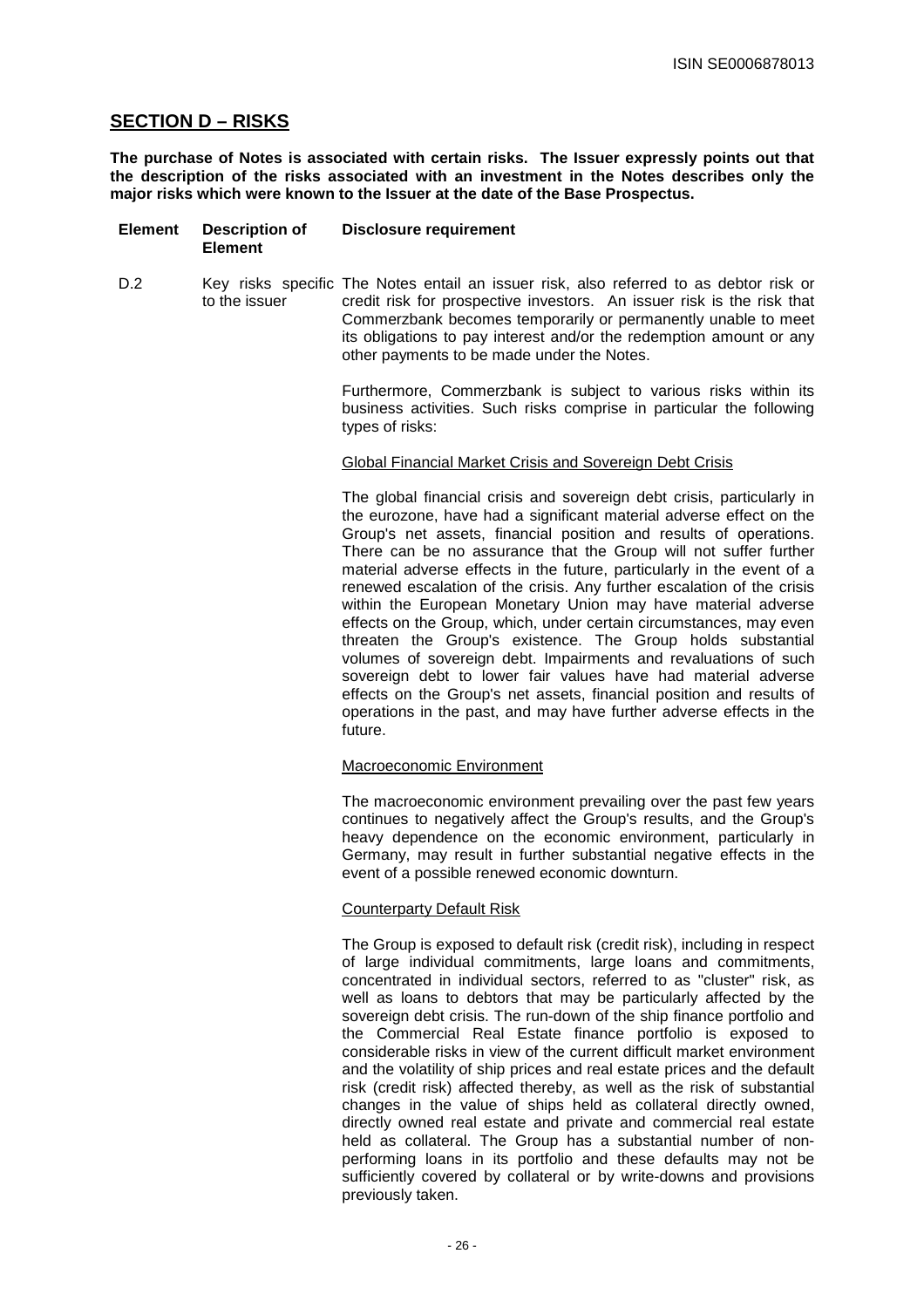#### Market Price Risks

The Group is exposed to market price risks in the valuation of equities and investment fund units as well as in the form of interest rate risks, credit spread risks, currency risks, volatility and correlation risks, commodity price risks.

#### Strategic Risks

There is a risk that the Group may not be able to implement its strategic agenda or may be able to do so only in part or at higher costs than planned, and that the implementation of planned measures may not lead to the achievement of the strategic objectives sought to be obtained.

#### Risks from the Competitive Environment

The markets in which the Group is active, particularly the German market (and, in particular, the private and corporate customer business and investment banking activities) and the Polish market, are characterized by intense competition on price and on transaction terms, which results in considerable pressure on margins.

#### Liquidity Risks

The Group is dependent on the regular supply of liquidity and a market-wide or company-specific liquidity shortage can have material adverse effects on the Group's net assets, financial position and results of operations. Currently, the liquidity supply of banks and other players in the financial markets is strongly dependent on expansive measures of the central banks.

# Operational Risks

The Group is exposed to a large number of operational risks including the risk that employees will enter into excessive risks on behalf of the Group or violate compliance-relevant regulations in connection with the conduct of business activities and thereby cause considerable losses to appear suddenly, which may also lead indirectly to an increase in regulatory capital requirements.

#### Risks from Equity Participations

COMMERZBANK is exposed to particular risks in respect of the value and management of equity investments in listed and unlisted companies. It is possible that the goodwill reported in the Group's consolidated financial statements will have to be fully or partly written down as a result of impairment tests.

#### Risks from Bank-Specific Regulation

Ever stricter regulatory capital and liquidity standards and procedural and reporting requirements may call into question the business model of a number of the Group's activities, adversely affect the Group's competitive position, or make the raising of additional equity capital necessary. Other regulatory reforms proposed in the wake of the financial crisis, for example, requirements such as the bank levy, a possible financial transaction tax, the separation of proprietary trading from the deposit-taking business, or stricter disclosure and organizational obligations may materially influence the Group's business model and competitive environment.

#### Legal Risks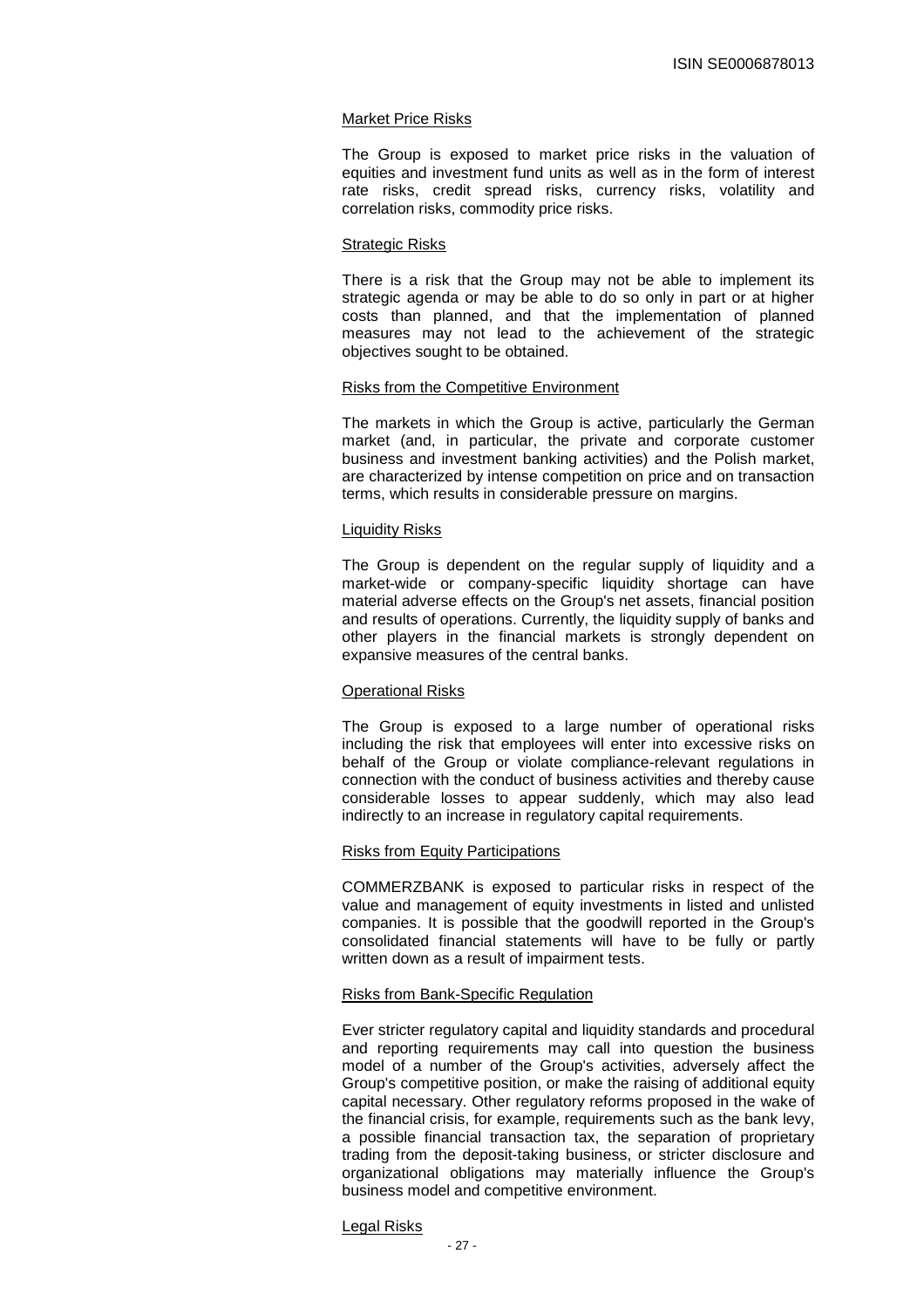Legal disputes may arise in connection with COMMERZBANK's business activities, the outcomes of which are uncertain and which entail risks for the Group. For example, claims for damages on the grounds of flawed investment advice have led to substantial liabilities for the Group and may also lead to further substantial liabilities for the Group in the future. Payments and restoration of value claims have been asserted against COMMERZBANK and its subsidiaries, in some cases also in court, in connection with profit participation certificates and trust preferred securities they have issued. The outcome of such proceedings may have material adverse effects on the Group that go beyond the claims asserted in each case. Regulatory, supervisory and judicial proceedings may have a material adverse effect on the Group. Proceedings brought by regulators, supervisory authorities and prosecutors may have material adverse effects on the Group.

D.6 Key information on the key risks that are specific No secondary market immediately prior to final maturity The market maker and/or the exchange will cease trading in the

to the securities

Notes shortly before their scheduled Maturity Date. However, between the last trading day and the relevant valuation date, the price of the Underlying(s) and/or the exchange rate, both of which may be relevant for the Notes may still change and any kind of threshold or price, as the case may be, which may be relevant for the payments under the Notes could be reached, exceeded or breached in another way for the first time. This may be to the investor's disadvantage.

### No collateralization

The Notes constitute unconditional obligations of the Issuer. They are neither secured by the Deposit Protection Fund of the Association of German Banks (Einlagensicherungsfonds des Bundesverbandes deutscher Banken e.V.) nor by the German Deposit Guarantee and Investor Compensation Act (Einlagensicherungs- und Anlegerentschädigungsgesetz). This means that the investor bears the risk that the Issuer cannot or only partially fulfil the attainments due under the Notes. Under these circumstances, a total loss of the investor's capital might be possible.

This means that the investor bears the risk that the Issuer's financial situation may deteriorate - and that the Issuer may be subjected to reorganisation proceedings (Reorganisationsverfahren) or a transfer order (Übertragungsanordnung) under German bank restructuring law or that insolvency proceedings might be instituted with regard to its assets - and therefore attainments due under the Notes cannot or only partially be done. Under these circumstances, a total loss of the investor's investment might be possible.

## The proposed financial transactions tax (FTT)

The European Commission has proposed a common financial transactions tax (FTT) to be implemented in Belgium, Germany, Estonia, Greece, Spain, France, Italy, Austria, Portugal, Slovenia and Slovakia. The proposed financial transactions tax could apply to certain dealings in the Notes (including secondary market transactions) in certain circumstances. However, the financial transactions) in certain circumstances. transactions tax is still subject to negotiation between the participating EU Member States. Additional EU Member States may decide to participate. Furthermore, it is currently uncertain when the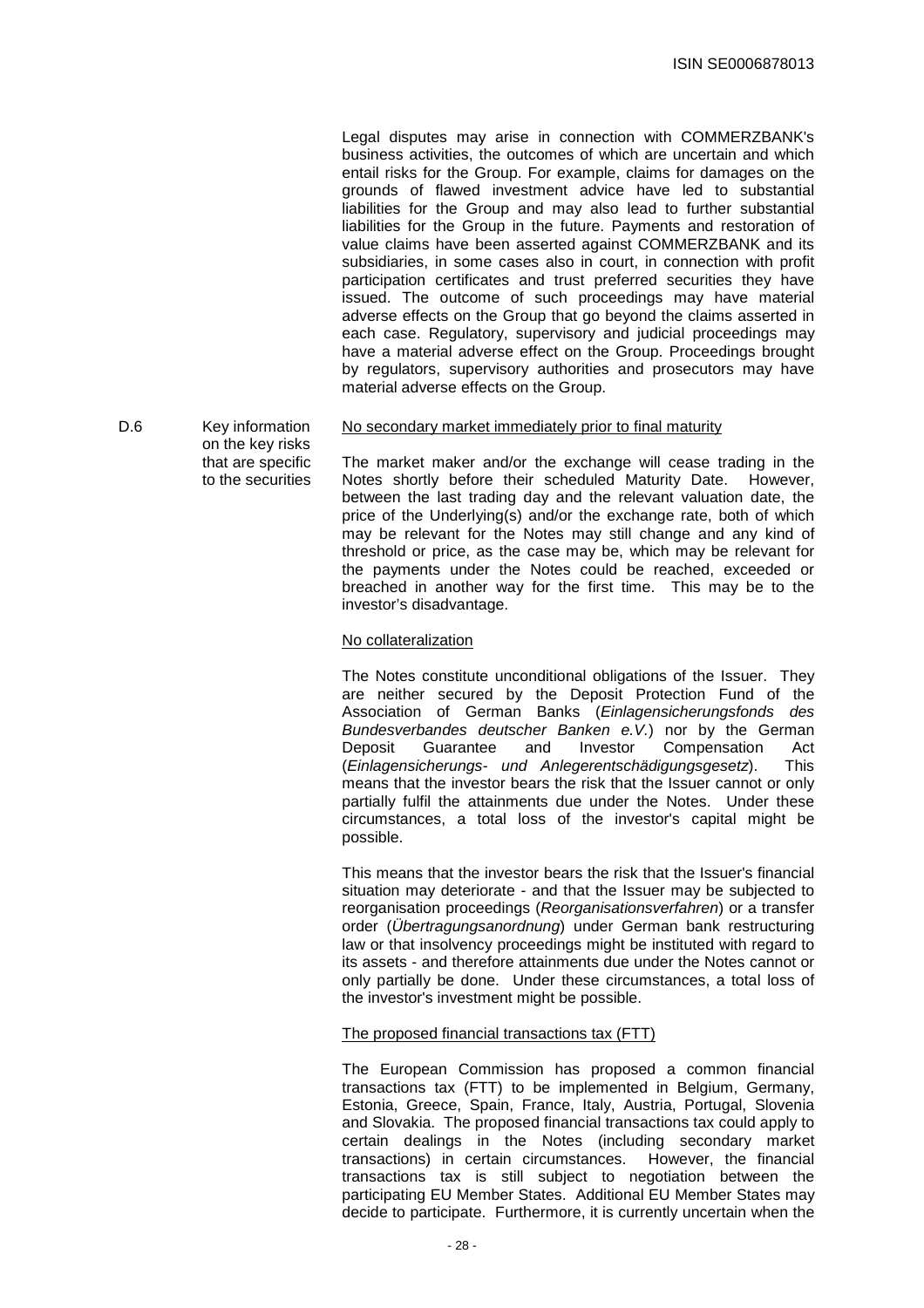financial transactions tax will be enacted and when the tax will enter into force with regard to dealings with the Notes.

Risks in connection with the EU framework for the recovery and resolution of credit institutions and investment firms, with the EU Regulation establishing a Single Resolution Mechanism, and with the proposal for a new EU regulation on the mandatory separation of certain banking activities

The EU framework for the recovery and resolution of credit institutions and investment firms (the so-called Bank Recovery and Resolution Directive ("**BRRD**")) that will have to be applied by Member States from 1 January 2015, except for the general bail-in tool which is to be applied from 1 January 2016, provides *inter alia* for potential loss participation of creditors of failing credit institutions through a bail-in which gives the competent resolution authority the power to write down certain claims of unsecured creditors of a failing institution and to convert certain unsecured debt claims (including senior securities) to equity (the "**general bail-in tool**"), which equity could also be subject to any future application of the general bail-in tool.

Any such write-down (or conversion into equity) would not result in an early redemption. Consequently, any amounts so written down would be irrevocably lost and the holders of such instruments would cease to have any claims thereunder, regardless whether or not the bank's financial position is restored. The exercise of any power under the BRRD or any suggestion of such exercise could, therefore, materially adversely affect the rights of Securityholders, the price or value of their investment in any Securities and/or the ability of the Issuer and/or the Guarantor to satisfy its obligations under any Securities and/or the guarantee.

Further, the EU Regulation establishing a Single Resolution Mechanism ("**SRM Regulation**") contains provisions relating to resolution planning, early intervention, resolution actions and resolution instruments that should become applicable as of 1 January 2016. A centralised decision-making will be built around a Single Resolution Board. This framework should be able to ensure that, instead of national resolution authorities, there will be a single authority  $-$  i.e. the Board  $-$  which will take all relevant decisions for banks being part of the Banking Union.

On 29 January 2014, the European Commission adopted a proposal for a new mandatory separation of certain banking activities that is in many respects stricter than the requirements under the German bank separation law (sections 3(2)-(4), 25f, 64s of the German Banking Act (Kreditwesengesetz – KWG). European banks that exceed the following thresholds for three consecutive years: a) total assets are equal or exceed €30 billion; b) total trading assets and liabilities are equal or exceed €70 billion or 10% of their total assets, will be automatically banned from engaging in proprietary trading defined narrowly as activities with no hedging purposes or no connection with customer needs. In addition, such banks will be prohibited also from investing in or holding shares in hedge funds, or entities that engage in proprietary trading or sponsor hedge funds. Other trading and investment banking activities - including marketmaking, lending to venture capital and private equity funds, investment and sponsorship of complex securitisation, sales and trading of derivatives – are not subject to the ban, however they might be subject to separation. The proprietary trading ban would apply as of 1 January 2017 and the effective separation of other trading activities would apply as of 1 July 2018. Should a mandatory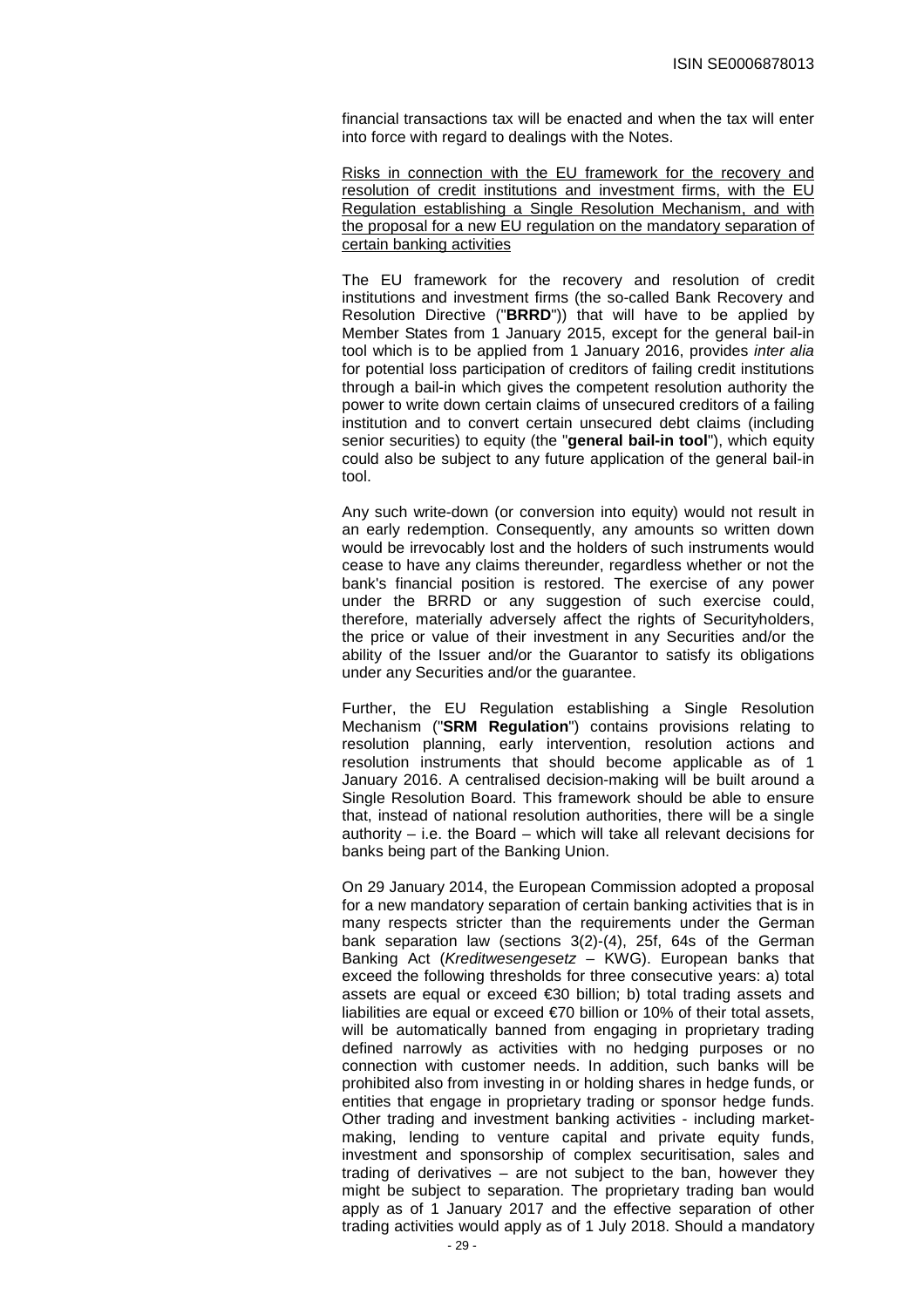separation be imposed, additional costs are not ruled out, in terms of higher funding costs, additional capital requirements and operational costs due to the separation, lack of diversification benefits.

## U.S. Foreign Account Tax Compliance Act Withholding

The Issuer may be required to withhold tax at a rate of 30% on all, or a portion of, payments made after 31 December 2016 in respect of (i) securities issued or materially modified after the date that is six months after the date on which the final regulations applicable to "foreign passthru payments" are filed in the Federal Register or (ii) securities treated as equity for U.S. federal tax purposes, whenever issued, pursuant to the foreign account tax compliance act provisions of the U.S. Hiring Incentives to Restore Employment Act of 2010.

#### Impact of a downgrading of the credit rating

The value of the Notes could be affected by the ratings given to the Issuer by rating agencies. Any downgrading of the Issuer's rating by even one of these rating agencies could result in a reduction in the value of the Notes.

# Termination, early redemption and adjustment rights

The Issuer shall be entitled to perform adjustments with regard to the Terms and Conditions or to terminate and redeem the Notes prematurely if certain conditions are met. This may have a negative effect on the value of the Notes as well as the Termination Amount. If the Notes are terminated, the amount payable to the holders of the Notes in the event of the termination of the Notes may be lower than the amount the holders of the Notes would have received without such termination.

## Market disruption event

The Issuer is entitled to determine market disruption events that might result in a postponement of a calculation and/or of any attainments under the Notes and that might affect the value of the Notes. In addition, in certain cases stipulated, the Issuer may estimate certain prices that are relevant with regard to attainments or the reaching of barriers. These estimates may deviate from their actual value.

## Substitution of the Issuer

If the conditions set out in the Terms and Conditions are met, the Issuer is entitled at any time, without the consent of the holders of the Notes, to appoint another company as the new Issuer with regard to all obligations arising out of or in connection with the Notes in its place. In that case, the holder of the Notes will generally also assume the insolvency risk with regard to the new Issuer.

## Risk factors relating to the Underlying

The Notes depend on the value of the Underlying and the risk associated with this Underlying. The value of the Underlying depends upon a number of factors that may be interconnected. These may include economic, financial and political events beyond the Issuer's control. The past performance of an Underlying should not be regarded as an indicator of its future performance during the term of the Notes.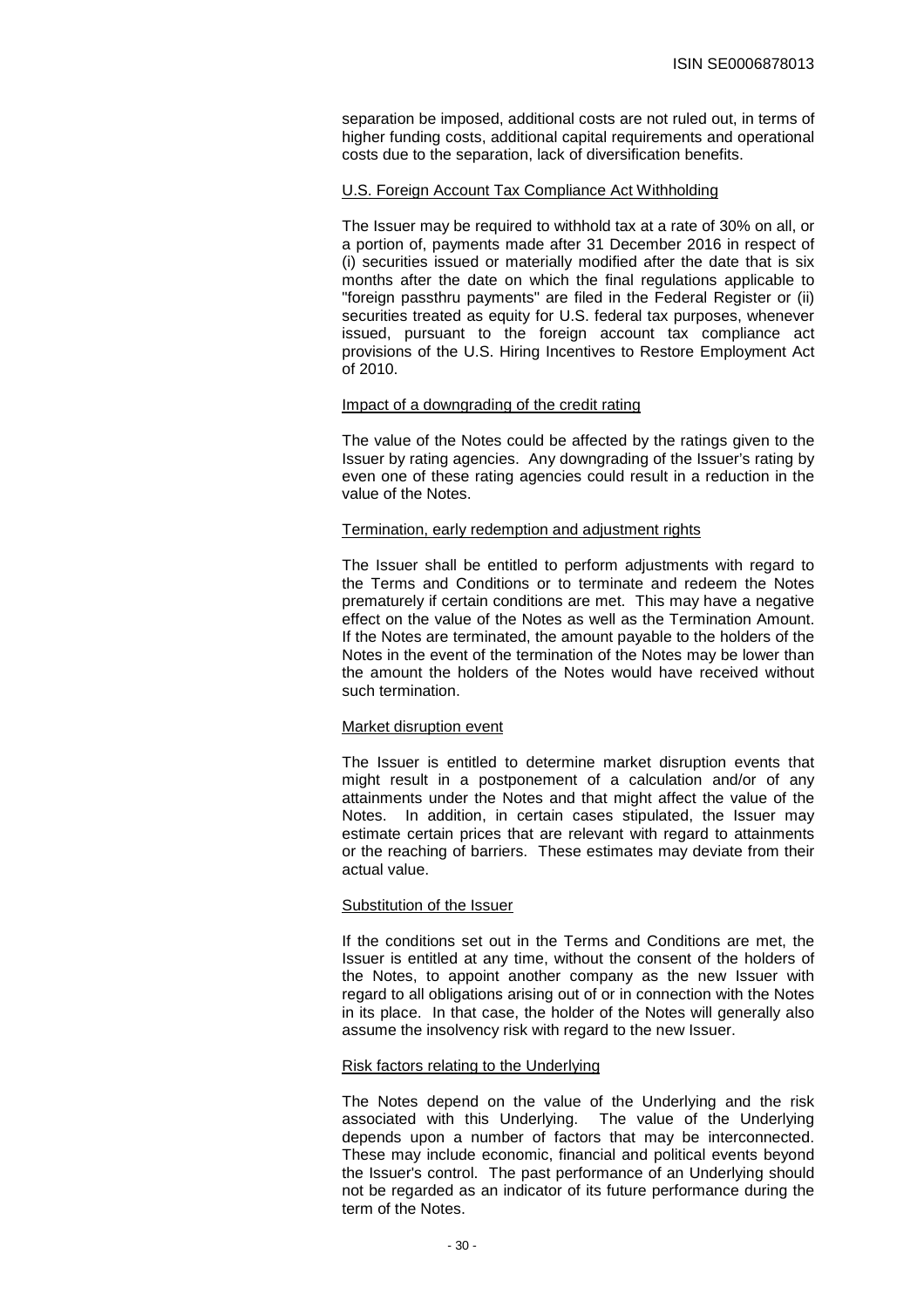#### Risk relating to an early redemption

Under certain circumstances as set forth in the relevant Final Terms, the Notes may be redeemed early it certain conditions are met, which may adversely affect the economics of the Notes for the investor.

#### Risk at maturity:

The redemption of the Notes on the Maturity Date depends on the performance of the Underlying or Underlyings, as the case may be. If the Notes have an FX exposure, the Redemption Amount of the Notes and any additional amount payable under the Notes may not only depend on the performance of the Underlying or Underlyings, as the case may be, but also on the development of the Conversion Rate.

If the Basket Performance is equal to or less than 1 (one), the Redemption Amount will be the Denomination multiplied by the Return Factor. If the Return Factor is 0 (zero) there will be no Redemption Amount payable at all. **In such case, the investor will lose the total amount of the invested capital (including transaction costs).** 

Risks if the investor intends to sell or must sell the Notes during their term:

#### Market value risk:

The achievable sale price prior to the Maturity Date could be significantly lower than the purchase price paid by the investor.

The market value of the Notes mainly depends on the performance of the Underlying(s). In particular, the following factors may have an adverse effect on the market price of the Notes:

- Changes in the expected intensity of the fluctuation of the Underlying(s) (volatility)
- Remaining term of the Notes
- Interest rate development
- Adverse changes of the currency exchange rates
- Development of the dividends of the shares comprising the Index/Indices

Each of these factors could have an effect on its own or reinforce or cancel each other.

#### Trading risk:

The Issuer is neither obliged to provide purchase and sale prices for the Notes on a continuous basis on (i) the exchanges on which the Notes may be listed or (ii) an over the counter (OTC) basis nor to buy back any Notes. Even if the Issuer generally provides purchase and sale prices, in the event of extraordinary market conditions or technical troubles, the sale or purchase of the Notes could be temporarily limited or impossible.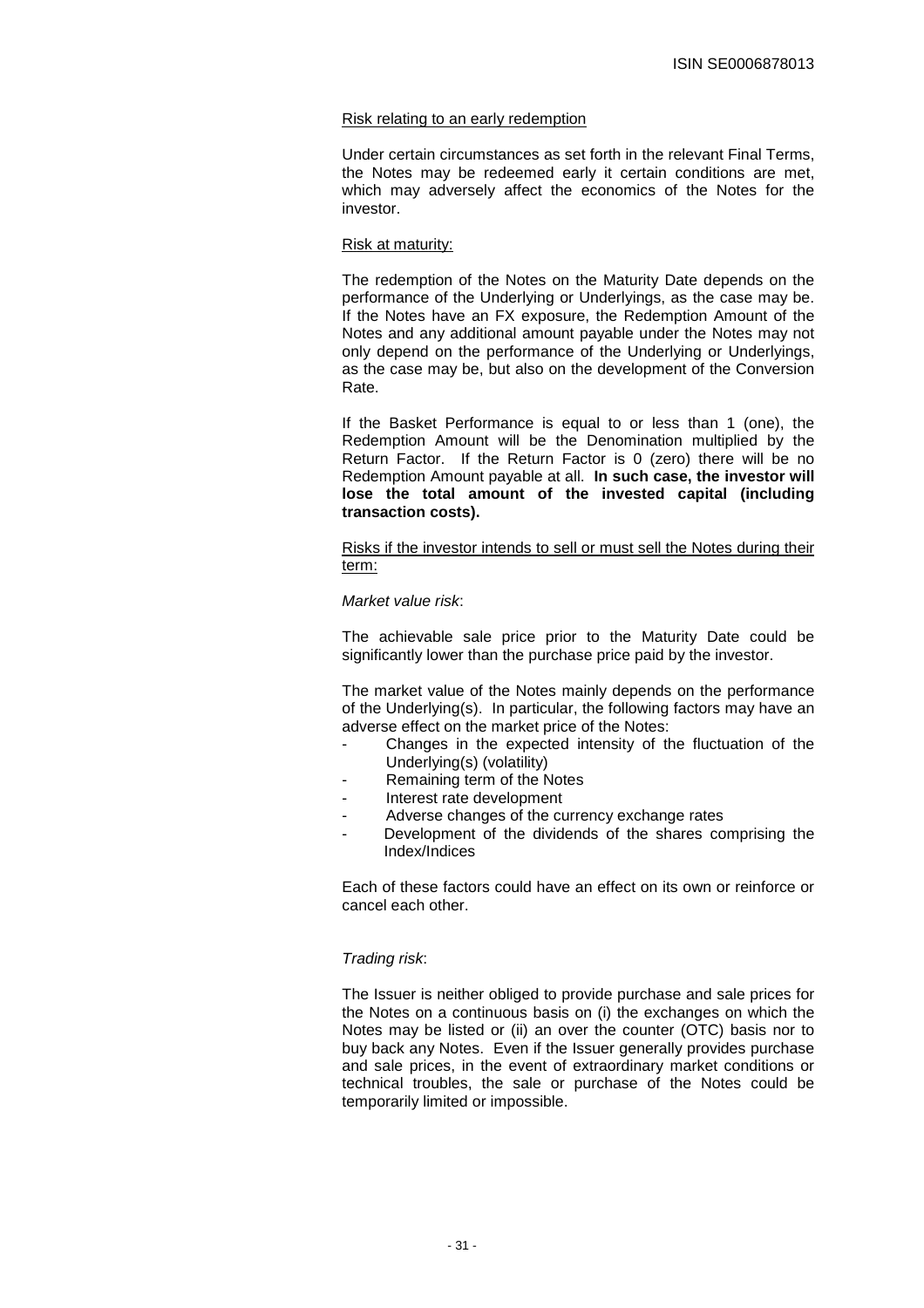# **SECTION E – OFFER**

| <b>Element</b> | <b>Description of</b><br><b>Element</b>                                                                                   | <b>Disclosure requirement</b>                                                                                                                                                                                                                                                                                                        |
|----------------|---------------------------------------------------------------------------------------------------------------------------|--------------------------------------------------------------------------------------------------------------------------------------------------------------------------------------------------------------------------------------------------------------------------------------------------------------------------------------|
| E.2b           | Reason for the<br>offer and use of<br>proceeds when<br>different from<br>making profit<br>and/or hedging<br>certain risks | - not applicable -                                                                                                                                                                                                                                                                                                                   |
|                |                                                                                                                           | Profit motivation                                                                                                                                                                                                                                                                                                                    |
| E.3            | Description of the<br>terms and<br>conditions of the<br>offer                                                             | Commerzbank offers during the subscription period from 9 March<br>2015 until 17 April 2015 SEK 100,000,000 Notes at an initial offer<br>price of 110% per Note (including a distribution fee of up to 1% p.a.).                                                                                                                      |
|                |                                                                                                                           | The Issuer is entitled to (i) close the subscription period prematurely,<br>(ii) extend the subscription period or (iii) cancel the offer. After<br>expiry of the subscription period, the Notes continue to be offered by<br>the Issuer. The offer price will be determined continuously.                                           |
| E.4            | Any interest that<br>is material to the<br>issue/offer<br>including<br>conflicting<br>interests                           | The following conflicts of interest can arise in connection with the<br>exercise of rights and/or obligations of the Issuer in accordance with<br>the Terms and Conditions of the Notes (e.g. in connection with the<br>determination or adaptation of parameters of the terms and<br>conditions), which affect the amounts payable: |
|                |                                                                                                                           | execution of transactions in the Underlying(s)                                                                                                                                                                                                                                                                                       |
|                |                                                                                                                           | issuance of additional derivative instruments with regard to the<br>Underlying(s)                                                                                                                                                                                                                                                    |
|                |                                                                                                                           | business relationship with the Issuer of the Underlying(s)                                                                                                                                                                                                                                                                           |
|                |                                                                                                                           | possession of material (including non-public) information about<br>the Underlying(s)                                                                                                                                                                                                                                                 |
|                |                                                                                                                           | acting as Market Maker                                                                                                                                                                                                                                                                                                               |
| E.7            | Estimated<br>expenses<br>charged to the<br>investor by the<br>issuer or the<br>offeror                                    | - not applicable -                                                                                                                                                                                                                                                                                                                   |
|                |                                                                                                                           | The investor can usually purchase the Notes at a fixed issue price.<br>This fixed issue price contains all cost of the Issuer relating to the<br>issuance and the sales of the Notes (e.g. cost of distribution,<br>hedging as well as the profit margin<br>structuring<br>and<br>ot<br>Commerzbank).                                |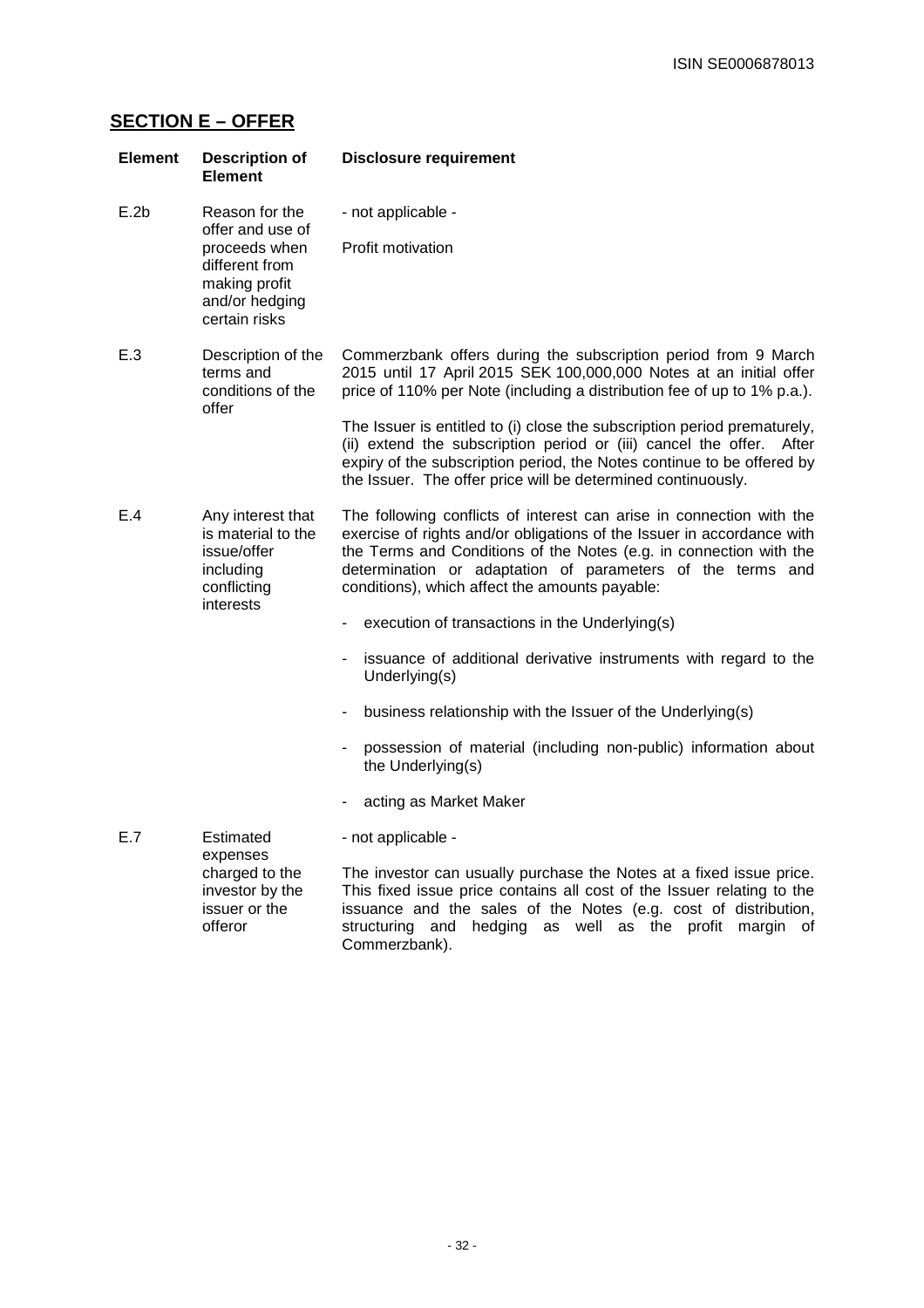# **SAMMANFATTNING**

Sammanfattningar består av de upplysningskrav som kallas "**Punkter**". Dessa Punkter är numrerade i Avsnitten A–E (A.1–E.7).

Den här sammanfattningen innehåller alla Punkter som måste ingå i en sammanfattning för den här typen av värdepapper och Emittent. Det kan förekomma luckor i numreringen av Punkterna i de fall då Punkterna inte behöver anges.

Även om det krävs information om en Punkt i sammanfattningen på grund av typen av värdepapper och Emittent kan det hända att relevant information om Punkten saknas. I så fall inkluderas en kort beskrivning av Punkten i sammanfattningen, tillsammans med angivelsen "Ej tillämplig".

# **Avsnitt A – Introduktion och varningar**

| <b>Punkt</b> | <b>Beskrivning</b><br>av<br><b>Punkt</b> | Upplysningskrav                                                                                                                                                                                                                                                                                                                                                                                                                                                                                                                                 |
|--------------|------------------------------------------|-------------------------------------------------------------------------------------------------------------------------------------------------------------------------------------------------------------------------------------------------------------------------------------------------------------------------------------------------------------------------------------------------------------------------------------------------------------------------------------------------------------------------------------------------|
| A.1          | Varningar                                | Den här sammanfattningen bör betraktas som en introduktion till<br>grundprospektet ("Grundprospektet") och relevanta Slutliga Villkor.<br>Investerare bör basera sina beslut att investera i värdepapperen<br>emitterade enligt Grundprospektet ("Strukturerade Obligationer"<br>eller "Obligationer") mot beaktande av Grundprospektet i sin helhet<br>och de relevanta Slutliga Villkoren.                                                                                                                                                    |
|              |                                          | Om ett anspråk gällande informationen i Grundprospektet skulle<br>framställas i en domstol i en medlemsstat i Europeiska ekonomiska<br>samarbetsområdet, EES, kan den investerare som framställer<br>anspråket enligt den nationella lagstiftningen i medlemsstaten själv<br>bli tvungen att svara för kostnaderna för översättningen av<br>Grundprospektet och de Slutliga Villkoren innan de rättsliga<br>förfarandena inleds.                                                                                                                |
|              |                                          | Civilrättsligt ansvar gäller för de personer som är ansvariga för<br>upprättandet av sammanfattningen, inklusive översättningar därav,<br>eller för utgivandet av Grundprospektet, men endast om<br>sammanfattningen är vilseledande, felaktig eller oförenlig med<br>övriga delar av Grundprospektet, eller om den inte tillsammans med<br>övriga delar i Grundprospektet ger all nödvändig nyckelinformation.                                                                                                                                 |
| A.2          | Medgivande<br>att<br>nyttja Prospektet   | Emittenten beviljar härmed en finansiell mellanhand rätten att nyttja<br>Grundprospektet och de Slutliga Villkoren för återförsäljning och<br>slutlig placering av Obligationerna.                                                                                                                                                                                                                                                                                                                                                              |
|              |                                          | Erbjudandeperioden inom vilken finansiella mellanhänder kan<br>genomföra återförsäljning eller slutlig placering av Obligationerna<br>omfattar endast den tid som Grundprospektet och de Slutliga<br>Villkoren är giltiga i enlighet med artikel 9 i Prospektdirektivet, så<br>som det genomförts i den relevanta Medlemsstaten och under<br>perioden 9 mars 2015 till 17 april 2015.                                                                                                                                                           |
|              |                                          | Medgivande att nyttja Grundprospektet och de Slutliga Villkoren<br>gäller endast i följande Medlemsstat(-er): Kungadömet Sverige.                                                                                                                                                                                                                                                                                                                                                                                                               |
|              |                                          | Medgivande att nyttja Grundprospektet inklusive eventuella tillägg<br>samt eventuella motsvarande Slutliga Villkor lämnas förutsatt att (i)<br>Grundprospektet och de tillhörande Slutliga Villkoren levereras till<br>presumtiva investerare tillsammans med eventuella tillägg som<br>publicerats före sådan leverans och (ii) att finansiella mellanhänder<br>vid användning av Grundprospektet och tillhörande Slutliga Villkor<br>ser till att samtliga gällande lagar och förordningar som är i kraft i<br>respektive jurisdiktion följs. |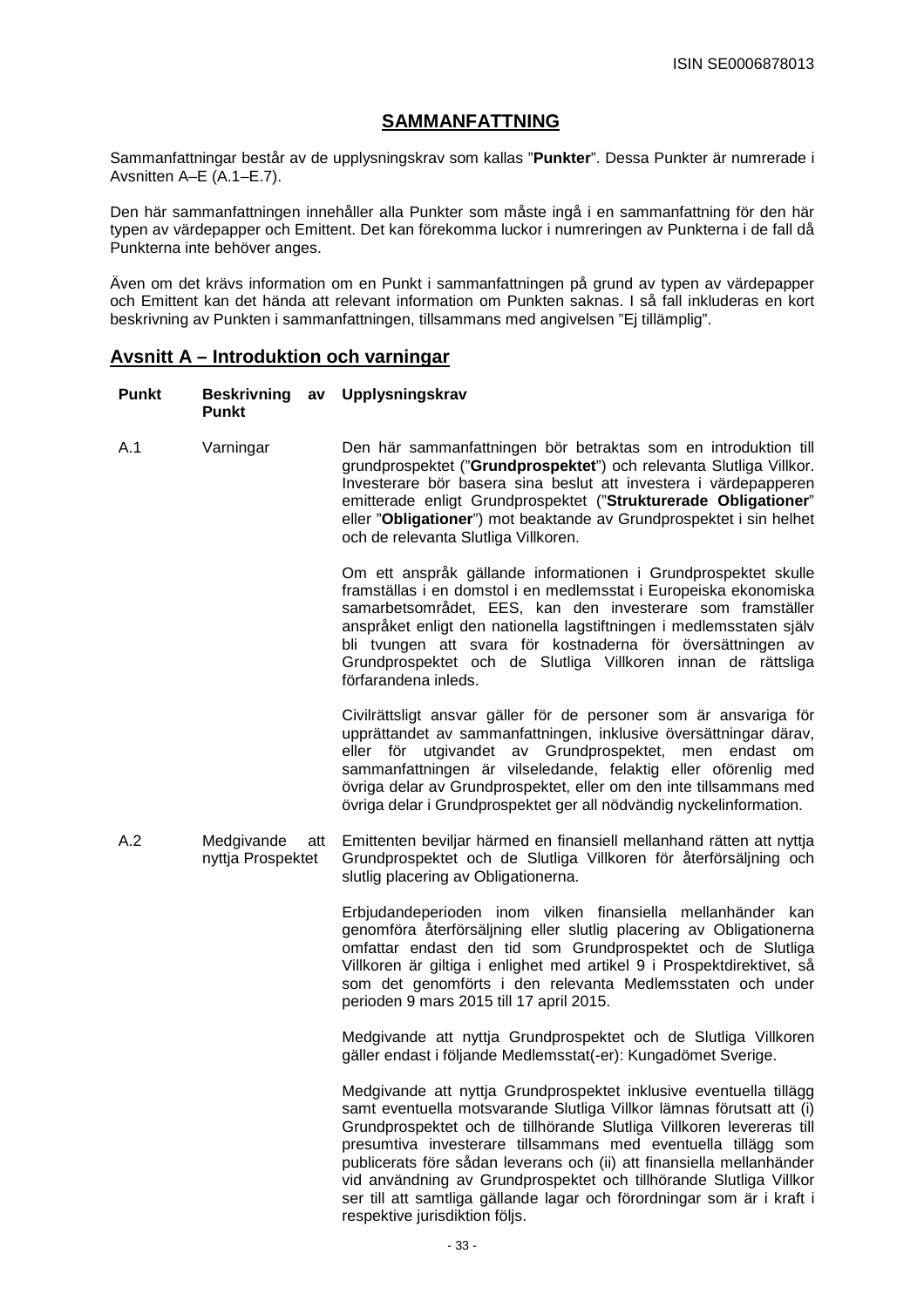**Om ett erbjudande lämnas av en finansiell mellanhand ska den finansiella mellanhanden tillhandahålla information till investerarna om de villkor som gäller för erbjudandet vid den tidpunkten.**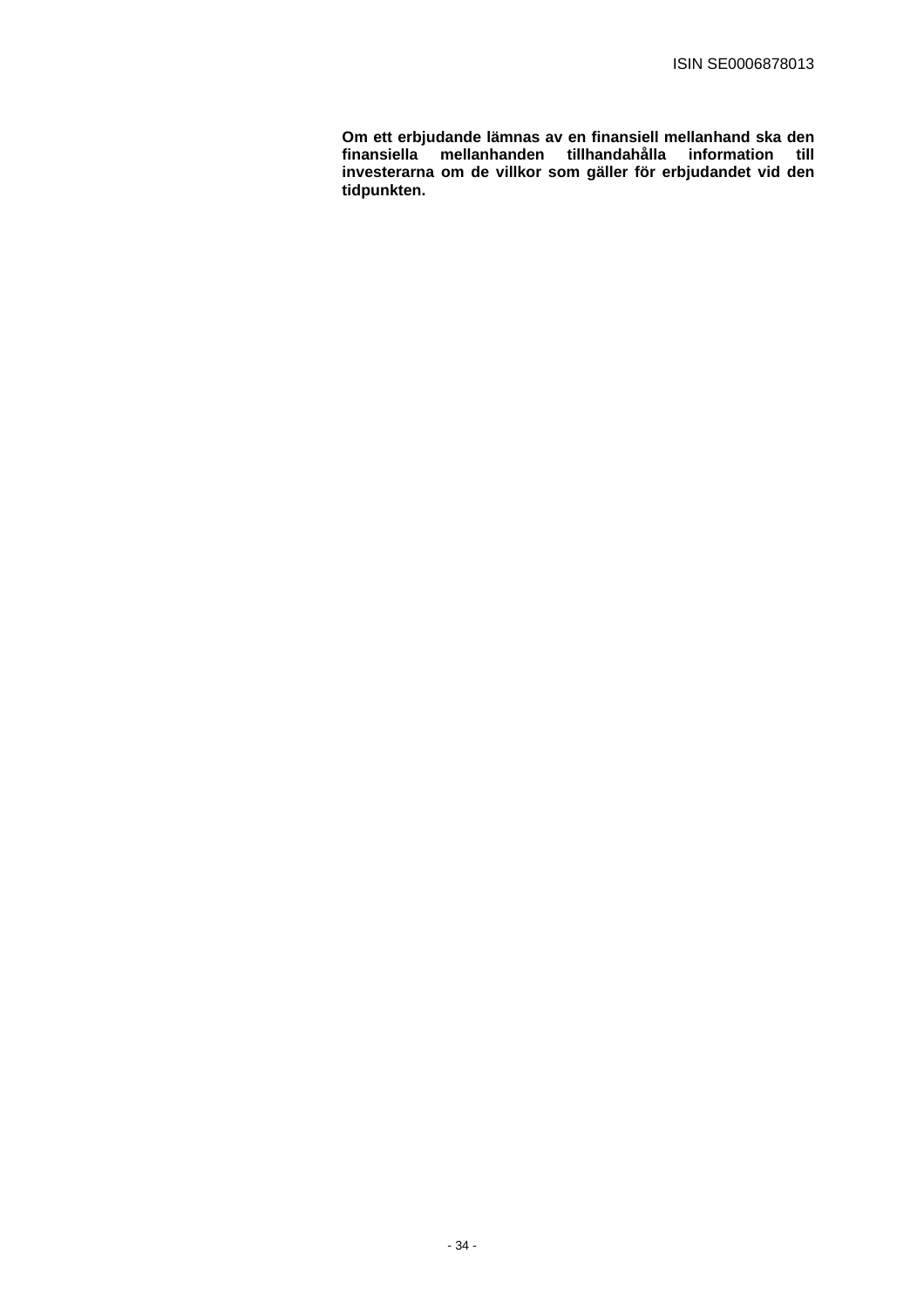# **Avsnitt B – Emittent**

| Punkt       | <b>Beskrivning av</b><br><b>Punkt</b>                                     | Upplysningskrav                                                                                                                                                                                                                                                                                                                                       |
|-------------|---------------------------------------------------------------------------|-------------------------------------------------------------------------------------------------------------------------------------------------------------------------------------------------------------------------------------------------------------------------------------------------------------------------------------------------------|
| <b>B.1</b>  | Emittentens<br>registrerade firma<br>och<br>handelsbeteckning             | firma<br>är<br><b>COMMERZBANK</b><br>Emittentens<br>registrerade<br>"Banken"<br>Aktiengesellschaft<br>("Emittenten",<br>eller<br>"COMMERZBANK",<br>tillsammans<br>sina<br>med<br>dotterföretag<br>"COMMERZBANK-koncernen" eller "Koncernen") och Emittentens<br>handelsbeteckning är COMMERZBANK.                                                     |
| B.2         | Säte/Bolags-form/<br>Lagstiftning /<br>Inregistrerings-land               | Emittenten har sitt säte i Frankfurt am Main och sitt huvudkontor på<br>Frankfurt<br>Kaiserstraße<br>16<br>(Kaiserplatz),<br>60311<br>am<br>Main,<br>Förbundsrepubliken Tyskland.                                                                                                                                                                     |
|             |                                                                           | COMMERZBANK är ett aktiebolag bildat enligt tysk lag i<br>Förbundsrepubliken Tyskland.                                                                                                                                                                                                                                                                |
| B.4b        | Kända trender som<br>påverkar<br>Emittenten och<br>Emittentens<br>bransch | globala finansmarknadskriserna och statsskuldskriserna i<br>De<br>synnerhet i euroområdet har tidigare satt stor press på Koncernens<br>nettotillgångar, finansiella ställning och rörelseresultat och det kan<br>antas att Koncernen även i framtiden kan drabbas av väsentliga<br>negativa effekter, i synnerhet om kriserna åter skulle förvärras. |
| B.5         | Organisations-<br>struktur                                                | COMMERZBANK är moderbolag i COMMERZBANK-koncernen.<br>COMMERZBANK-koncernen äger direkt och indirekt aktier i olika<br>företag.                                                                                                                                                                                                                       |
| B.9         | Vinstprognoser<br>eller uppskattningar                                    | Ej tillämplig.                                                                                                                                                                                                                                                                                                                                        |
|             |                                                                           | Emittenten<br>gör<br>för<br>närvarande<br>vinstprognoser<br>eller<br>inga<br>uppskattningar.                                                                                                                                                                                                                                                          |
| <b>B.10</b> | Anmärkningar i<br>revisions-                                              | Ej tillämplig.                                                                                                                                                                                                                                                                                                                                        |
|             | berättelsen om den<br>historiska<br>finansiella<br>informationen          | Rena revisionsberättelser har lämnats om den historiska finansiella<br>informationen som innefattas i detta Grundprospekt.                                                                                                                                                                                                                            |
| <b>B.12</b> | Utvald finansiell<br>information                                          | Nedanstående tabell anger utvald finansiell information avseende<br>COMMERZBANK-koncernen som hämtats från de reviderade<br>koncernredovisningarna per den 31 december 2012 respektive<br>enlighet<br>IFRS,<br>2013.<br>som<br>upprättats i<br>med<br>samt<br>från<br>delårsrapporten för Koncernen per den 30 september 2014                         |

|                        | 31 december            | 31 december  | 30 september           |
|------------------------|------------------------|--------------|------------------------|
| <b>Balansräkning</b>   | $2012^{-}$             | 2013         | 2014                   |
| Tillgångar (MEUR)      |                        |              |                        |
| Summa tillgångar       | 636 023                | 549 654      | 596 358                |
| Eget kapital           | 26 250                 | 26 933       | 27 608                 |
|                        |                        |              |                        |
|                        | Januari --<br>december |              | Januari –<br>september |
|                        | 2012                   | 2013<br>2013 | 2014                   |
| Resultaträkning (MEUR) |                        |              |                        |
| Rörelseresultat        | 1 1 7 0                | 725          | 641<br>924             |
| Resultat före skatt    | 859                    | 232          | 924<br>148             |
| Koncernens resultat    | -47                    | 78           | 525<br>17              |

\*) Siffror omräknade på grund av att den ändrade IAS 19 tillämpades för första gången samt på grund av ändringar avseende säkringsredovisning.

(översiktligt granskad):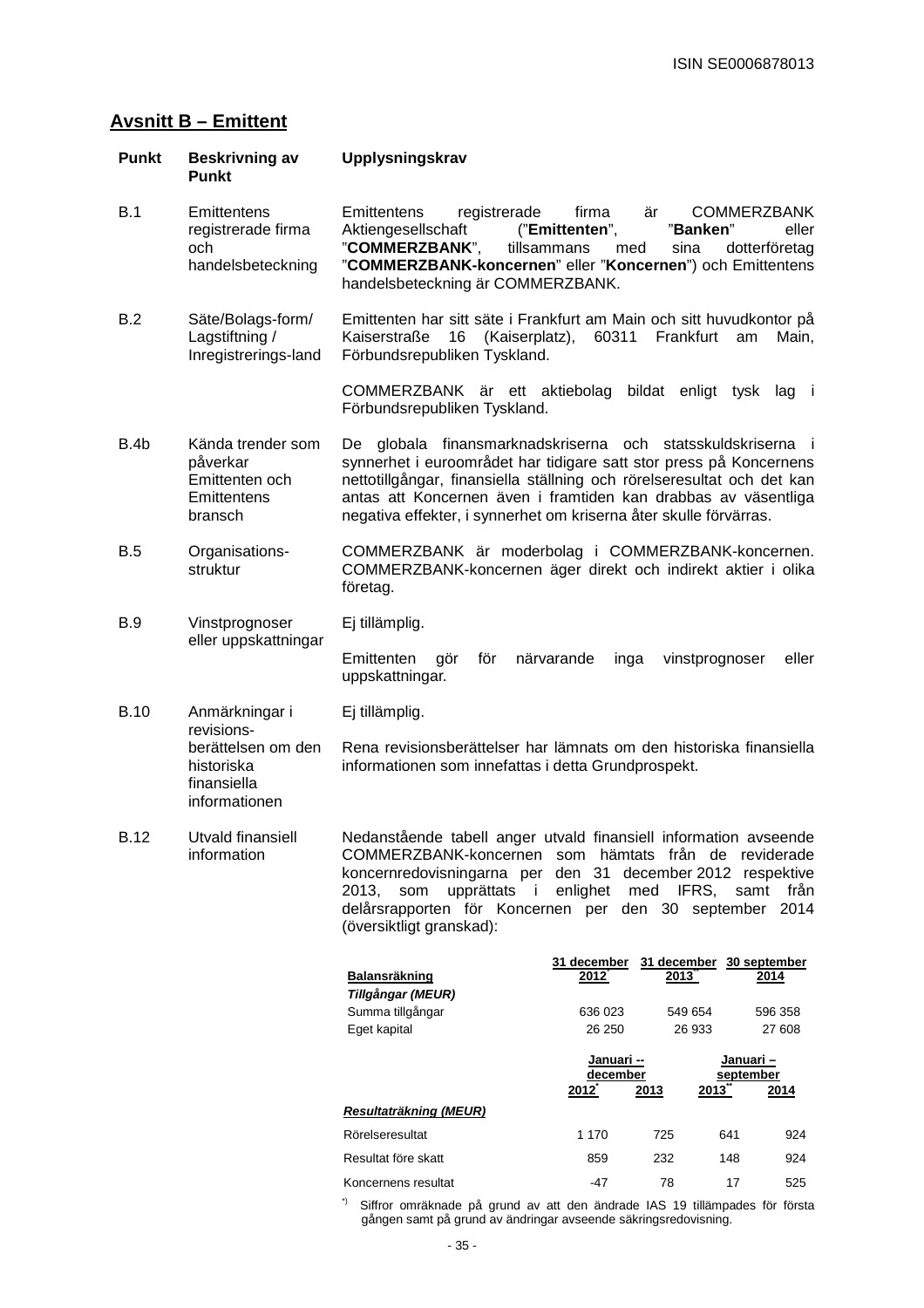- \*\*) Siffror för föregående år omräknade på grund av ändringar avseende säkringsredovisning och andra förändringar avseende informationsgivning.
- \*\*\*) Såvitt tillräknas COMMERZBANKs aktieägare.

| Emittentens<br>framtidsutsikter                                     | Ej tillämplig                                                                                                                                          |
|---------------------------------------------------------------------|--------------------------------------------------------------------------------------------------------------------------------------------------------|
| samt väsentliga<br>förändringar i den<br>finansiella<br>situationen | förändringar<br>väsentliga<br>ägt<br>negativa<br>har<br>Inga<br>rum<br>COMMERZBANK-koncernens<br>framtidsutsikter<br>sedan<br>den<br>31 december 2013. |

Inga negativa förändringar har ägt rum i COMMERZBANKkoncernens finansiella situation sedan den 30 september 2014.

B.13 Nyligen inträffade händelser med Ej tillämplig.

> väsentlig inverkan på bedömningen av **Emittentens** solvens Det har inte nyligen inträffat några händelser som är specifika för emittenten i den utsträckning att de har en väsentlig inverkan på bedömningen av Emittentens solvens.

B.14 Emittentens beroende av andra Ej tillämplig.

> enheter inom koncernen

Som anges i punkt B.5 är COMMERZBANK moderbolag i COMMERZBANK-koncernen.

B.15 Emittentens huvudaktiviteter, huvudmarknader COMMERZBANK-koncernens aktiviteter inriktar sig på att tillhandahålla ett brett utbud av finansiella tjänster till privata små och medelstora företag samt institutionella kunder i Tyskland, vilket även inkluderar kontoadministration, betalningstransaktioner, utlånings-, spar- och investeringsprodukter, värdepapperstjänster samt kapitalmarknads- och investment banking-produkter och tjänster. Som en del av sin strategi att erbjuda heltäckande finansiella tjänster erbjuder Koncernen också andra finansiella tjänster tillsammans med samarbetspartners, i synnerhet byggsparlån, kapitalförvaltning och försäkring. Koncernen fortsätter att utöka sin ställning som en av de viktigaste tyska exportfinansiärerna. Utöver verksamheten i Tyskland är Koncernen även verksam via dotterbolag, filialer och investeringar, särskilt i Europa.

> COMMERZBANK-koncernen är uppdelad i fem rörelsesegment – Privatkunder, Mittelstandsbank, Central- och Östeuropa, Företag och Marknader samt Non Core Assets (NCA) och Övrig verksamhet och Konsolidering. Segmenten Privatkunder, Mittelstandsbank, Central- och Östeuropa och Företag & Marknader utgör kärnbanken i COMMERZBANK-koncernen tillsammans med segmentet Övrig verksamhet och Konsolidering.

B.16 Kontrollerande parter Ej tillämplig. COMMERZBANK står inte under kontroll av något bolag eller någon person, exempelvis på grund av ett kontrollavtal, och kontrolleras inte heller av något annat bolag eller någon annan person i den mening som avses i den tyska lagen om värdepappersförvärv och uppköp (Wertpapiererwerbs- und Übernahmegesetz).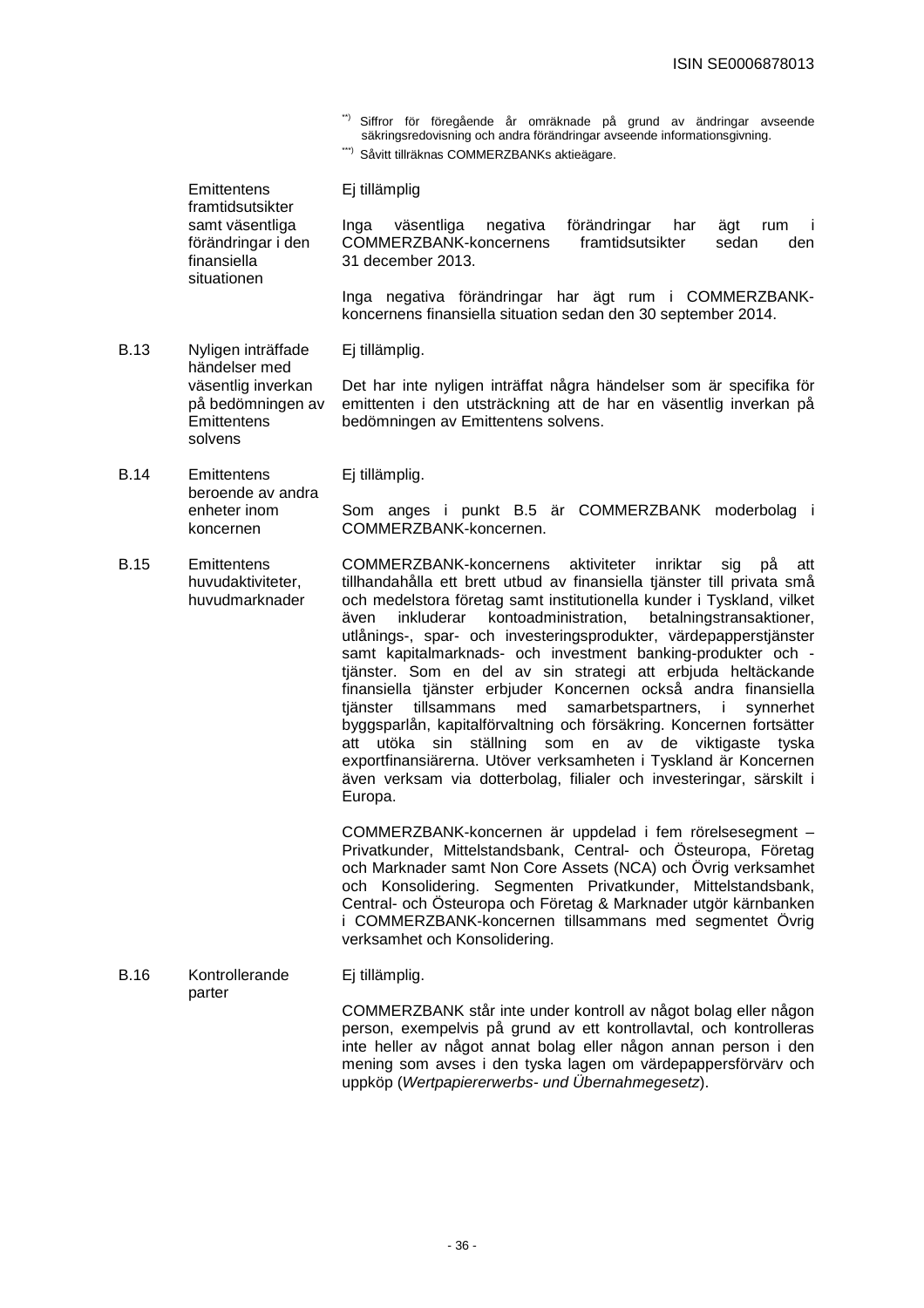# **Avsnitt C – Värdepapper**

| <b>Punkt</b> | <b>Beskrivning</b><br><b>Punkt</b>                                                 | Upplysningskrav<br>av                                                                                                                                                                                                                                                                                                              |
|--------------|------------------------------------------------------------------------------------|------------------------------------------------------------------------------------------------------------------------------------------------------------------------------------------------------------------------------------------------------------------------------------------------------------------------------------|
| C.1          | Värdepappers-                                                                      | Värdepapperstyp/-form                                                                                                                                                                                                                                                                                                              |
|              | och<br>typ<br>klass/ISIN                                                           | ATM Call Strukturerade Obligationer som är kopplade till Index<br>("Obligationer").                                                                                                                                                                                                                                                |
|              |                                                                                    | Obligationerna emitteras i registrerad dematerialiserad form med<br>denomineringen SEK 10.000 ("Denomineringen").                                                                                                                                                                                                                  |
|              |                                                                                    | ISIN-kod(er)                                                                                                                                                                                                                                                                                                                       |
|              |                                                                                    | WKN: CB0E79                                                                                                                                                                                                                                                                                                                        |
|              |                                                                                    | ISIN: SE0006878013                                                                                                                                                                                                                                                                                                                 |
| C.2          | Värdepapperens<br>valuta                                                           | Obligationerna emitteras i Swedish Kronor ("SEK").                                                                                                                                                                                                                                                                                 |
| C.5          | Begränsningar                                                                      | Ej tillämplig<br>j.                                                                                                                                                                                                                                                                                                                |
|              | värdepapperens<br>fria överlåtbarhet                                               | Obligationerna är fritt överlåtbara.                                                                                                                                                                                                                                                                                               |
| C.8          | Rättigheter                                                                        | Gällande lag för värdepapperen                                                                                                                                                                                                                                                                                                     |
|              | samband<br>med<br>värdepapperen<br>(däribland<br>värdepapperens<br>rangordning och | Obligationerna kommer att regleras av och tolkas i enlighet med tysk<br>lag. Upprättandet av Obligationerna kan regleras av lagarna i den för<br>Clearingsystemet relevanta jurisdiktionen, som anges i respektive<br>Slutliga Villkor.                                                                                            |
|              | begränsningar<br>rättigheterna)                                                    | -i<br>Rättigheter i samband med värdepapperen                                                                                                                                                                                                                                                                                      |
|              |                                                                                    | Återbetalning                                                                                                                                                                                                                                                                                                                      |
|              |                                                                                    | Innehavaren av Obligationerna kommer på Förfallodagen att erhålla<br>Inlösenbeloppet.                                                                                                                                                                                                                                              |
|              |                                                                                    | Justeringar, förtida inlösen                                                                                                                                                                                                                                                                                                       |
|              |                                                                                    | Under särskilda omständigheter har Emittenten rätt att genomföra<br>vissa justeringar. Utöver detta kan Emittenten ha rätt att säga upp<br>Obligationerna i förtid, eller så kan Obligationerna lösas in i förtid,<br>om en särskild händelse inträffar.                                                                           |
|              |                                                                                    | Värdepapperens rangordning                                                                                                                                                                                                                                                                                                         |
|              |                                                                                    | Förpliktelserna enligt Obligationerna utgör direkta, ovillkorade och ej<br>säkerställda (nicht dinglich besichert) förpliktelser för Emittenten<br>som, såvida inte annat anges i gällande lag, rangordnas minst pari<br>passu med Emittentens andra underordnade och ej säkerställda<br>(nicht dinglich besichert) förpliktelser. |
|              |                                                                                    | <b>Presentationstid och Preskription</b>                                                                                                                                                                                                                                                                                           |
|              |                                                                                    | Presentationstiden för Obligationerna (§ 801 1 st. 1 men. i den tyska<br>civilkoden (BGB)) skall vara tio år, och preskriptionstiden för<br>fordringar<br>enligt<br>Obligationerna<br>som<br>presenterats<br>under<br>presentationstiden skall vara två år, beräknad från utgången av den                                          |

relevanta presentationstiden.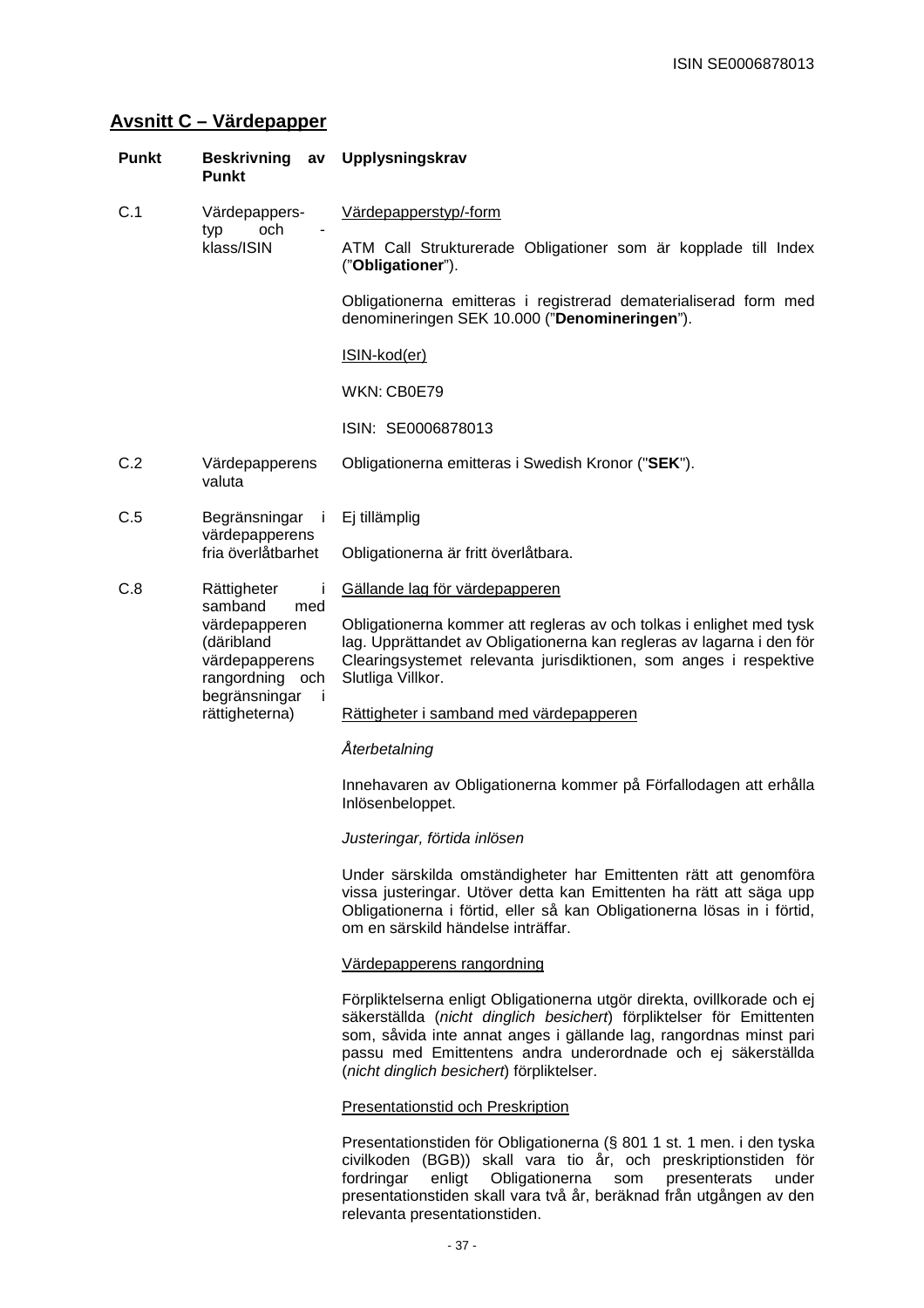- C.11 Upptagande till handel på en reglerad marknad eller motsvarande Emittenten avser att ansöka om upptagande till handel av Obligationerna på de(n) reglerade marknaden Nasdaq OMX Stockholm från och med 11 maj 2015.
	- marknad
- C.15 Den Underliggande Tillgångens inflytande på Inlösen av Obligationerna på Förfallodagen beror på utvecklingen för de Underliggande Tillgångar(na) och, i tillämpliga fall, Omräkningskursen.

värdepapperens värde: I detalj:

> Inlösenbeloppet per Obligation kommer att bli summan av (a) Denomineringen multiplicerat med Avkastningsfaktorn och (b) Denomineringen multiplicerat med det högre av (x) 0 (noll) eller (y) skillnaden mellan Korgens Utveckling och 1 (ett) och vidare multiplicerat med Omräkningskursens Utveckling.

> Om Korgens Utveckling är lika med eller under 1 (ett) blir Inlösenbeloppet lika med Denomineringen multiplicerat med Avkastningsfaktorn. Om Avkastningsfaktorn understiger 100%, kommer Inlösenbeloppet understiga Denomineringen.

- C.16 Genomsnittsdagar 24 april 2017, 23 maj 2017, 23 juni 2017, 24 juli 2017, 23 augusti 2017, 25 september 2017, 23 oktober 2017, 23 november 2017, 25 december 2017, 23 januari 2018, 23 februari 2018, 23 mars 2018 och 23 april 2018
	- Förfallodag 8 maj 2018

Värderingsdag Ej tillämplig

värdepapperen

- C.17 Beskrivning av förfarandet vid avveckling av Sålda Obligationer levereras på Betalningsdagen i enlighet med gällande lokal marknadspraxis via Clearingsystemet.
- C.18 Leveransrutin (avräkning på inlösendag) Alla belopp som ska betalas enligt Villkoren ska betalas till Betalningsagenten för överföring till Clearingsystemet eller i enlighet med Clearingsystemets instruktioner för kreditering av de relevanta kontohavarna på de dagar som anges i Villkoren. Betalning till Clearingsystemet eller i enlighet med Clearingsystemets instruktioner skall befria Emittenten från dess betalningsförpliktelse enligt Obligationerna till det belopp med vilket betalning sker.
- C.19 Slutlig referenskurs på den Underliggande Tillgången Den officiella stängningskursen för Indexen som den fastställs och publiceras av den relevanta Indexsponsorn på Genomsnittsdagarna.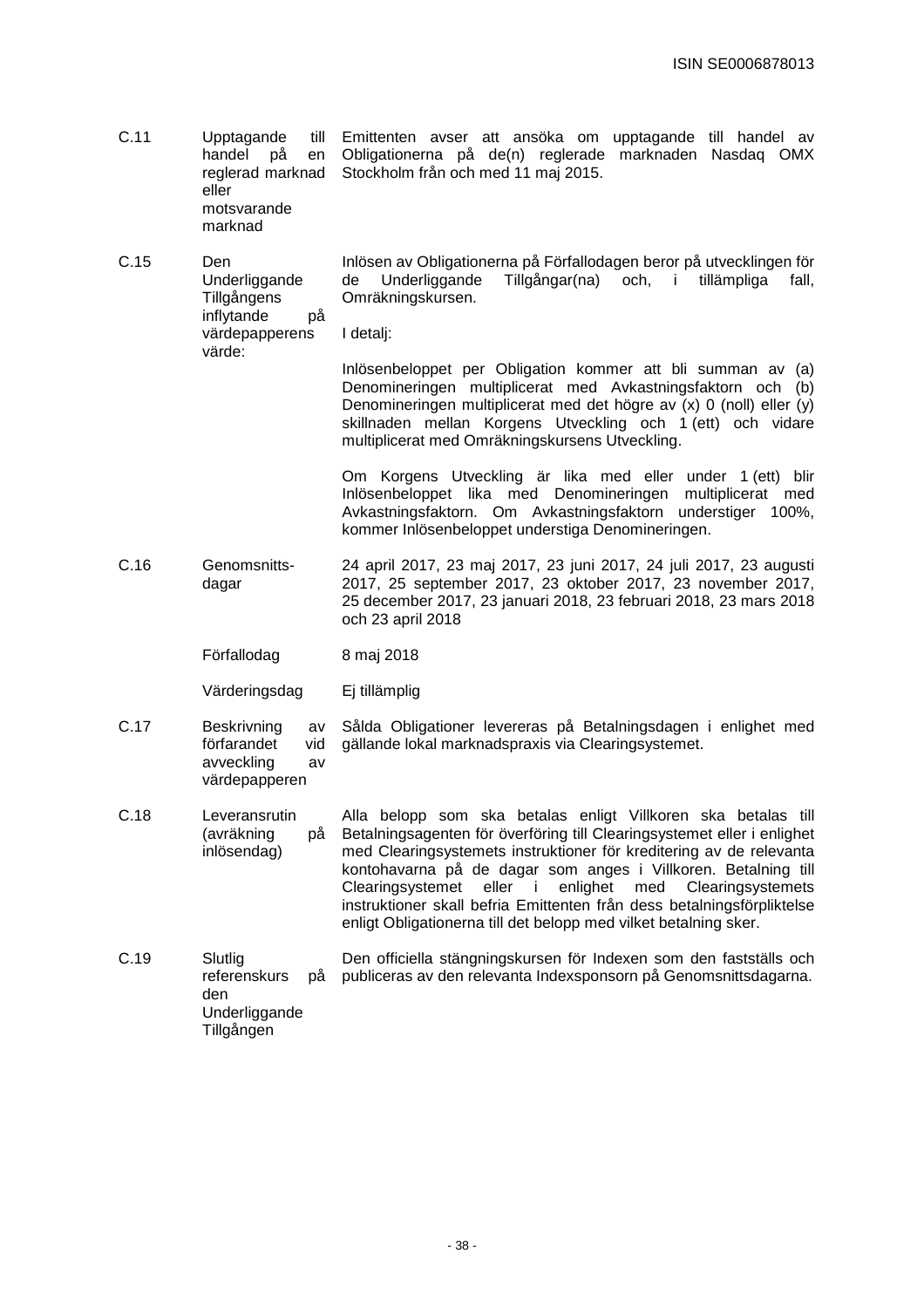| C.20<br>Typ av<br>den | Underliggande<br>Tillgång och var<br>information om | Underliggande tillgångar till Obligationerna är följande Index (var för<br>sig "Underliggande Tillgång", tillsammans de "Underliggande<br>Tillgångarna"): |                                      |
|-----------------------|-----------------------------------------------------|-----------------------------------------------------------------------------------------------------------------------------------------------------------|--------------------------------------|
|                       | Underliggande<br>Tillgången kan<br>inhämtas         | <i><b>Index</b></i>                                                                                                                                       | <b>Tickerkod</b><br><b>Bloomberg</b> |

| Hang Seng Index ("HSI") fastställt och<br>publicerat av HSI Services Limited med<br>licens från Hang Seng Data Services Limited<br>("Index Sponsor") | <b>HSI Index</b>    |
|------------------------------------------------------------------------------------------------------------------------------------------------------|---------------------|
| MSCI Singapore Free Index ("SIMSCI")<br>fastställt och publicerat av MSCI Barra<br>("Index Sponsor")                                                 | SIMSCI Index        |
| MSCI Taiwan Index ("TAMSCI") fastställt<br>och publicerat av MSCI Barra ("Index<br>Sponsor")                                                         | <b>TAMSCI Index</b> |
| S&P/ASX 200 Index as determined and<br>published by Standard & Poor's Financial<br>Services LLC (an "Index Sponsor")                                 | AS51 Index          |

Information om Indexen kan inhämtas på Indexsponsorns webbsida:

www.hsi.com.hk för information om Hang Seng Index (HSI);

www.msci.com för information om MSCI Singapore Free Index (SIMSCI) och MSCI Taiwan Index (TAMSCI); och

www.standardandpoors.com för information om S&P/ASX 200 Index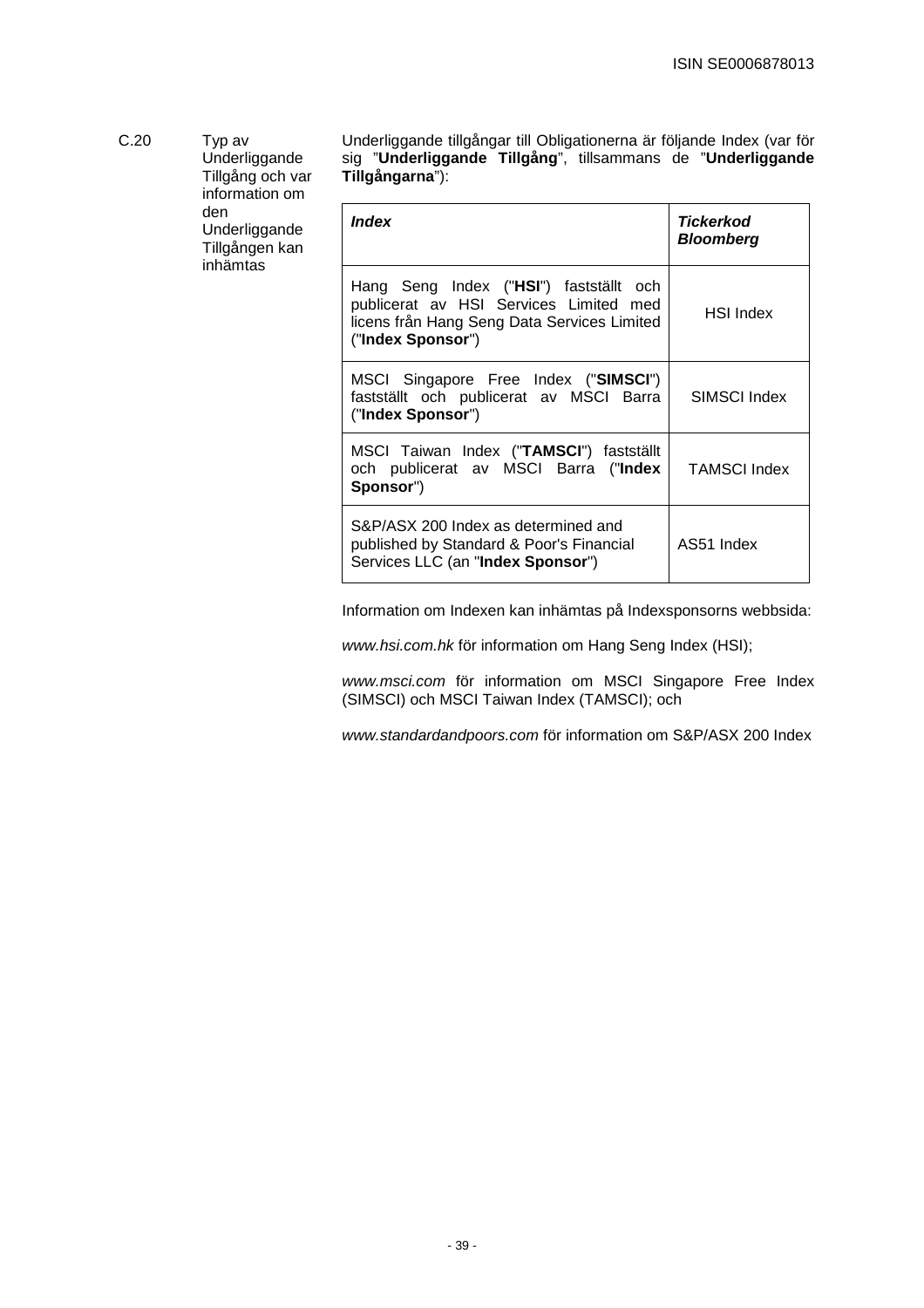# **Avsnitt D – Risker**

**Köpet av Värdepapperen är förenat med vissa risker. Emittenten framhäver särskilt att beskrivningen av riskerna förenade med en investering i Värdepapperen endast beskriver de väsentliga risker som var kända för Emittenten per dagen för Grundprospektet.** 

- **Punkt Beskrivning av Upplysningskrav Punkt**
- D.2 Huvudsakliga risker specifika för Emittenten Obligationerna medför en emittentrisk, även kallad gäldenärsrisk eller kreditrisk, för presumtiva investerare. En emittentrisk är risken för att Commerzbank tillfälligt eller permanent blir oförmöget att fullgöra sina skyldigheter att betala ränta och/eller inlösenbeloppet eller någon annan betalning som skall göras enligt Obligationerna.

Dessutom är Commerzbank utsatt för olika risker i samband med sin affärsverksamhet. Sådana risker omfattar i synnerhet följande typer av risker:

#### Globala finansmarknadskriser och statsskuldskriser

Den globala finansmarknadskrisen och statsskuldskrisen, i synnerhet i euroområdet, har haft en betydande väsentligt negativ effekt på Koncernens nettotillgångar, finansiella ställning och rörelseresultat. Det kan inte garanteras att Koncernen inte kommer att drabbas av ytterligare väsentligt negativa effekter i framtiden, i synnerhet om krisen åter skulle förvärras. Skulle krisen inom Europeiska monetära unionen eskalera ytterligare skulle det kunna innebära väsentligt negativa effekter för Koncernen, vilket, under vissa omständigheter även skulle kunna hota Koncernens existens. Koncernen innehar en betydande volym statspapper. Nedskrivningar och omvärderingar av sådana statspapper till ett lägre verkligt värde har tidigare haft väsentligt negativa effekter på Koncernens nettotillgångar, finansiella ställning och rörelseresultat, och kan få ytterligare negativa effekter i framtiden.

## Makroekonomisk miljö

Den makroekonomiska miljö som rått under de senaste åren fortsätter att påverka Koncernens resultat negativt och Koncernens kraftiga beroende av det ekonomiska klimatet, i synnerhet i Tyskland, skulle kunna resultera i ytterligare avsevärt negativa effekter i det fall den ekonomiska konjunkturen skulle vända ned igen.

## **Motpartsrisk**

Koncernen är exponerad för motpartsrisk (kreditrisk), bland annat beträffande stora enskilda lån och åtaganden koncentrerade till enskilda sektorer – så kallad klusterrisk – samt beträffande lån till gäldenärer som kan påverkas särskilt av statsskuldskrisen. Stängningen av fartygfinansieringsportföljen och portföljen för finansiering av kommersiella fastigheter är exponerad mot avsevärda risker i ljuset av den rådande svåra marknadsmiljön och volatiliteten i skepps- och fastighetspriser samt motpartsrisken (kreditrisken) som påverkas därav, liksom risken av betydande förändringar i värdet på fartyg som utgör säkerhet samt direkt ägda fastigheter och privata och kommersiella fastigheter som utgör säkerhet. Koncernen har i sin portfölj ett stort antal nödlidande lån, och det kan hända att utebliven betalning på dessa lån inte är fullt täckt av säkerheter eller av tidigare gjorda nedskrivningar och avsättningar.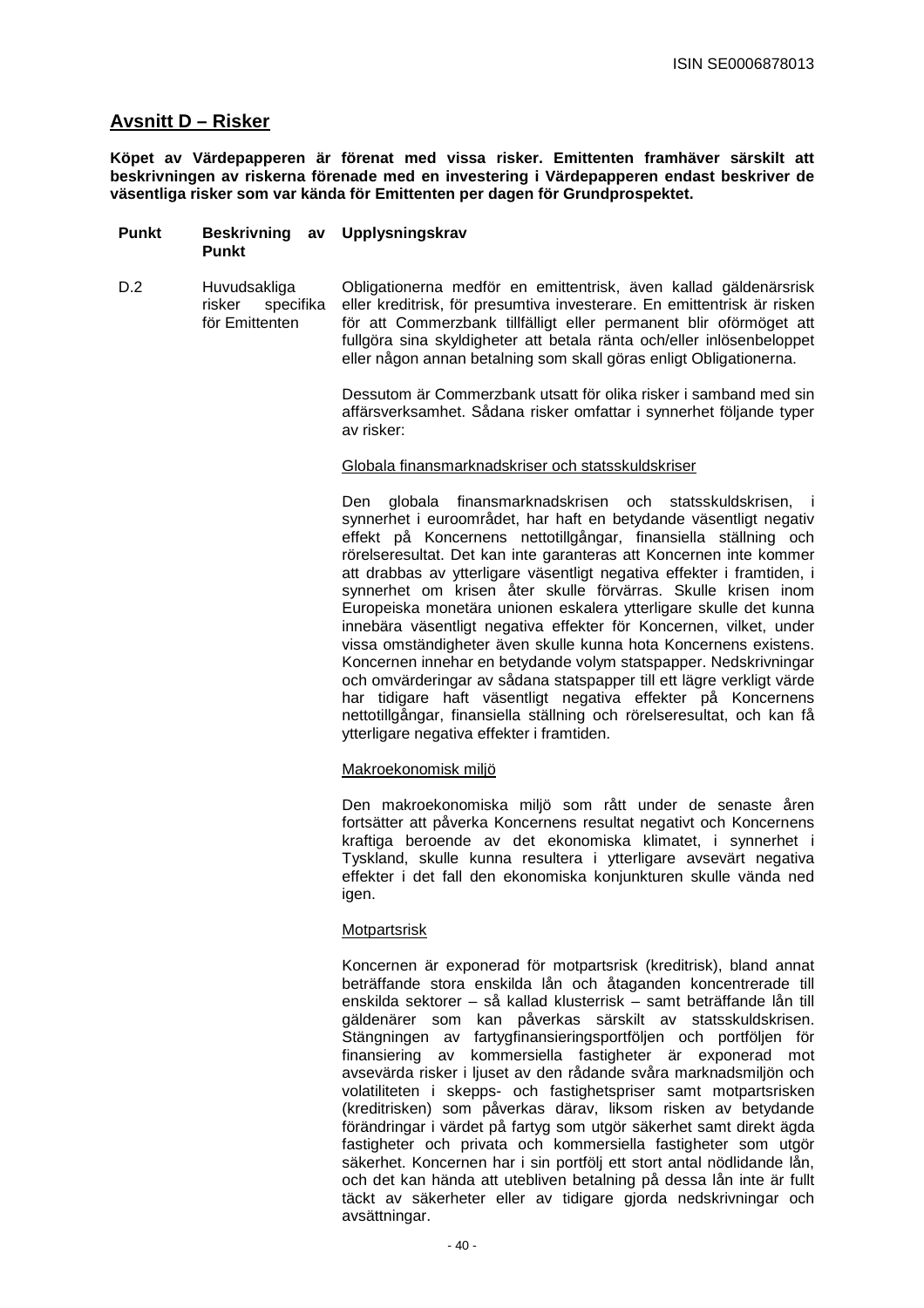#### Marknadsprisrisker

Koncernen är utsatt för marknadsprisrisker i värderingen av aktier och andelar i placeringsfonder, samt för ränterisker, kreditspridningsrisker, valutarisker, volatilitets- och korrelationsrisker samt råvaruprisrisker.

#### Strategiska risker

Det finns en risk för att Koncernen inte kommer att kunna genomföra sina strategiska planer eller endast kommer kunna göra det till viss del eller till högre kostnader än planerat, och att genomförandet av de planerade åtgärderna kanske inte kommer att leda till att de eftersträvade strategiska målen uppnås.

#### Risker från konkurrensmiljön

De marknader inom vilka Koncernen är aktiv, särskilt den tyska marknaden (och i synnerhet verksamheten riktad mot privat- och företagskunder samt *investment banking-verksamheten*) och den polska marknaden, är karaktäriserade av intensiv konkurrens vad gäller pris och transaktionsvillkor vilket resulterar i avsevärd marginalpress.

#### Likviditetsrisker

Koncernen är beroende av regelbunden tillförsel av likviditet och en marknadsomfattande eller företagsspecifik likviditetsbrist kan få väsentliga negativa effekter på Koncernens nettotillgångar, finansiella ställning och rörelseresultat. För närvarande är den likviditet som banker och andra finansmarknadsaktörer tillhandahåller beroende av centralbankernas expansiva åtgärder.

#### Operationella risker

Koncernen är utsatt för ett stort antal operationella risker, däribland risken för att medarbetarna utsätter Koncernen för omfattande risker på Koncernens bekostnad eller bryter mot lagstiftning relevant för regelefterlevnad under sina affärsaktiviteter och därigenom orsakar en plötslig uppkomst av avsevärda förluster vilka också indirekt skulle kunna leda till en ökning av kapitalkrav genom statlig reglering.

#### Risker från aktiepositioner

COMMZERBANK är exponerad mot särskilda risker när det gäller värdet och förvaltningen av investeringar i noterade och ickenoterade företag. Det är möjligt att den goodwill som redovisas i Koncernens balansräkning helt eller delvis måste skrivas ned som ett resultat av nedskrivningstester.

# Risker från bankspecifik lagstiftning

Allt strängare krav avseende kapital och likviditet samt processuella krav och rapporteringskrav kan leda till att affärsmodellen i ett antal av Koncernens verksamheter ifrågasätts och kan få en negativ effekt för Koncernens konkurrenskraft eller göra det nödvändigt att anskaffa ytterligare aktiekapital. Andra lagreformer som föreslås i kölvattnet efter finanskrisen, till exempel bankskatt eller en möjlig skatt på finansiella transaktioner, separationen av egenhandel (proprietary trading) från placeringsverksamheten eller strängare upplysnings- eller organisationskrav, skulle väsentligen kunna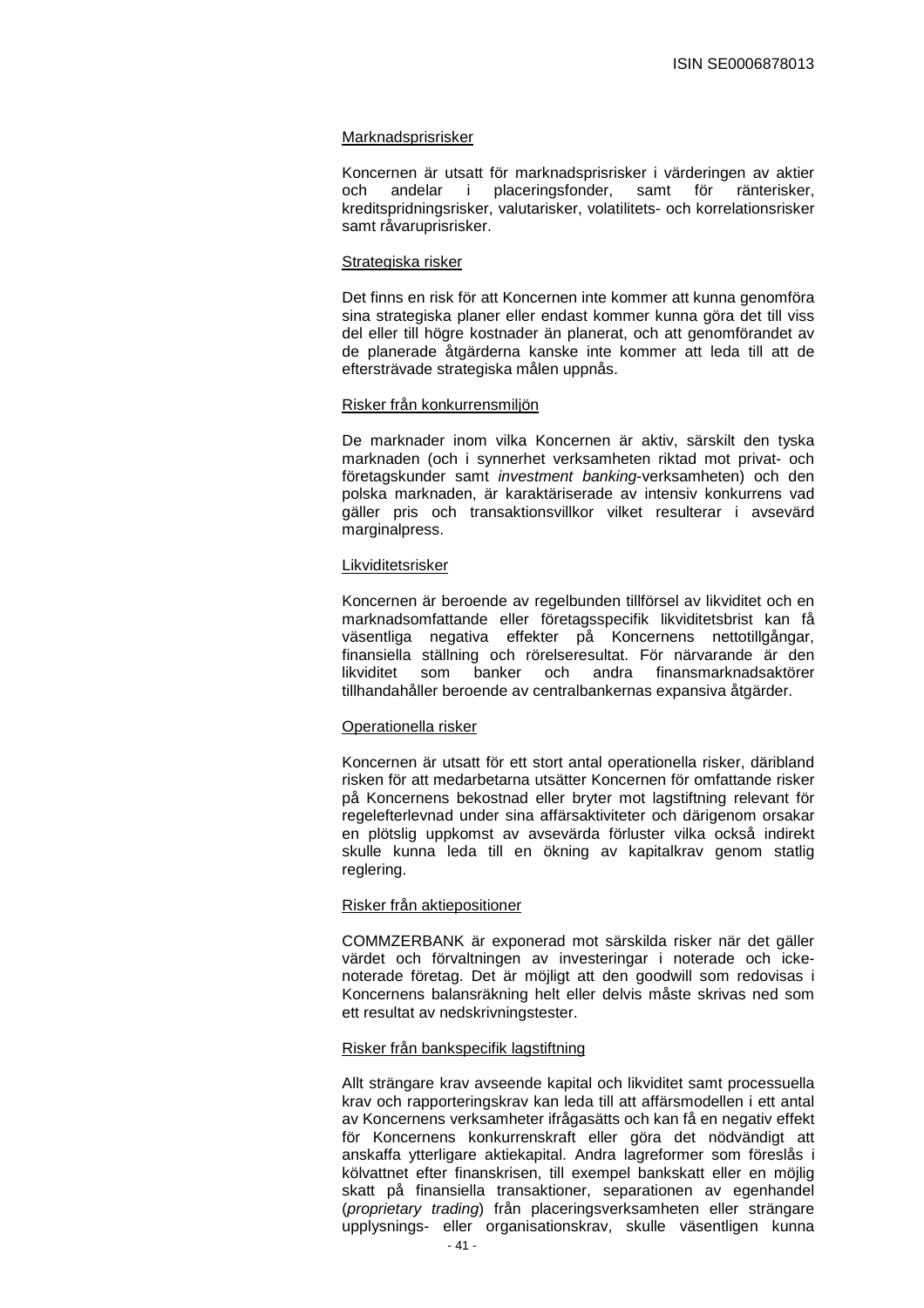påverka koncernens affärmodell och konkurrensmiljö.

# Juridiska risker

|     |                                     | Tvister kan uppkomma med anknytning till COMMERZBANKs<br>affärsverksamhet. Sådana tvisters utfall går inte att förutspå vilket<br>medför risk för Koncernen. Exempelvis har skadeståndsanspråk på<br>grund av bristfälliga investeringsråd lett till betydande ansvar för<br>Koncernen och kan komma att leda till ytterligare betydande ansvar<br>för Koncernen i framtiden. Betalnings- och ersättningsanspråk har<br>riktats mot COMMERZBANK och dess dotterbolag, i vissa fall i<br>domstol, i samband med vinstutdelningscertifikat och så kallade.<br>trust preferred securities som emitterats av Koncernen. Resultaten<br>av rättsprocesserna kan få väsentligt negativa effekter på<br>Koncernen som går utöver de anspråk som framställts i respektive<br>fall. Regulatoriska processer, tillsynsprocesser och rättsliga<br>förfaranden kan få en väsentlig negativ effekt på Koncernen.<br>Rättsprocesser som inleds av lagstiftare, tillsynsmyndigheter och<br>åklagare kan få en väsentlig negativ effekt på Koncernen. |
|-----|-------------------------------------|--------------------------------------------------------------------------------------------------------------------------------------------------------------------------------------------------------------------------------------------------------------------------------------------------------------------------------------------------------------------------------------------------------------------------------------------------------------------------------------------------------------------------------------------------------------------------------------------------------------------------------------------------------------------------------------------------------------------------------------------------------------------------------------------------------------------------------------------------------------------------------------------------------------------------------------------------------------------------------------------------------------------------------------|
| D.6 | Huvudsakliga<br>risker<br>specifika | Ingen sekundärmarknad omedelbart före slutligt förfall                                                                                                                                                                                                                                                                                                                                                                                                                                                                                                                                                                                                                                                                                                                                                                                                                                                                                                                                                                               |
|     | för<br>värdepapperen                | Marknadsgarantens och/eller börsens handel med Obligationerna<br>kommer att upphöra strax före Obligationernas Förfallodag. Dock<br>mellan den sista handelsdagen och den relevanta<br>kan,<br>Värderingsdagen, priset på den Underliggande Tillgången och/eller<br>gällande växelkurs, som båda kan vara relevanta för Obligationerna,                                                                                                                                                                                                                                                                                                                                                                                                                                                                                                                                                                                                                                                                                              |

#### Ingen säkerhet

Obligationerna utgör ovillkorade förpliktelser för Emittenten. De garanteras varken av den Tyska Bankföreningens Insättningsgarantinämnd (Einlagensicherungsfonds des Bundesverbandes deutscher Banken e.V.) eller av den tyska lagen om insättningsgaranti och investerarskydd (Einlagensicherungs- und Anlegerentschädigungsgesetz). Det betyder att investerarna bär risken för att Emittenten inte kan fullgöra sina skyldigheter enligt Obligationerna, eller endast kan fullgöra dem delvis. Under dessa omständigheter är det möjligt att investeraren förlorar hela sitt kapital.

fortfarande ändras, och alla typer av trösklar eller kurser, i förekommande fall, som kan vara relevanta för betalningar enligt Obligationerna, kan komma att nås, överskridas eller på annat sätt brytas för första gången. Detta kan vara till investerarens nackdel.

Det betyder att investeraren bär risken för att Emittentens finansiella situation kan komma att försämras och att Emittenten därför blir föremål för omstruktureringsförfaranden (Reorganisationsverfahren) eller ett överlåtelseförfarande (Übertragungsanordnung) enligt den tyska omstruktureringslagen eller att insolvensförfaranden kan komma att inledas avseende Emittentens tillgångar – och leda till att Emittenten inte kan göra några utbetalningar enligt Obligationerna, eller endast göra vissa utbetalningar. Under dessa omständigheter är det möjligt att investeraren förlorar hela sin investering.

# Den föreslagna skatten på finansiella transaktioner (FTT)

 $-42 -$ Den Europeiska Kommissionen har föreslagit en gemensam skatt på finansiella transaktioner (FTT) att implementeras i Belgien, Tyskland, Estland, Grekland, Spanien, Frankrike, Italien, Österrike, Portugal, Slovenien och Slovakien. Den föreslagna skatten på finansiella transaktioner kan under vissa omständigheter. komma att omfatta viss handel i Värdepapperen (inklusive handel på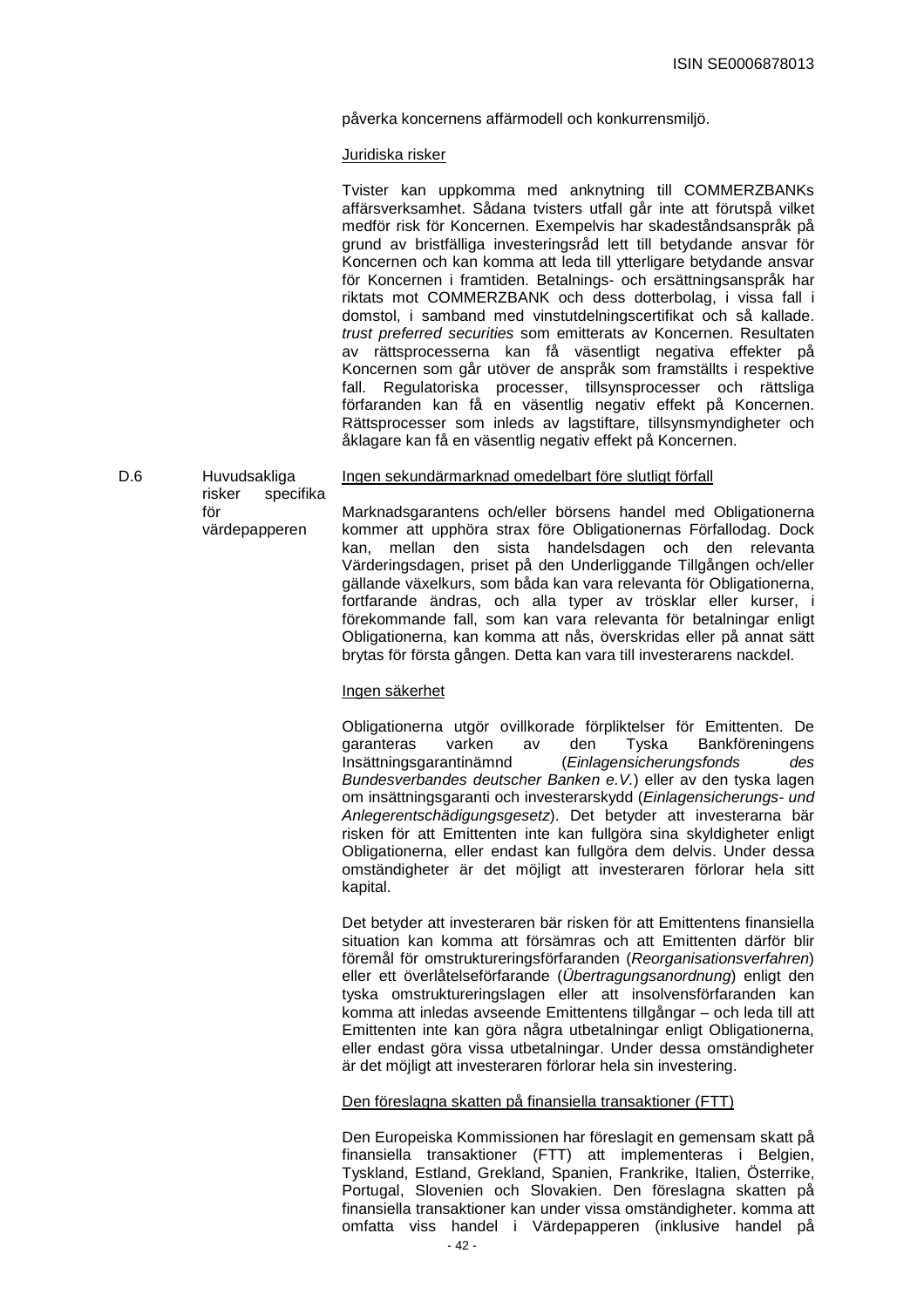sekundärmarknaden). Skatten på finansiella transaktioner är emellertid fortfarande föremål för förhandling mellan de deltagande Medlemsstaterna. Ytterligare Medlemsstater kan välja att delta. Dessutom är det för närvarande osäkert när skatten på finansiella transaktioner kommer att införas och när skatten kommer att börja äga tillämpning vad avser handel med Värdepapperen.

Risker i samband med införande av en regim för återhämtning, rekonstruktion och avveckling för kreditinstitut

EU:s ramverk för återhämtning, rekonstruktion och avveckling för kreditinstitut och värdepappersföretag, det så kallade Bank recovery and resolution directive eller BRRD ("**Krishanteringsdirektivet**"), ska tillämpas av EU:s medlemsstater från och med den 1 januari 2015, med undantag för bestämmelserna om nedskrivning och/eller konvertering av skuldinstrument (bail-in) som skall tillämpas av medlemsstaterna från och med den 1 januari 2016. Krishanteringsdirektivet innefattar bland annat att ett kreditinstituts borgenärer potentiellt får delta i att bära uppkomna förluster genom ett förfarande där den relevanta myndigheten ges befogenhet att skriva ned vissa icke säkerställda fordringar från borgenärer till ett kreditinstitut på obestånd samt att konvertera vissa icke säkerställda skuldanspråk (inklusive seniora värdepapper) till aktier ("**Bail inverktyget**"), som i sin tur kan bli föremål för framtida tillämpning av Bail in-verktyget.

Nedskrivning (eller konvertering till aktier) genom användande av Bail in-verktyget kommer inte att medföra förtida inlösen. Följaktligen kommer alla summor som skrivs ned att oåterkalleligen förloras, och innehavarna av sådana instrument skulle förlora sina anspråk enligt instrumenten oberoende av huruvida bankens finansiella ställning återställs. Användning av Bail in-verktyget eller förslag om sådan användning kan därför ha en väsentlig negativ inverkan på Värdepappersinnehavarna rättigheter, kursen eller värdet på deras investering i något Värdepapper och/eller möjligheten för Emittenten eller Garanten att uppfylla sina förpliktelser under något Värdepapper eller garantin.

EU-förordningen genom vilken den gemensamma rekonstruktionsmekanismen ("**SRM-förordningen**") inrättats innehåller bestämmelser hänförliga till resolutionsplanering, tidiga ingripanden, resolutionsåtgärder och resolutionsverktyg som skall tillämpas från och med den 1 januari 2016. Ett centraliserat beslutsfattande kommer att byggas kring en gemensam resolutionsnämnd. Detta ramverk avser att säkerställa att det istället för nationella resolutionsmyndigheter inrättas en enda myndighet, nämnden, som kommer att fatta alla relevanta beslut för banker som utgör del av Bankunionen.

Den 29 januari 2014 antog den Europeiska Kommissionen ett förslag för en ny obligatorisk separation av vissa bankverksamheter från varandra. Förslaget är i många avseenden mer strikt än de krav som uppställs av den tyska banksepareringslagen (paragrafer 3(2)- (4), 25f samt 64s i den tyska banklagen Kreditwesengesetz, KWG). Förslaget innebär att europeiska banker som överskrider vissa tröskelvärden under tre år i följd automatiskt kommer att förbjudas från att bedriva egenhandel (proprietary trading), snävt definierat som aktiviteter utan säkringssyfte eller koppling till kunders behov. Dessa tröskelvärden är antingen (i) att totala tillgångar lika med eller överstigande 30 miljarder euro eller (ii) att totala tradingtillgångar och skulder är lika med eller överstiger 70 miljarder euro eller tio procent av de totala tillgångarna. Sådana banker kommer heller inte att tillåtas att köpa eller behålla andelar i hedgefonder eller bolag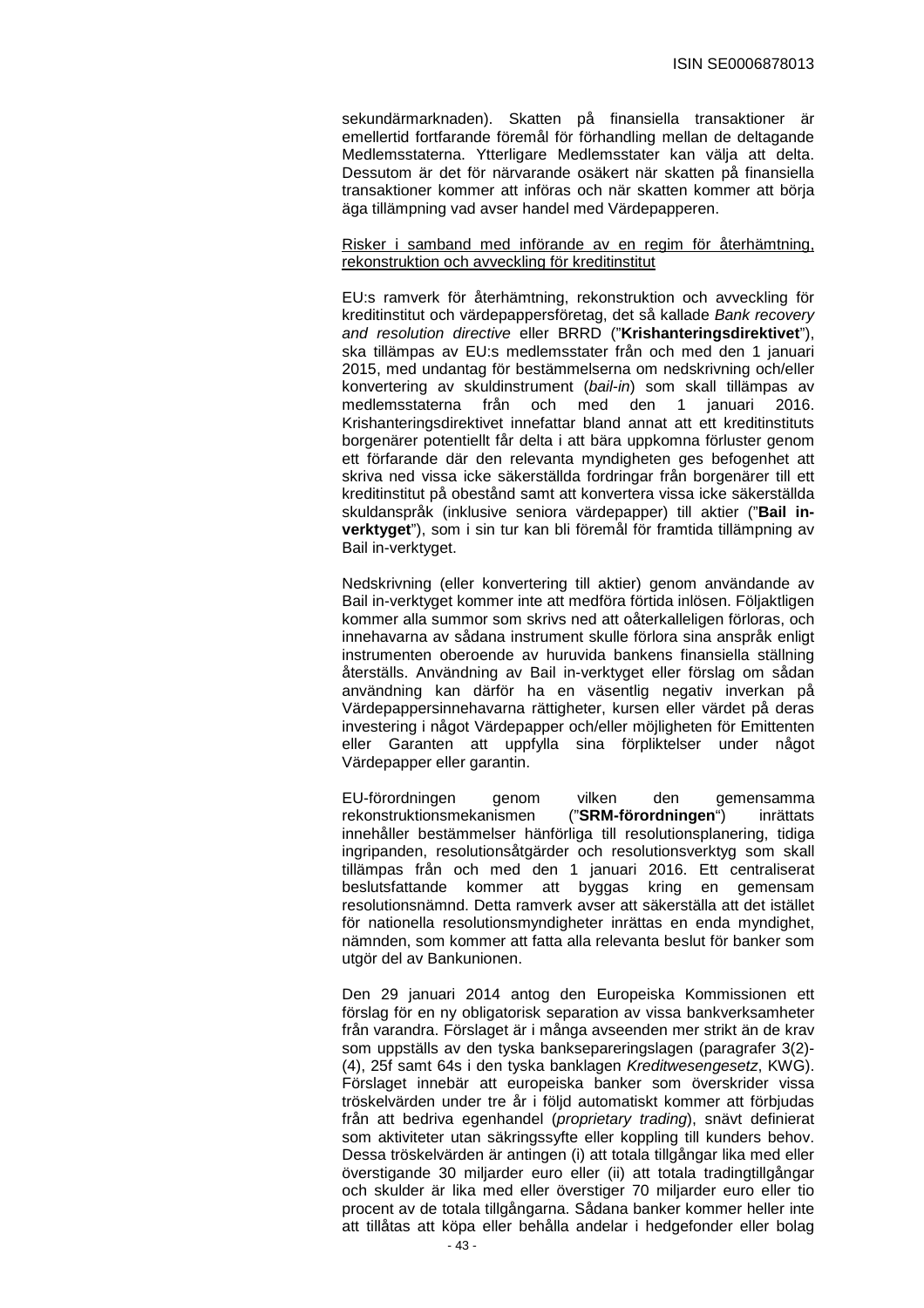som bedriver egenhandel eller sponsrar hedgefonder. Andra tradingoch investment banking-verksamheter – inklusive market making, utlåning till venture capital- och private equity-fonder, investering i och sponsring av komplex värdepapperisering, försäljning av och handel med derivat – är inte föremål för förbud men kan bli föremål för separation. Egenhandelsförbudet skulle äga tillämpning från och med den 1 januari 2017 och den effektiva separationen av andra tradingverksamheter skulle tillämpas från och med den 1 juli 2018. Skulle en obligatorisk separation införas kan ytterligare kostnader inte uteslutas, exempelvis högre finansieringskostnader, ökade kapitalkrav och kostnader förknippade med verksamheten på grund av separationen eller förlust av diversifieringsfördelar.

#### Krav på innehållande av källskatt enligt FATCA

Emittenten kan tvingas innehålla källskatt på 30 procent på vissa eller samtliga betalningar gjorda efter den 31 december 2016 avseende (i) värdepapper som emitteras eller ändras väsentligt efter den dag som infaller sex månader efter den dag då de slutliga bestämmelserna tillämpliga på så kallade foreign passthru payments ges in till US Federal Register, eller (ii) värdepapper som betraktas som aktier i amerikanskt skatterättsligt hänseende, närhelst de utfärdats, enligt bestämmelserna om utländska konton i US Hiring Incentives to Restore Employment Act of 2010.

#### Effekter av en nedgradering av kreditvärdigheten

Värdet på Obligationerna kan påverkas av det kreditbetyg som kreditvärderingsföretag ger Emittenten. En eventuell nedgradering av Emittentens kreditvärdighet av endast ett av dessa kreditvärderingsföretag skulle kunna resultera i att Obligationerna minskar i värde.

#### Uppsägning, förtida inlösen och justeringsrättigheter

Emittenten har rätt att utföra justeringar i Villkoren eller säga upp och lösa in Obligationerna i förtid om vissa villkor är uppfyllda. Detta kan få negativa effekter på Obligationernas värde samt Uppsägningsbeloppet. Om Obligationerna sägs upp kan det belopp som ska utbetalas till Obligationsinnehavarna i händelse av en uppsägning av Obligationerna bli lägre än det belopp som Obligationsinnehavarna skulle ha erhållit utan uppsägningen

#### Marknadsstörande händelse

Emittenten har rätt att fastställa marknadsstörande eller andra händelser som kan leda till att både beräkningar och/eller betalningar enligt Obligationerna skjuts upp, vilket kan påverka Obligationernas värde. Dessutom kan Emittenten, i vissa fall, uppskatta vissa relevanta priser när det gäller att nå eller passera gränser. Dessa uppskattningar kan avvika från det verkliga värdet.

#### Byte av Emittent

Om de gällande Villkoren är uppfyllda har Emittenten rätt att när som helst och utan medgivande från innehavarna av Obligationerna i sitt ställe utse ett annat företag som ny Emittent, och överlåta alla förpliktelser med anknytning till Obligationerna. I så fall får innehavaren av Obligationerna i allmänhet också ta den insolvensrisk som förknippas med den nya Emittenten.

#### Riskfaktorer som förknippas med de Underliggande Tillgångarna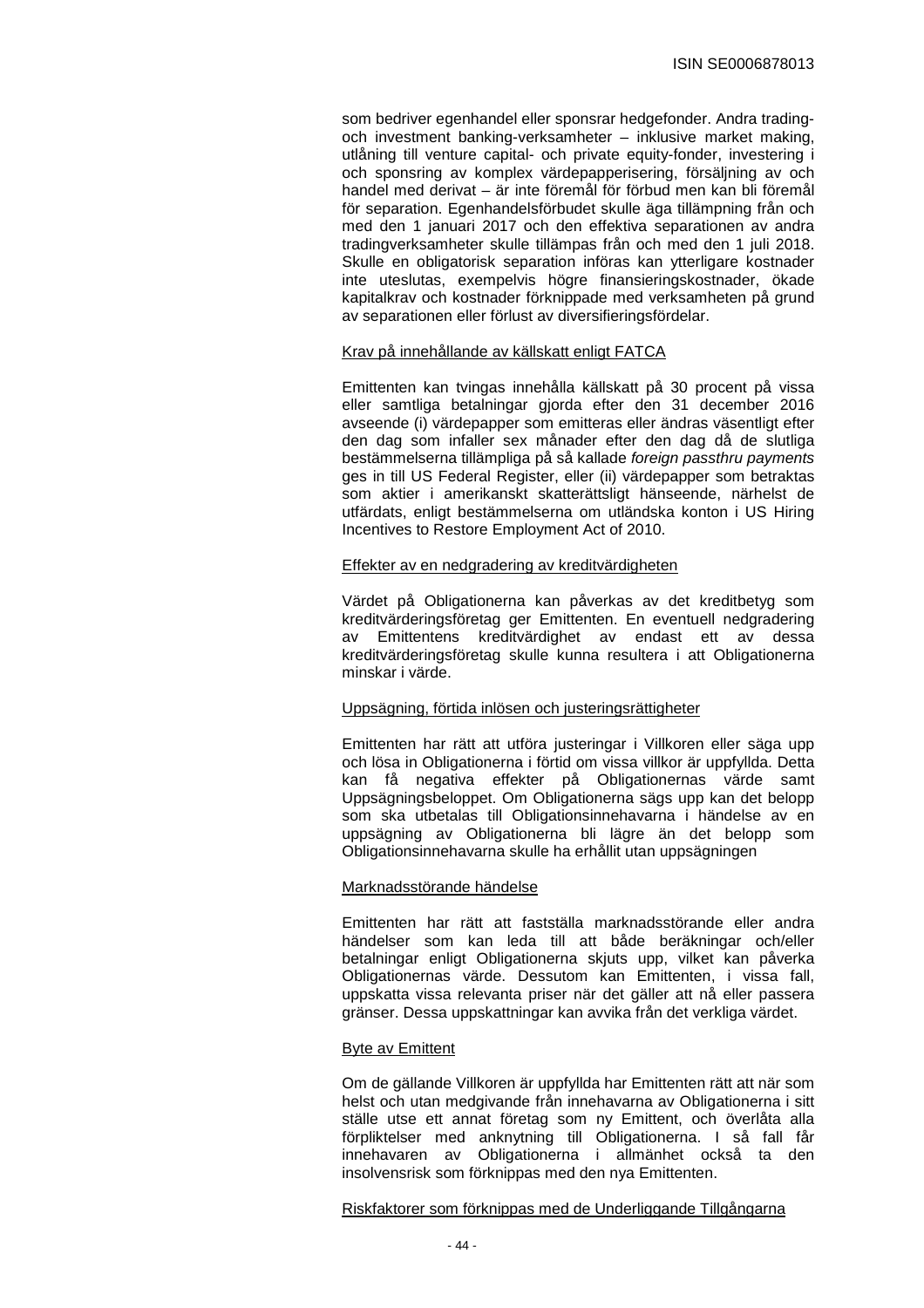Obligationerna är beroende av värdet på den Underliggande Tillgången och den risk som förknippas med den Underliggande Tillgången. Värdet av den Underliggande Tillgången beror på många faktorer som kan höra ihop. Det kan röra sig om ekonomiska, finansiella och politiska händelser som ligger utanför Emittentens kontroll. Avkastningen på en Underliggande Tillgång eller en indexkomponent kan inte betraktas som en indikation på framtida avkastning under Obligationernas löptid.

#### Risk förknippad med förtida inlösen

Under vissa omständigheter som anges i de relevanta Slutliga Villkoren kan Obligationerna komma att lösas in i förtid om vissa villkor är uppfyllda, vilket kan få en negativ påverkan på Obligationernas ekonomi för investeraren.

#### Risk vid förfall

Inlösen av Obligationer på Förfallodagen beror på utvecklingen för den Underliggande Tillgången. Om Certifikaten har en Valutaexponering beror Certifikatens Inlösenbelopp och andra tillkommande belopp betalningsbara under Tillgångarna inte bara på utvecklingen för den Underliggande Tillgången, utan även på den relevanta Omräkningskursens Utveckling.

Om Korgens Utveckling är lika med eller mindre 1 (ett) blir Inlösenbeloppet Denomineringen multiplicerat med Avkastningsfaktorn. Om Avkastningsfaktorn är 0 (noll) utbetalas inget Inlösenbelopp överhuvudtaget. **I så fall förlorar investeraren hela det investerade kapitalet (inklusive transaktionskostnader).** 

Risker om investeraren avser eller måste sälja Obligationerna under deras löptid:

#### Marknadsvärderisk:

Det försäljningspris som går att uppnå före Förfallodagen kan vara väsentligt lägre än det inköpspris som investeraren betalat.

Obligationernas marknadsvärde beror huvudsakligen på den Underliggande Tillgångens utveckling. I synnerhet kan följande<br>faktorer ha en väsentlig inverkan på Obligationernas faktorer ha en väsentlig inverkan på Obligationernas marknadsvärde:

- Förändringar i den förväntade intensiteten i fluktuationerna för den Underliggande Tillgången (volatilitet)
	- Återstående löptid för Obligationerna
- **Ränteutveckling**
- Negativa förändringar i växelkurserna
- Utdelningsutvecklingen för de aktier som utgör Index

Var och en av dessa faktorer kan påverka i sig, eller förstärka eller motverka varandra.

#### Handelsrisk:

Emittenten är varken skyldig att fortlöpande tillhandahålla köp- och säljkurser för Obligationerna på (i) de börser där Obligationerna är noterade eller på (ii) OTC-basis (over the counter), eller att köpa tillbaka Obligationer. Även om Emittenten normalt tillhandahåller köp- och säljkurser kan köp och försäljning av Obligationerna, under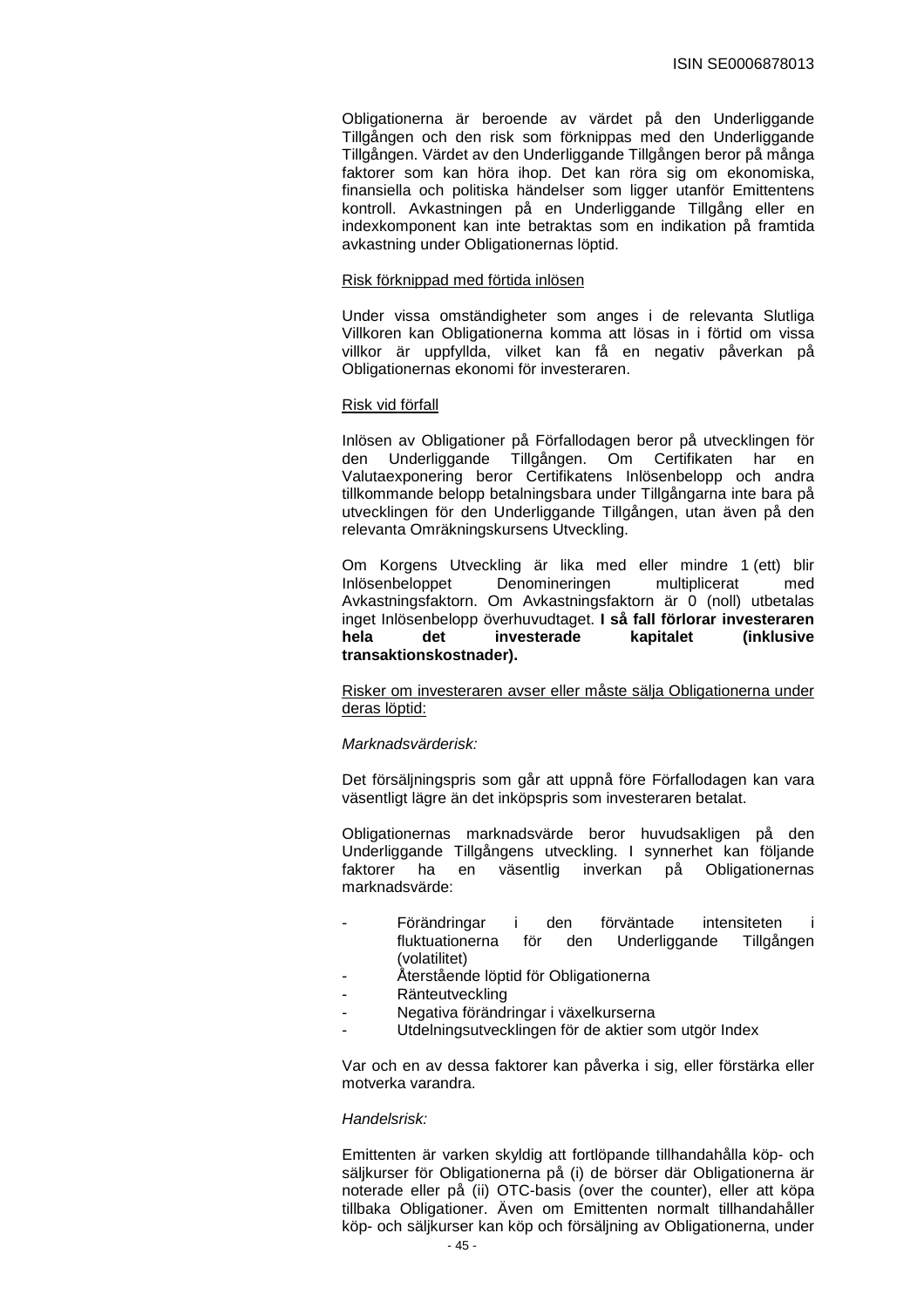extraordinära marknadsvillkor eller vid tekniska problem, tillfälligt begränsas eller omöjliggöras.